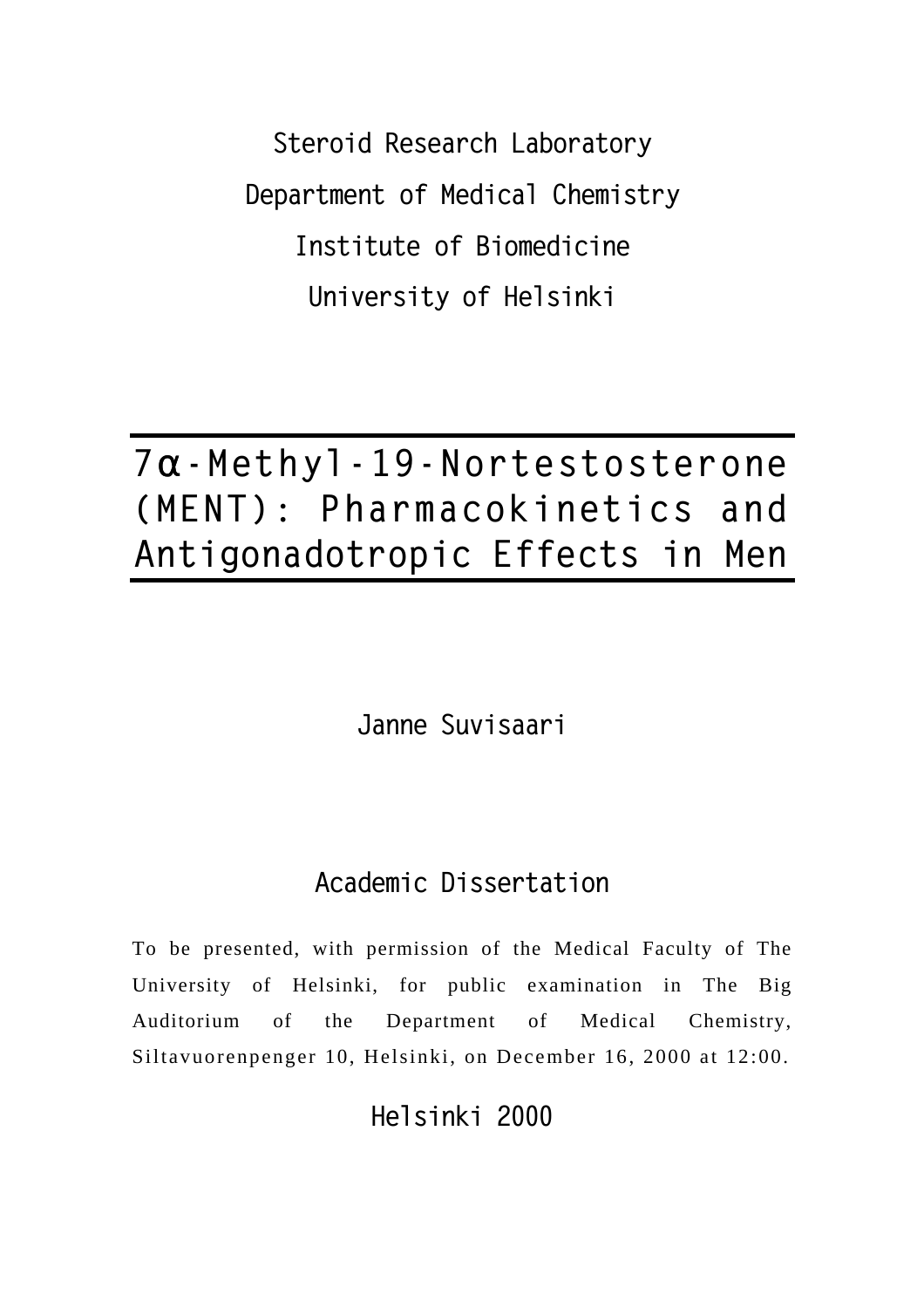#### *Supervised by:*

Docent Pekka Lähteenmäki, M.D., Ph.D., University of Helsinki, Finland

#### *Reviewed by:*

Docent Leo Dunkel, M.D., Ph.D., University of Helsinki, Finland

Docent Pirkko Härkönen, M.D., Ph.D., University of Turku, Finland

#### *Opponent:*

Docent Jorma Toppari, M.D., Ph.D., University of Turku, Finland

**Portable Document Format (PDF) version**

**ISBN 952-91-2950-5**

**Helsinki 2000**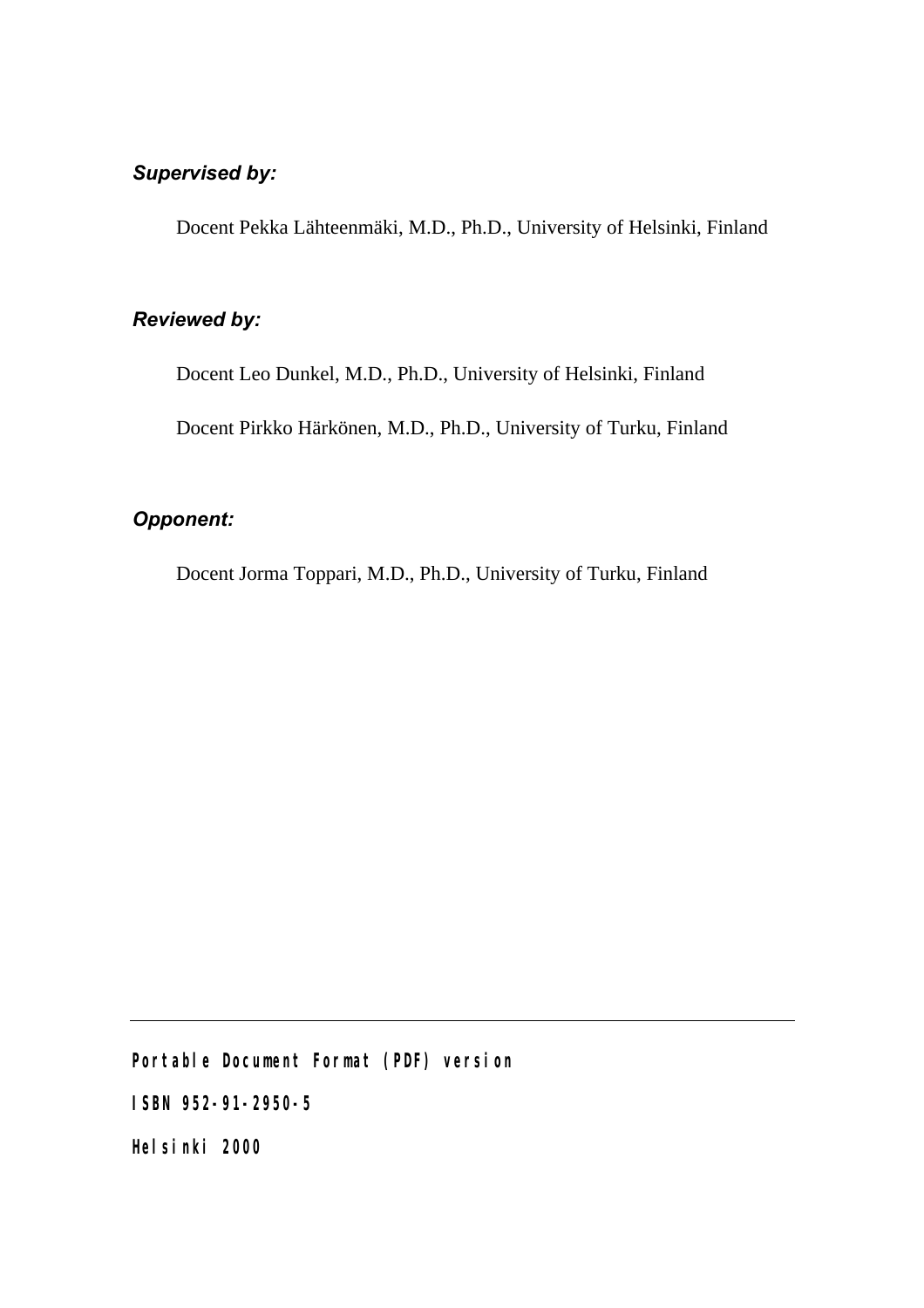# **Contents**

| Effects of Ageing in Testosterone Concentrations 17 |
|-----------------------------------------------------|
|                                                     |
|                                                     |
|                                                     |
|                                                     |
|                                                     |
|                                                     |
|                                                     |
|                                                     |
|                                                     |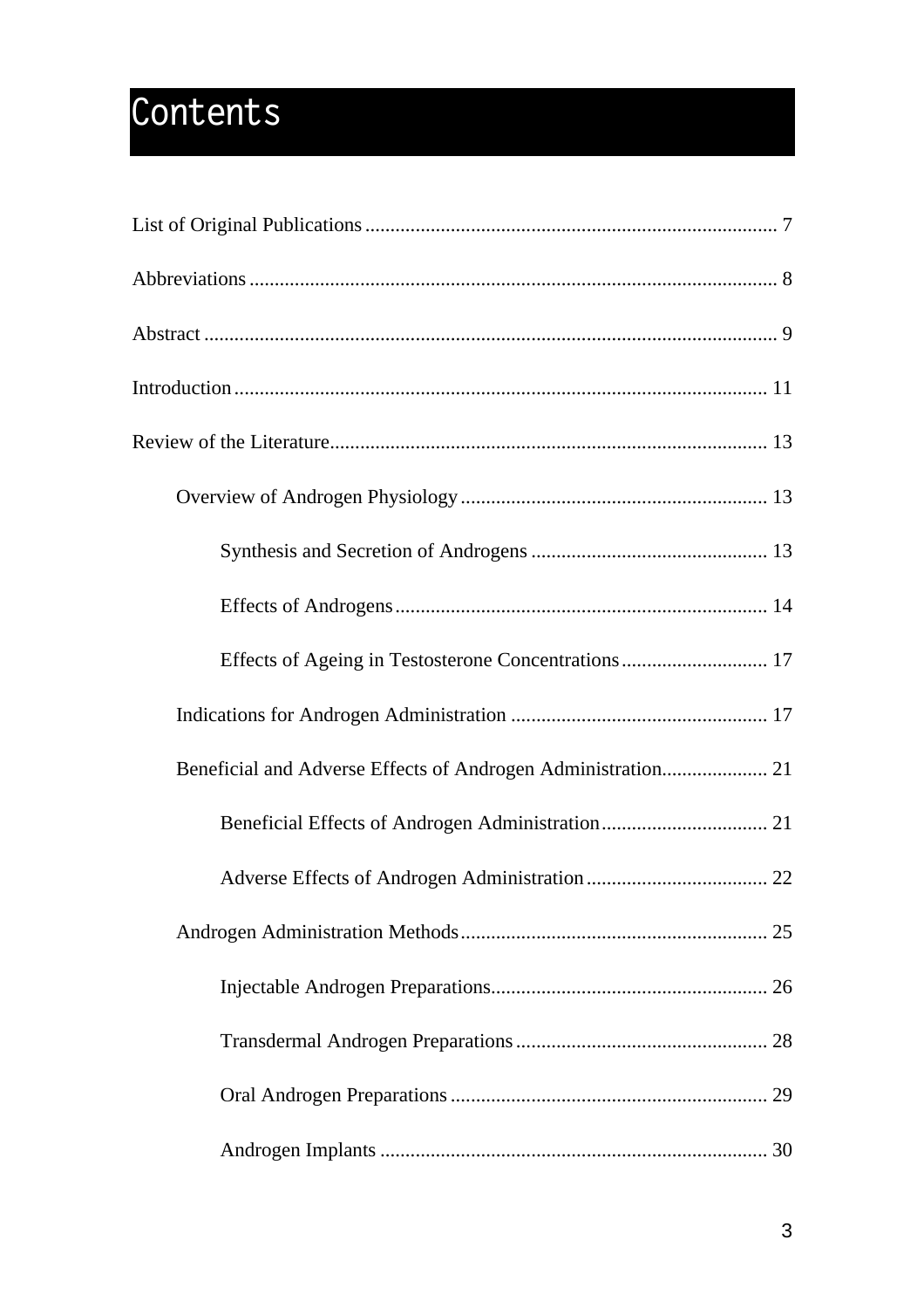| Single Intravenous Injection Trial (Reported in Publication II) 42  |
|---------------------------------------------------------------------|
| Single Intramuscular Injection Trial (Reported in Publication I) 42 |
| Six Intramuscular Injections Trial (Reported in Publication I)  42  |
| MENT Implant Trial (Reported in Publications III and IV) 42         |
|                                                                     |
|                                                                     |
|                                                                     |
|                                                                     |
|                                                                     |
|                                                                     |
|                                                                     |
|                                                                     |
|                                                                     |
|                                                                     |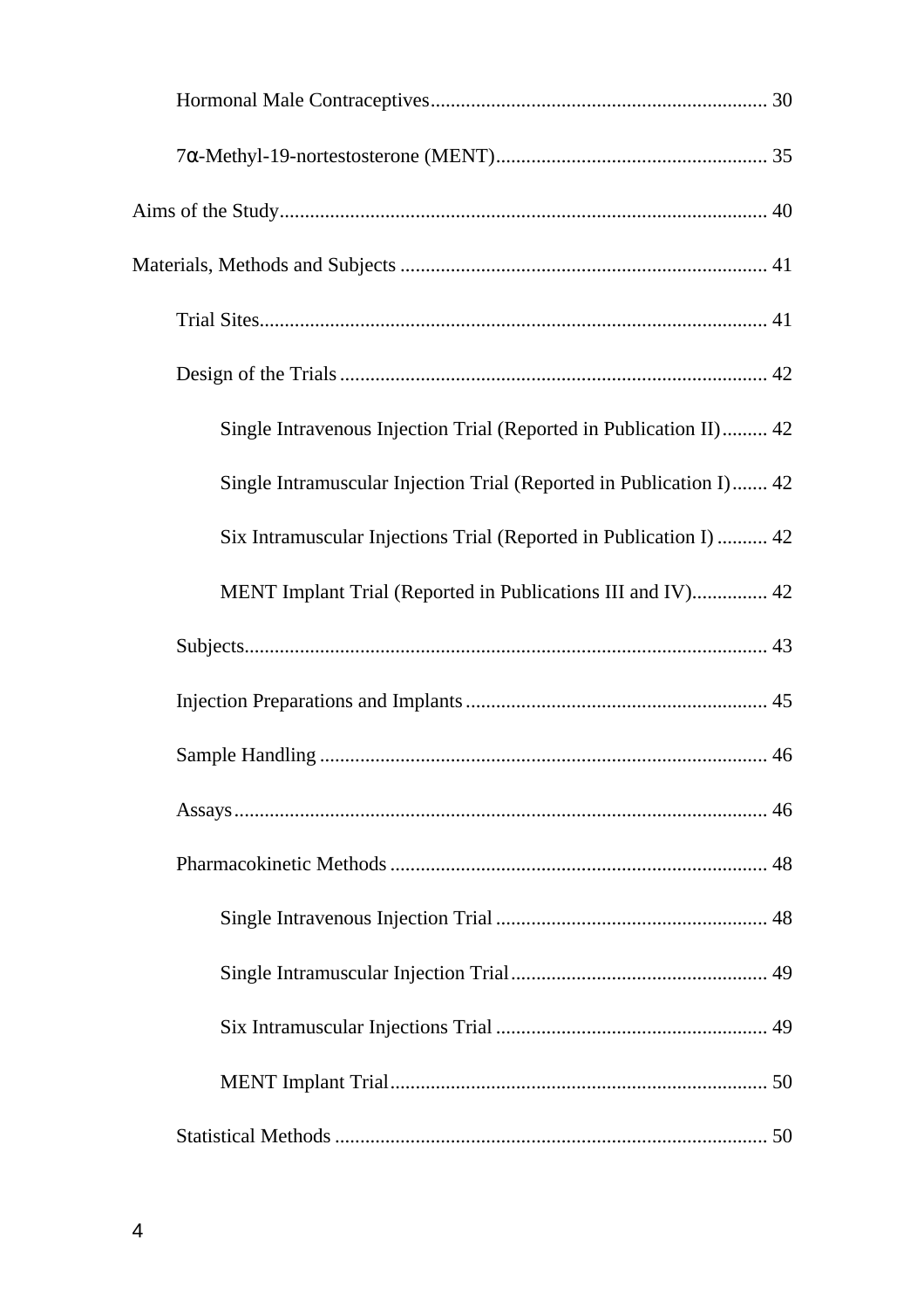| Effects of MENT on Gonadotropin and Testosterone Concentrations  56 |
|---------------------------------------------------------------------|
|                                                                     |
|                                                                     |
|                                                                     |
|                                                                     |
| Dihydrotestosterone and Insulin-Like Growth Factor-1 64             |
|                                                                     |
|                                                                     |
|                                                                     |
|                                                                     |
|                                                                     |
|                                                                     |
|                                                                     |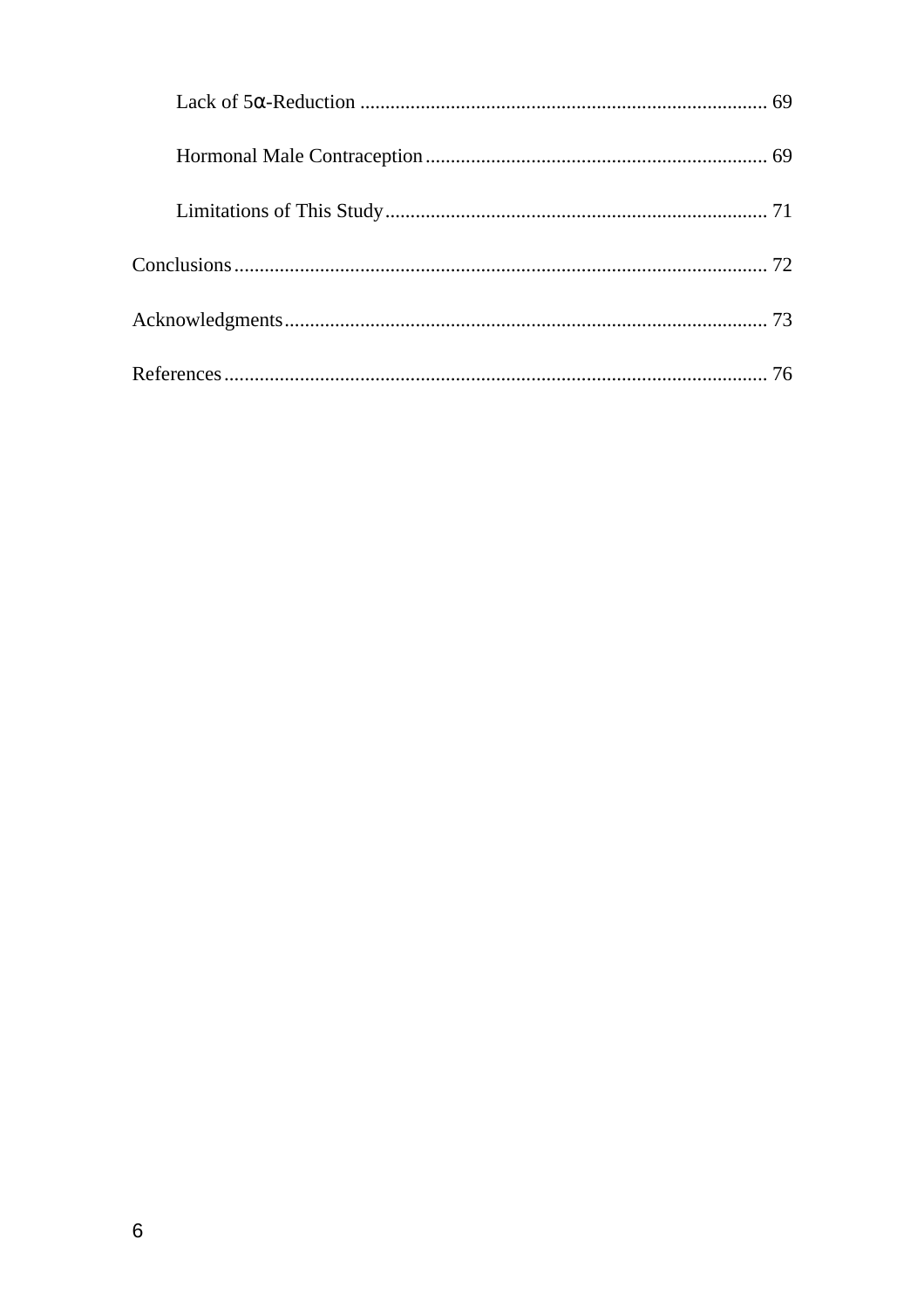## **List of Original Publications**

This thesis is based on the following original publications which are referred to in the text by the Roman numbers I to IV:

- **I** Janne Suvisaari, Kalyan Sundaram, Gabriela Noé, Narender Kumar, Claude Aguillaume, Yun-Yen Tsong, Pekka Lähteenmäki, C. Wayne Bardin. Pharmacokinetics and pharmacodynamics of 7α-methyl-19 nortestosterone after intramuscular administration in healthy men. Human Reproduction 1997; 12(5):967-973.
- **II** Narender Kumar, Janne Suvisaari, Yun-Yen Tsong, Claude Aguillaume, C. Wayne Bardin, Pekka Lähteenmäki, Kalyan Sundaram. Pharmacokinetics of 7α-Methyl-19-nortestosterone in Men and Cynomolgus Monkeys. Journal of Andrology 1997; 18(4):352- 358.
- **III** Gabriela Noé, Janne Suvisaari, Cameron Martin, Alfred Moo-Young, Kalyan Sundaram, Saleh I. Saleh, Eliana Quintero, Horacio B. Croxatto, Pekka Lähteenmäki. Gonadotrophin and testosterone suppression by  $7\alpha$ -methyl-19-nortestosterone acetate administered by subdermal implant to healthy men. Human Reproduction 1999; 14(9):2200-2206.
- **IV** Janne Suvisaari, Alfred Moo-Young, Auni Juhakoski, Kaisa Elomaa, Saleh I. Saleh, Pekka Lähteenmäki. Pharmacokinetics of 7α-Methyl-19-nortestosterone (MENT<sup>™</sup>) Delivery Using Subdermal Implants in Healthy Men. Contraception 1999; 60(5):299-303.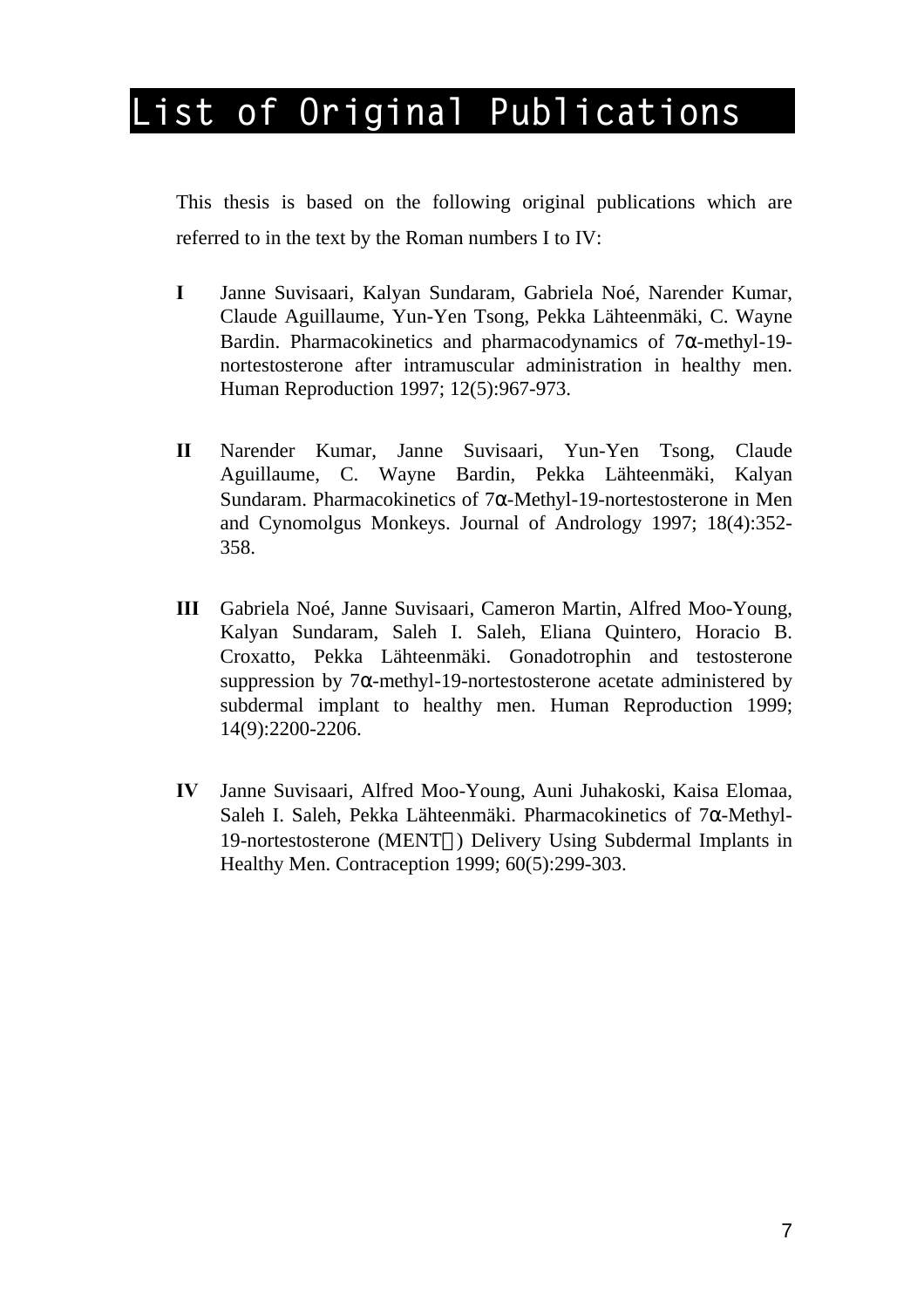# **Abbreviations**

| <b>BMI</b>        | body mass index; weight / height <sup>2</sup> (kg/m <sup>2</sup> ) |
|-------------------|--------------------------------------------------------------------|
| $^{\circ}{\rm C}$ | degrees Celsius                                                    |
| <b>FSH</b>        | follicle-stimulating hormone                                       |
| GnRH              | gonadotropin-releasing hormone                                     |
| i.m.              | intramuscular                                                      |
| i.v.              | intravenous                                                        |
| kg                | kilogram                                                           |
| $\mathbf{1}$      | liter                                                              |
| LH                | luteinizing hormone                                                |
| m <sup>2</sup>    | square meter                                                       |
| <b>MENT</b>       | $7\alpha$ -methyl-19-nortestosterone                               |
| MENT Ac           | $7\alpha$ -methyl-19-nortestosterone acetate                       |
| mg                | milligram                                                          |
| $\mu$ g           | microgram                                                          |
| min               | minute                                                             |
| ml                | milliliter                                                         |
| mol               | mole                                                               |
| nmol              | nanomole                                                           |
| <b>SHBG</b>       | sex hormone-binding globulin                                       |
| U                 | international units for gonadotropin concentrations; same as IU    |
| VS.               | versus                                                             |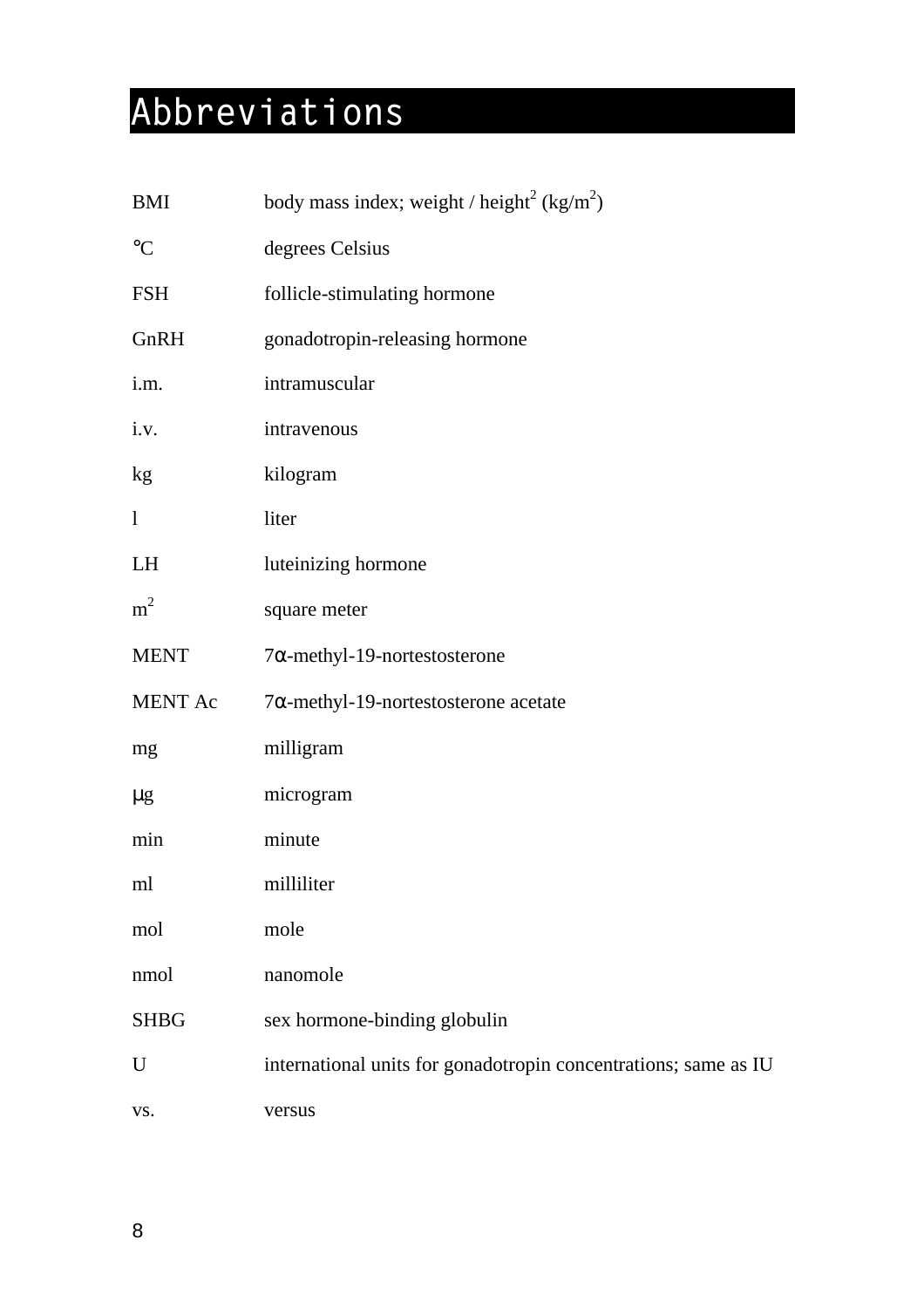## **Abstract**

With the ultimate aim of developing a new hormonal male contraceptive and a new androgen for replacement therapy, we studied the pharmacokinetics and endocrine effects of  $7\alpha$ -methyl-19-nortestosterone (MENT). The results of studies carried out *in vitro* and in animals indicated that MENT is an aromatizable androgen with progestational effects. It does not seem to be toxic, its effect on muscle and its feedback effect on the pituitary are at least 10 times those of testosterone, and it is not activated by  $5\alpha$ reduction, its effect on the prostate thus being only 4 times that of testosterone. Hence, we assumed that a dose of MENT adequate for androgen substitution and gonadotropin suppression to a level leading to azoospermia would not overstimulate the prostate. Furthermore, subdermal implants releasing MENT acetate (MENT Ac), a pro-drug rapidly converted to MENT *in vivo*, could be made. We studied the concentrations of MENT, gonadotropins, and testosterone in the sera of healthy men who had received single intravenous or intramuscular MENT injections, a series of six daily intramuscular MENT injections, or who had had MENT Ac implants inserted for 4 weeks. We found that MENT has a terminal half-life of about 40 min, a total apparent volume of distribution of about 70 l, and a clearance rate of about 2000 l/day (27 l/kg/day). Intramuscular MENT injections in doses ranging from 1.0 to 4.0 mg as well as 1, 2, or 4 subdermal implants releasing MENT acetate at a rate of approximately 0.3 to 1.2 mg per day caused dose-dependent suppression of gonadotropin concentrations. Luteinizing hormone (LH) and follicle-stimulating hormone (FSH) concentrations in all men with 4 implants decreased to or below 0.6 U/l. These concentrations are similar to those seen in men rendered azoospermic by testosterone ester injections in male contraception trials, but due to the short duration of our studies we could not investigate the potential of MENT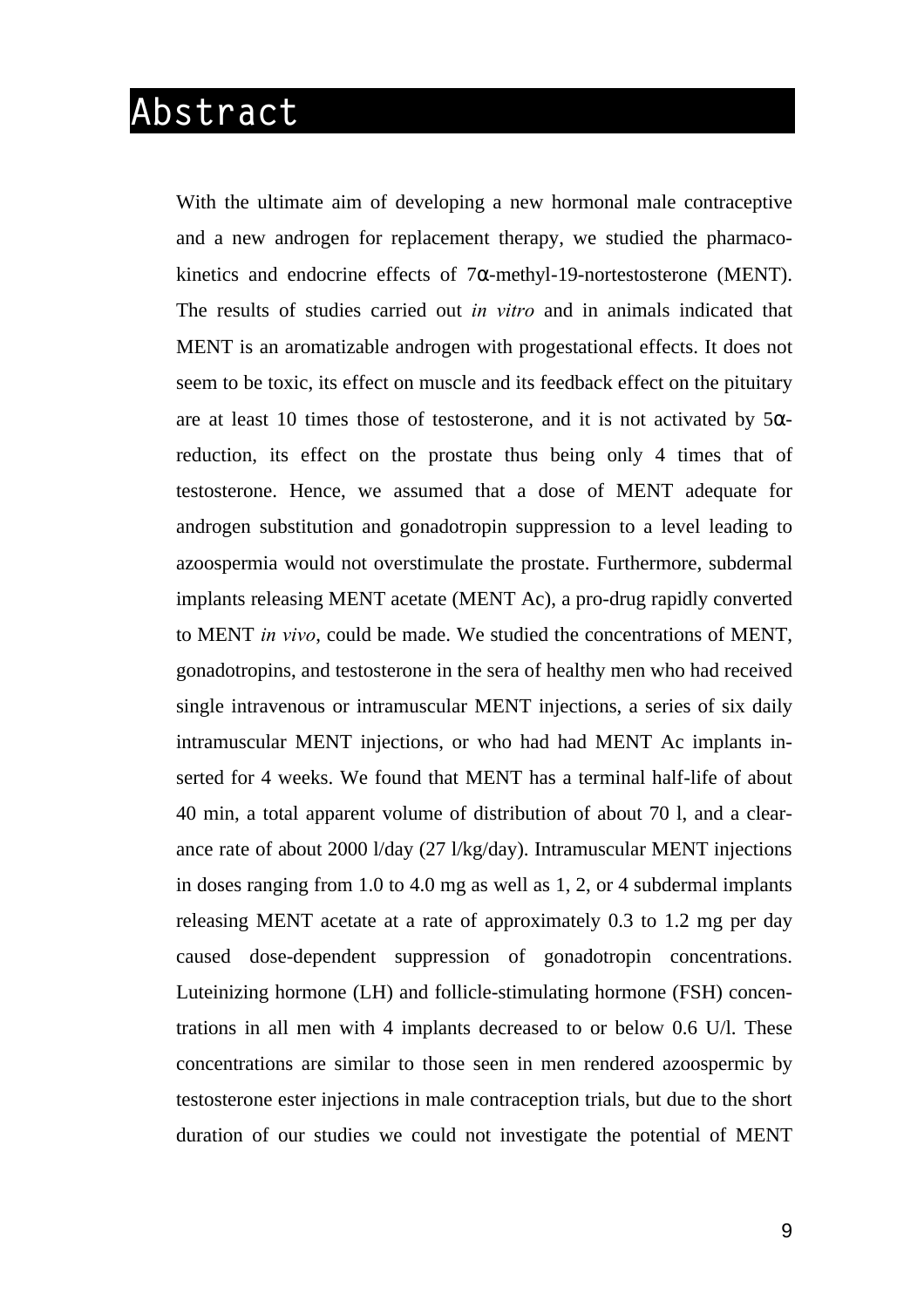administration to cause azoospermia. We conclude that MENT is a very promising candidate for hormonal male contraception and long-term androgen replacement therapy.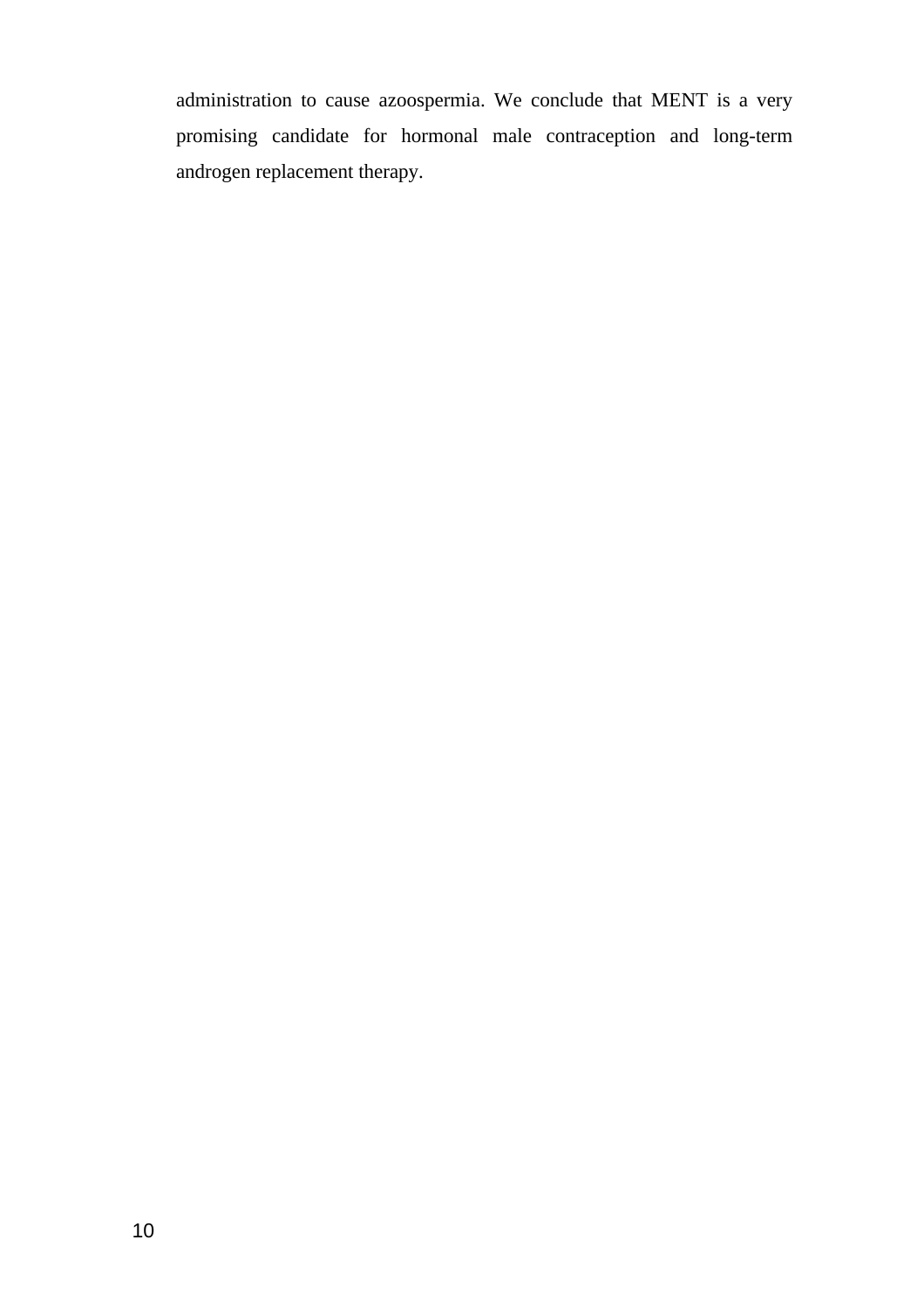## **Introduction**

Androgen-based hormonal male contraception may become available and androgen replacement therapy in the elderly may become widespread in the not so distant future. Whether this will happen or not depends largely on the availability of suitable androgen administration methods. The development of transdermal testosterone preparations was an important advance in androgen replacement therapy but even more convenient administration methods are needed. In contrast to current androgen users, most of whom suffer from serious diseases and are thus ready to accept whatever treatment there is, most of the new potential androgen users are only considering hormonal male contraception or androgen replacement therapy as an option and will probably not accept the inconveniences of traditional androgen administration methods. More user-friendly androgen administration methods are clearly needed. Furthermore, only minor adverse effects can be considered acceptable if androgens are to be used in healthy men. (Hayes, 2000)

Hormonal male contraception based on androgen administration has been shown to be feasible ([*Anonymous*], 1990). It is not yet available, and one of the reasons for this situation is the inconvenience of the available methods of androgen administration. More convenient and safer androgen administration methods will have to be developed before hormonal male contraception becomes a viable option (Amory & Bremner, 2000). Hence, much of the development of new androgen administration methods is taking place as part of the development of hormonal male contraception. Other androgen users would, of course, also benefit from the new androgen administration methods developed to satisfy the demands of contraception.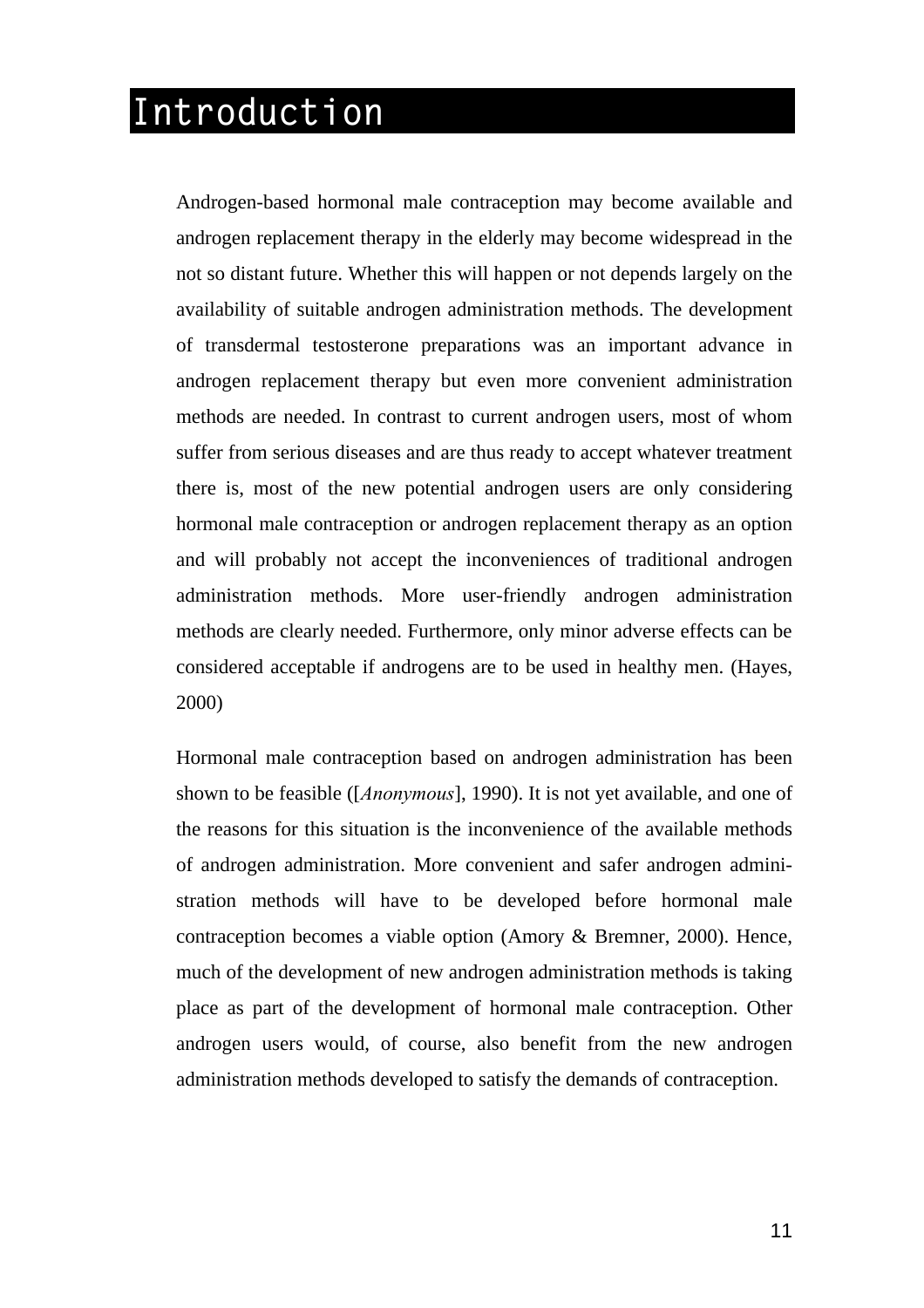The risks and benefits of long-term androgen administration have not been studied extensively enough (Bardin *et al*, 1991). With widespread androgen use, adverse effects of androgens could become important public health problems. Hence, the development of more convenient androgen administration methods may not be enough; it may also be necessary to find androgens that are safer than testosterone in long-term use, and it would be even better if androgens with non-contraceptive health benefits could be found.

The synthetic androgenic anabolic steroid  $7\alpha$ -methyl-19-nortestosterone (MENT) has properties that could make it a more convenient and safer alternative to all testosterone-based androgen formulations and an exceptionally promising candidate for male hormonal contraception. Previous experiments carried out in vitro and in animals have revealed that MENT does not undergo 5α-reduction and therefore it has a relatively low potency in tissues such as the prostate where the effect of testosterone is amplified by  $5\alpha$ -reductase enzymes. Hence, it is assumed that MENT is less likely than testosterone to over-stimulate the prostate. MENT is also several times more potent than testosterone. This makes it much more suitable for administration via subdermal implants, a convenient long-term administration method. It has also been shown that MENT is aromatized to an estrogenic compound, a metabolic step that is required for many important effects of androgens. (Agarwal & Monder, 1988; Kumar *et al*, 1992; Sundaram *et al*, 1993; LaMorte *et al*, 1994; Kumar *et al*, 1999)

Despite its potential advantages, neither the pharmacokinetic properties nor the effects of MENT in men had been studied previously. Therefore, we investigated the basic pharmacokinetic properties of MENT administered by intravenous and intramuscular injections as well as subdermal implants, and the effects of MENT on gonadotropin and testosterone concentrations.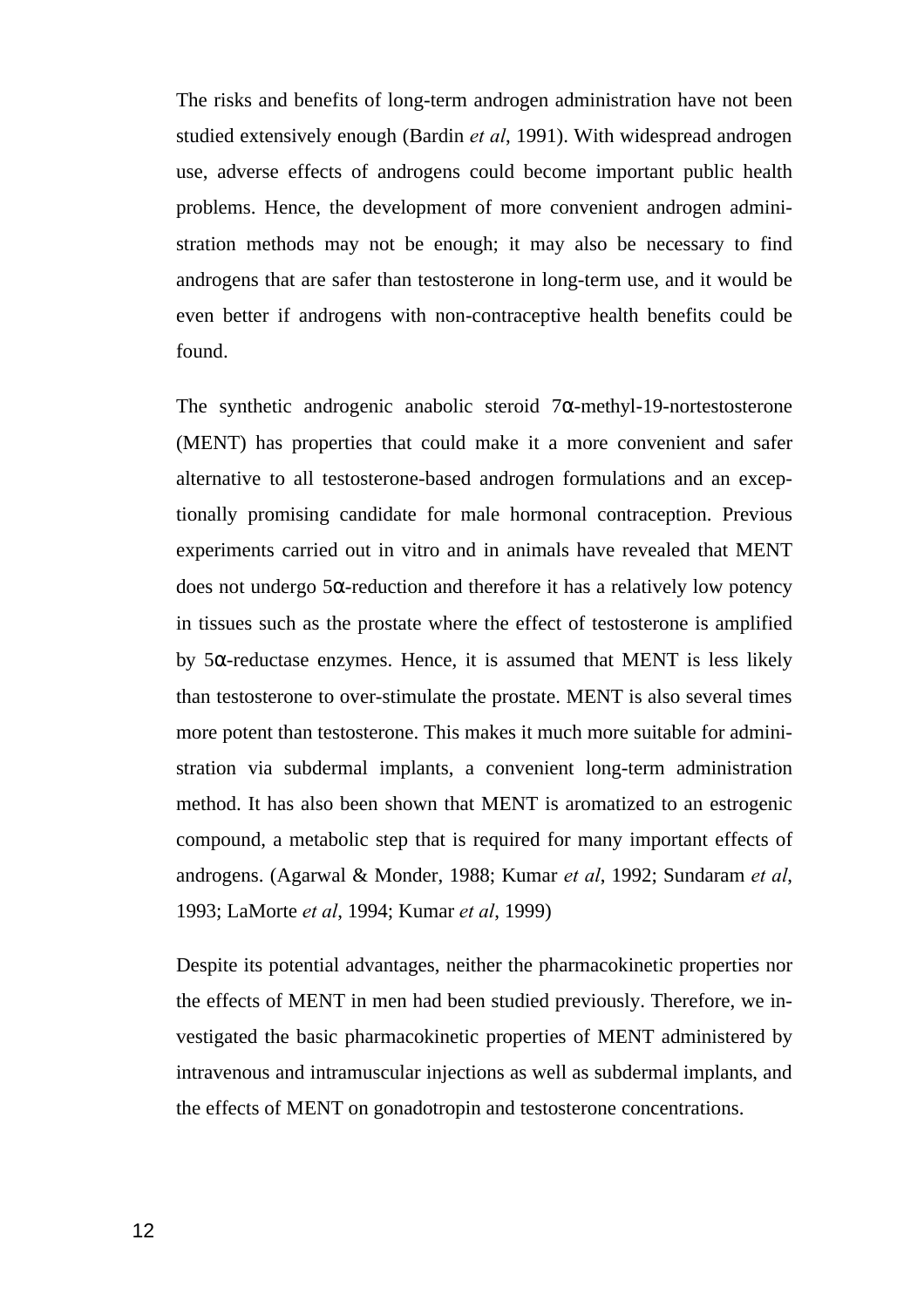## **Review of the Literature**

### **Overview of Androgen Physiology**

#### *Synthesis and Secretion of Androgens*

Testosterone and its major metabolite dihydrotestosterone (Figure 1) are the most important androgens; weaker and physiologically less significant androgens include androstenedione, dehydroepiandrosterone, and dehydroepiandrosterone sulfate. In men, testosterone is mainly produced by the interstitial Leydig cells of the testis. A small amount results from peripheral metabolism from androstenedione, a weak androgen produced by the adrenal cortex. In normal men, the importance of adrenal androgens is minimal. The daily amount of testosterone produced by the testes is about 3–7 mg (Bagatell & Bremner, 1996; Vierhapper *et al*, 1997).



**Figure 1.** Testosterone (left) and 5α-dihydrotestosterone (right)

In women, testosterone is produced by the theca cells of the ovaries and by peripheral conversion of adrenal androgens. Adrenal androgens are physiologically important in women, since the amount of testosterone produced by the ovaries is much smaller than the amount produced by the testes. The total production rate of testosterone in women is about 0.2–0.4 mg/day (Kirschner & Bardin, 1972; Vierhapper *et al*, 1997).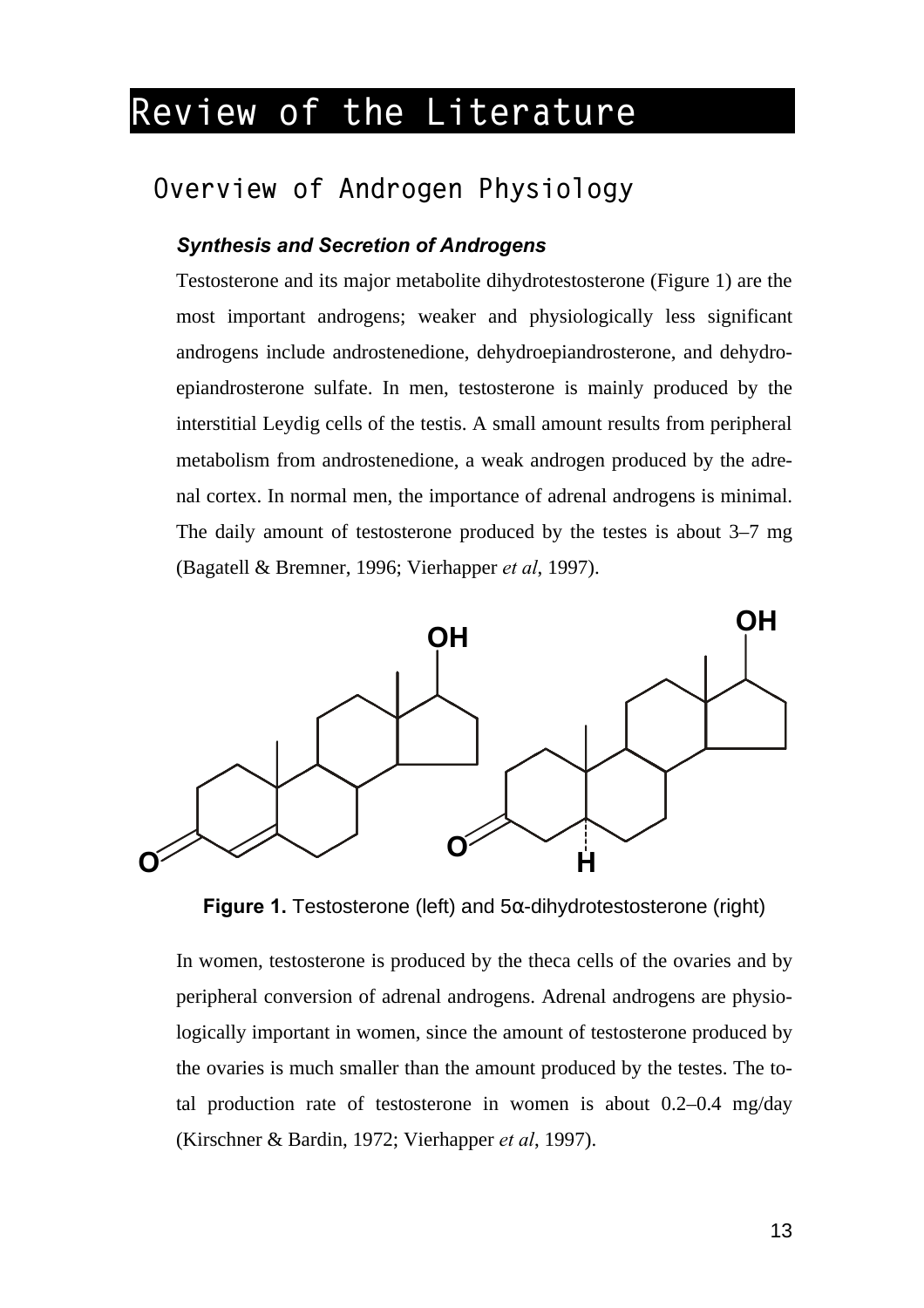Testosterone secretion by Leydig cells in men and by theca cells in women is stimulated by LH, which is produced in the anterior part of the pituitary gland. LH secretion is stimulated by the pulsatile secretion of GnRH from the hypothalamus. Androgens, estrogens and progestins exert a negative feedback effect on the secretion of GnRH and LH by their actions on the pituitary and the hypothalamus. Most of the negative feedback effect of androgens is caused by their estrogenic metabolites produced by aromatization. 5α-Reduction does not seem to be necessary for the negative feedback effect of testosterone. (Rittmaster *et al*, 1992; Kumar *et al*, 1995*a*; Hayes et al, 2000)

Testosterone secretion is pulsatile as a result of the pulsatile secretion of LH, which results from the pulsatile secretion of GnRH. There is also a clear circadian variation in testosterone concentrations, which are highest in the morning. There are probably also seasonal, or circannual variations in testosterone concentrations. (Veldhuis *et al*, 1987; Dabbs, 1990; Foresta *et al*, 1997)

#### *Effects of Androgens*

Testosterone exerts its actions directly through the activation of androgen receptors, indirectly through its reduction to  $5\alpha$ -dihydrotestosterone which also acts on androgen receptors, or indirectly through its aromatization to estradiol and the activation of estrogen receptors. Androgen and estrogen receptors are ligand-inducible transcription factors. Androgen molecules enter the nucleus of a target cell and associate with unbound androgen receptors. Binding of androgen induces a conformational change in the receptor molecule that leads to its phosphorylation and its dissociation from so-called heat shock proteins. Next, the receptor dimerizes with another androgen receptor that is in the same state. The dimer binds to an androgen response element on an androgen-regulated gene and increases its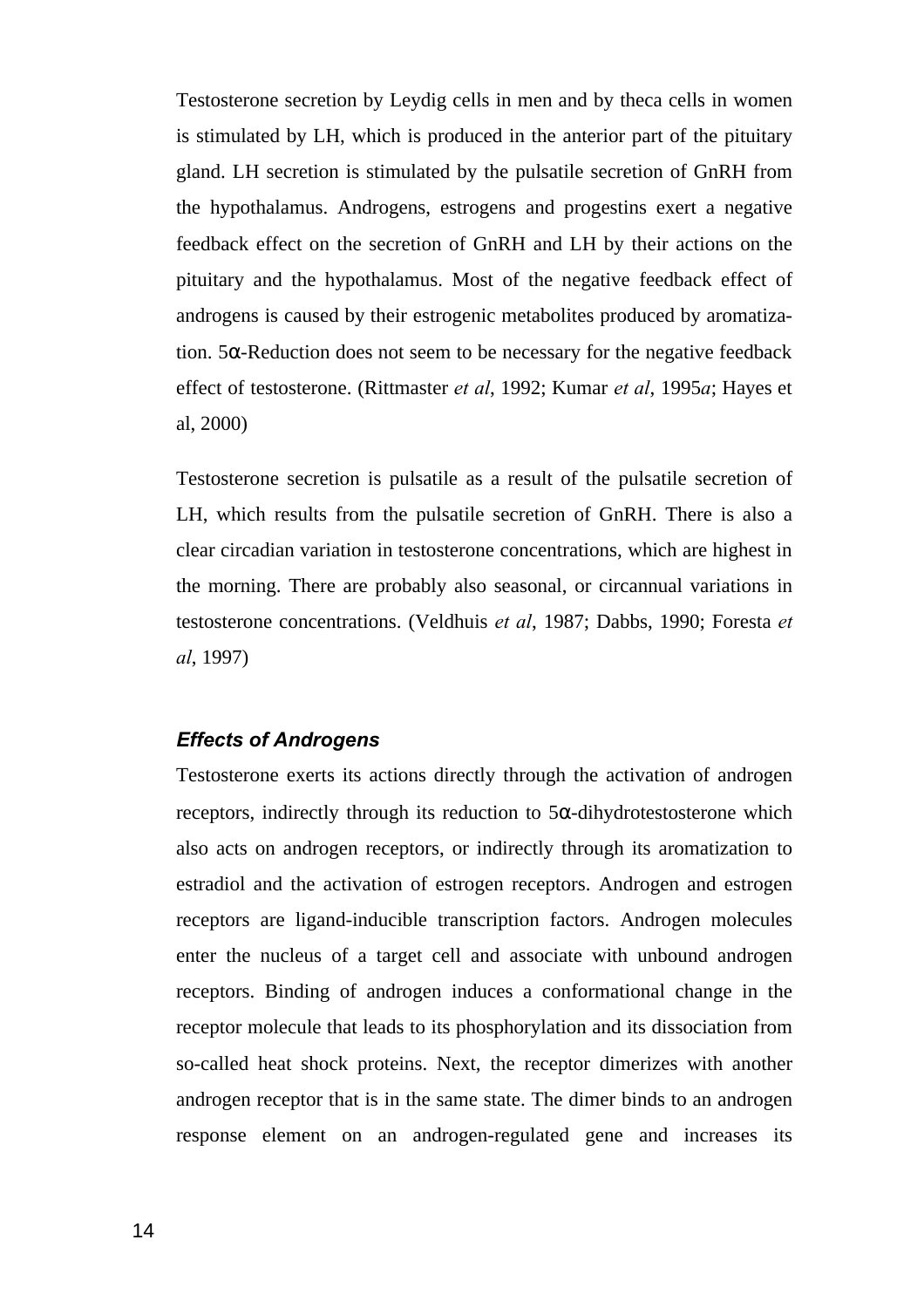transcription rate. Some of the effects of androgens and estrogens, called nongenomic steroid effects, seem to be mediated by different receptors on the cell surface and signal transduction mechanisms similar to those involved in the action of peptide hormones. (Revelli *et al*, 1998; McKenna *et al*, 1999; Prins, 2000)

In tissues such as the prostate, seminal vesicles, epididymis, and certain parts of the skin, testosterone is converted by  $5\alpha$ -reductase enzymes into a more potent androgen, 5α-dihydrotestosterone. The affinity of 5α-dihydrotestosterone for the androgen receptor is about five times that of testosterone (Wilbert *et al*, 1983). (Russell & Wilson, 1994)



**Figure 2.** Estradiol

Actions of testosterone that are mediated through its aromatization to estradiol (Figure 2) include most of its negative feedback effect on the secretion of luteinizing hormone (LH) and gonadotropin-releasing hormone (GnRH), some of its behavioral effects, some of its effects on bone, some of its effects on spermatogenesis, and some of its effects on carbohydrate and lipid metabolism. (Finkelstein *et al*, 1991; Bulun, 1996; Grumbach & Auchus, 1999; Hayes *et al*, 2000; Pentikäinen *et al*, 2000; Simpson, 2000)

As far as is currently known, there is only one type of nuclear androgen receptor. It is a ligand-activated transcription factor like other members of the nuclear receptor superfamily, such as the receptors for estrogens,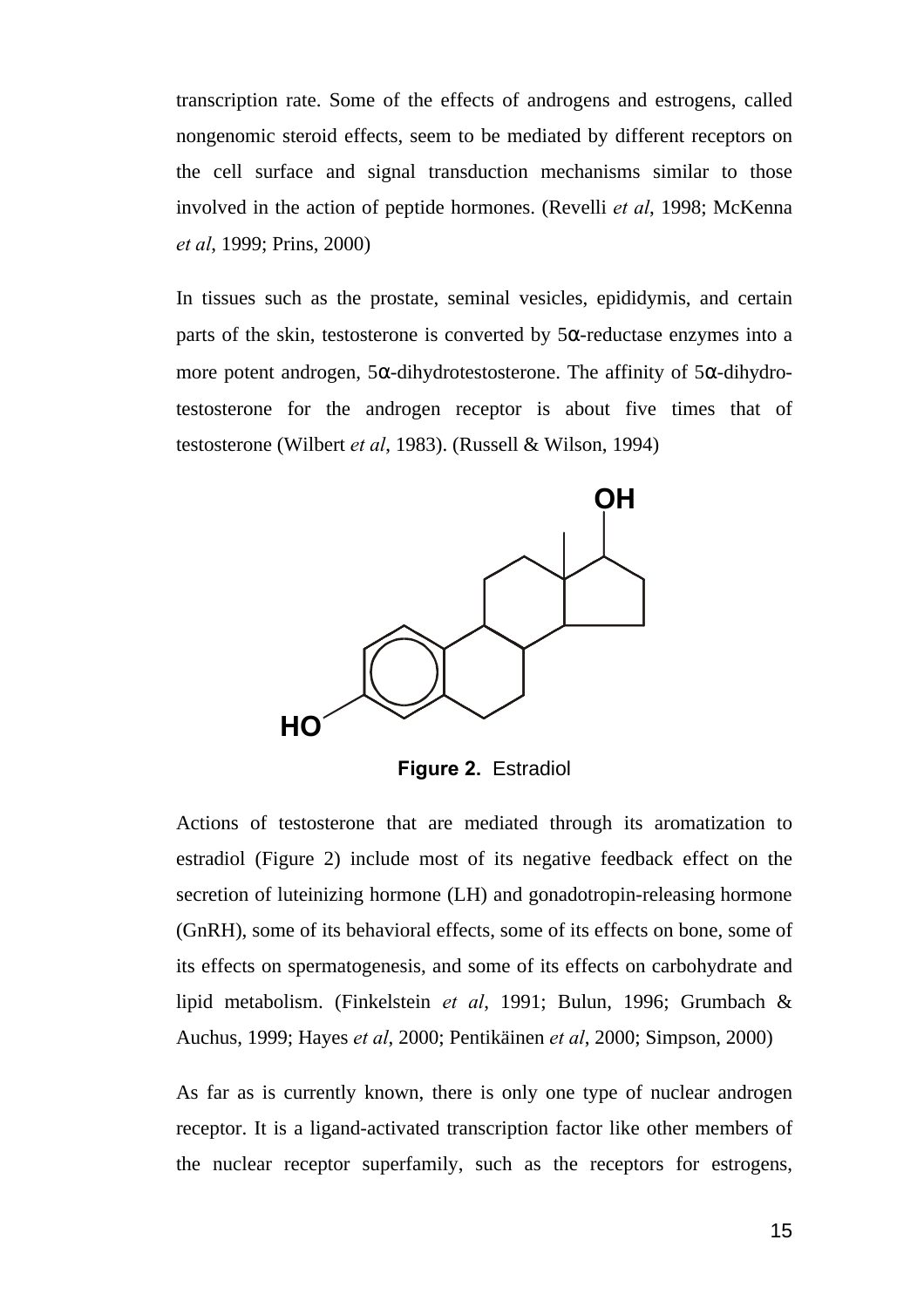progestins, glucocorticoids, mineralocorticoids, thyroid hormones, and vitamins A and  $D_3$ . The nuclear receptor superfamily also includes a large group of proteins referred to as orphan receptors, for which specific ligands are unknown. There are two types of estrogen receptor, termed alpha and beta, having clearly different structures, tissue distributions, and effects. (Gustafsson, 1999; Enmark & Gustafsson, 1999)

The physiological actions of androgens in males include the development and maintenance of the structure and functions of the reproductive system, including spermatogenesis, and the development and maintenance of secondary sexual characteristics. Male secondary sexual characteristics include a higher bone density and muscle mass, a larger larynx and deeper voice, and a higher hematocrit than in females, as well as male patterns of hair growth, male sexual orientation, patterns of behavior, libido and potency. (Bagatell & Bremner, 1996)

Spermatogenesis is not regulated directly by testosterone or gonadotropins, but by paracrine substances secreted by the Sertoli cells of the seminiferous tubules. The function of the Sertoli cells is hormonally regulated by testosterone and follicle-stimulating hormone. Recent findings suggest that the effect of testosterone on spermatogenesis might also be mediated through its aromatization to estradiol, and estradiol receptors in developing germ cells (Pentikäinen *et al*, 2000). An extremely high local testosterone concentration in the testes, practically achievable only by local testosterone production by the Leydig cells, is necessary for spermatogenesis. Folliclestimulating hormone (FSH) seems to be necessary for quantitatively and qualitatively normal spermatogenesis and normal fertility, but sperm production and even fertility appears to be possible in the absence of the action of FSH. For example, two out of five men with an inactivating FSH receptor mutation (566C $\rightarrow$ T, Ala<sup>189</sup>Val) had fathered children, and none of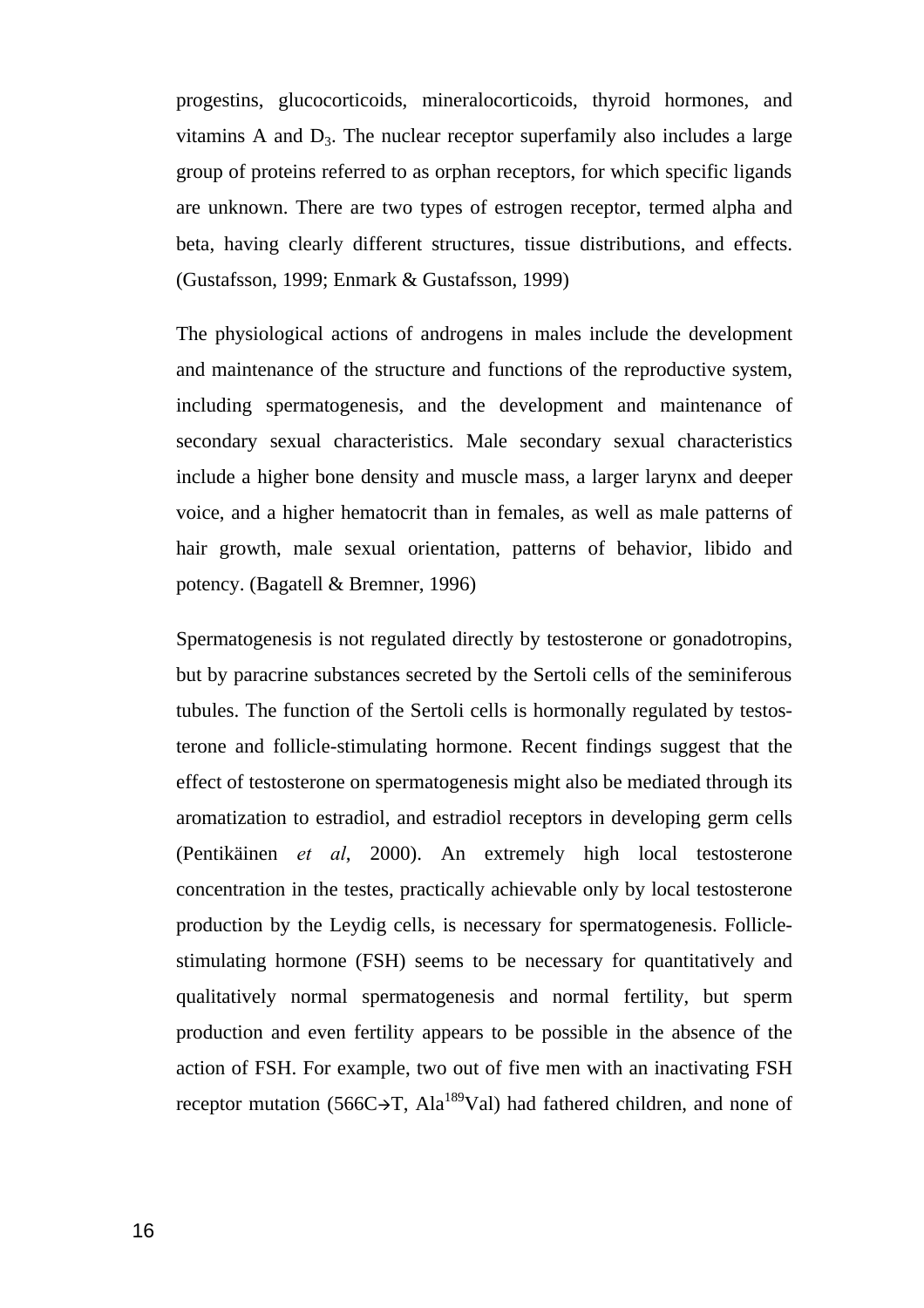the five was azoospermic. (Swerdloff *et al*, 1992; Cummings & Bremner, 1994; Tapanainen *et al*, 1997; Themmen & Huhtaniemi, 2000)

#### *Effects of Ageing in Testosterone Concentrations*

Serum concentrations of testosterone, free testosterone, and non-SHBGbound testosterone all decrease with normal ageing in men. Since SHBG (sex hormone-binding globulin) concentrations tend to increase with age, non-SHBG-bound testosterone levels tend to decrease more than those of total testosterone. (Tenover, 1998; Perry, 1999) In women also, testosterone concentrations decline with increasing age. The decline begins in the reproductive years and continues after the menopause. (Davis & Burger, 1998)

### **Indications for Androgen Administration**

The most obvious medical indication for androgen administration is male hypogonadism. Men with hypogonadism are unable to synthesize adequate quantities of androgens and need long-term androgen replacement to maintain sexual behavior, androgen-dependent physiological processes, secondary sexual characteristics, and mental health. The causes of hypogonadism can be divided into two main groups, primary or hypergonadotropic hypogonadism, and secondary or hypogonadotropic hypogonadism. In primary hypogonadism the defect is either in the gonads or post-gonadal, for example in the conversion of testosterone to  $5\alpha$ dihydrotestosterone or at the level of the androgen receptor. In secondary hypogonadism, the defect is a lack of gonadotropins. The causes of primary hypogonadism include gonadal defects caused by genetic diseases such as Klinefelter's syndrome, anatomical defects, and lesions caused by infections, toxins or radiation, as well as androgen or LH insensitivity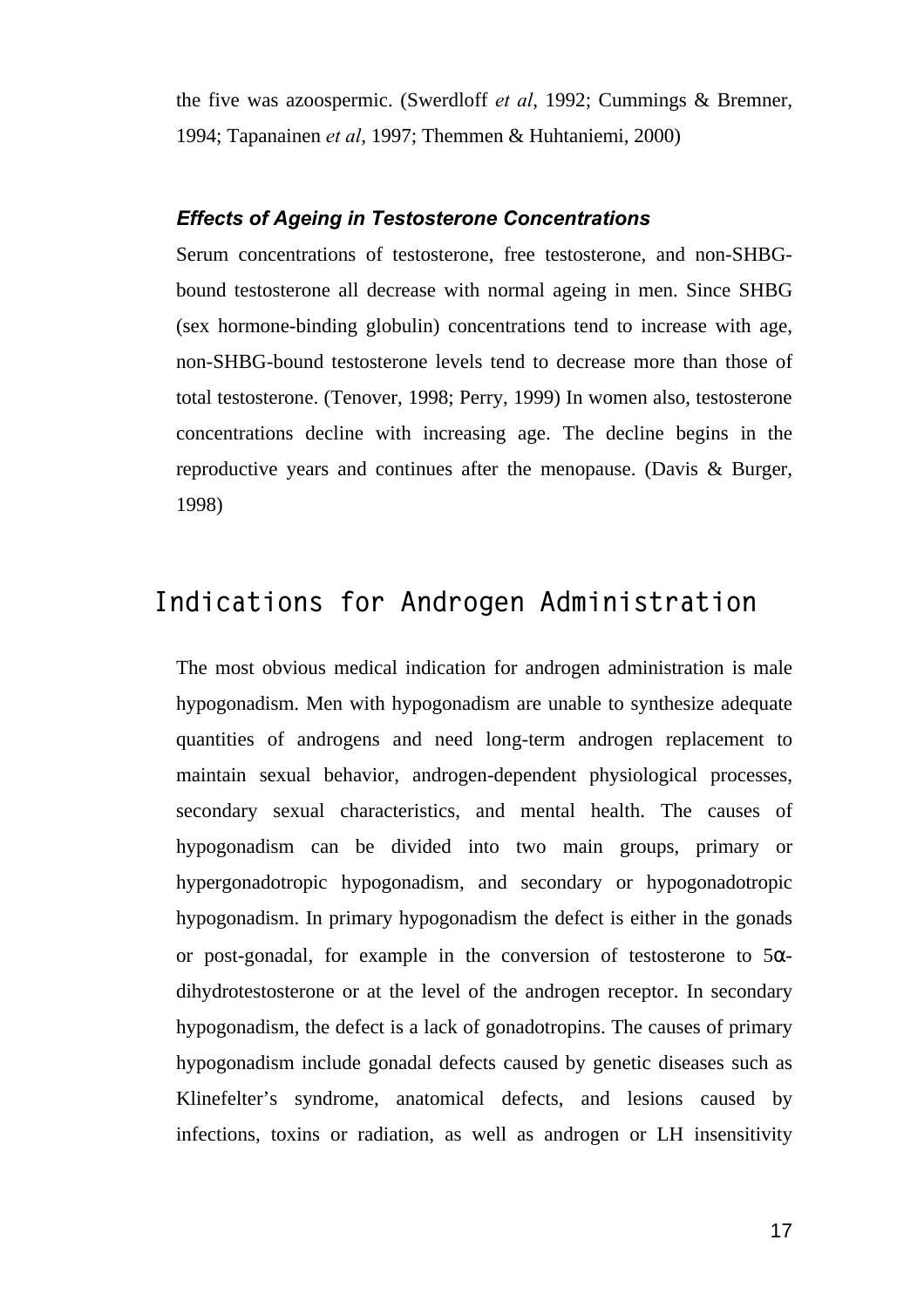syndromes. The causes of secondary hypogonadism include pituitary and hypothalamic diseases including panhypopituitarism, hyperprolactinemia, isolated gonadotropin deficiencies, and various genetic disorders as well as systemic causes such as chronic disease, starvation, severe obesity, and the adverse effects of certain drugs such as glucocorticoids. Delayed puberty can be considered a constitutional cause of secondary hypogonadism. (Bagatell & Bremner, 1996)

The traditional treatment of choice for male hypogonadism is a testosterone ester such as testosterone enanthate given intramuscularly (100–300 mg every 10 to 21 days). Smaller doses are used in adolescent boys with hypogonadism or boys with a constitutional delay of puberty. Although constitutional delay of puberty is a variant of normal pubertal maturation, low-dose androgen replacement therapy is recommended because it results in psychological and physiological benefits. (Bhasin, 1992; Bagatell & Bremner, 1996; Houchin & Rogol, 1998)

Androgen replacement therapy is potentially useful in a variety of disorders where hypogonadism is a consequence of a severe systemic disease such as chronic renal failure (Handelsman & Liu, 1998) and human immunodeficiency virus infection. Hypogonadism occurs in approximately 30% of men infected with human immunodeficiency virus. Several clinical trials on the effects of androgen supplementation in men infected with human immunodeficiency virus have been conducted, and the results are encouraging. (Dobs, 1998; Bhasin & Javanbakht, 1999).

Androgens may also be useful in the treatment of eugonadal patients with secondary wasting syndromes. Androgens have been shown to be beneficial in several groups of chronically ill patients who have lost body mass (Dobs, 1999).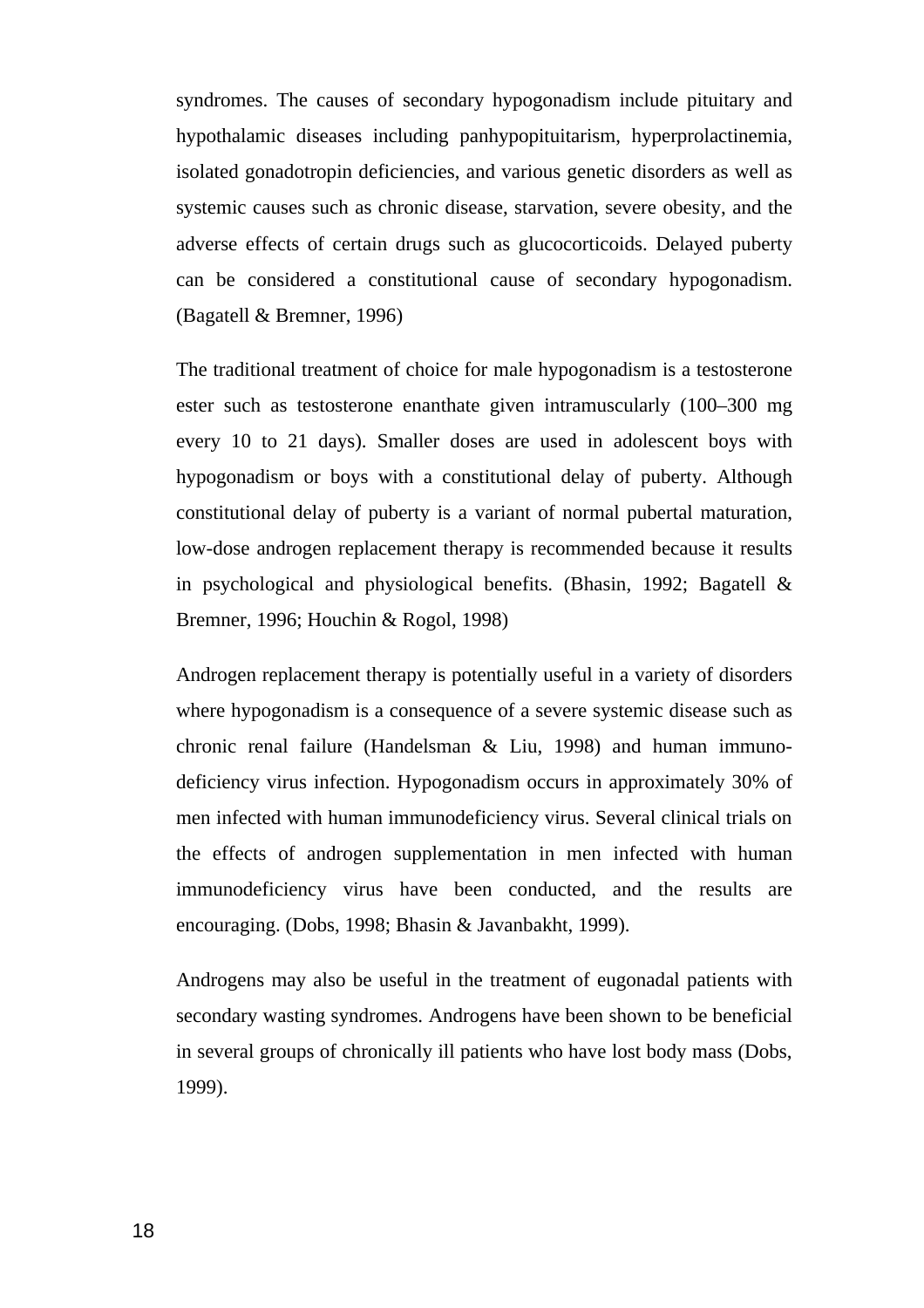The results of several studies indicate that androgen replacement therapy in older men improves muscle strength and bone mass, decreases fat mass, and raises the serum hemoglobin concentration. (Perry, 1999) The increase in hemoglobin and hematocrit may even be excessive (Sih *et al*, 1997). However, available data are still insufficient to permit any major conclusions about the role of androgen replacement in the treatment of age-related physiological changes (Hayes, 2000).

Androgens may be beneficial in the treatment of skeletal muscle dysfunction in chronic obstructive pulmonary disease, although very little experimental evidence exists on this subject. If androgens are administered to patients with chronic obstructive pulmonary disease, the possibilities that androgens may increase hematocrit or worsen sleep apnea are of special concern. (Casaburi, 1998)

Androgens have traditionally been used in the treatment of some forms of anemia and other hematologic disorders, such as aplastic anemia, Fanconi's anemia, anemia of chronic renal failure, paroxysmal nocturnal hemoglobinuria, idiopathic autoimmune hemolytic anemia, agnogenic myeloid metaplasia, and idiopathic thrombocytopenic purpura. Androgens have consistent albeit modest efficacy in the treatment of some of these conditions, such as anemia of chronic renal failure. Androgens are still in limited use in the treatment of hematologic disorders, but they have been largely replaced by newer options such as recombinant erythropoietin and other hematopoietic growth factors, bone-marrow transplantation, antithymocyte globulin, and immunosuppressive drugs such as cyclosporine A. (Besa, 1994; Handelsman & Liu, 1998)

Hereditary angioedema, a disease caused by deficiency of C1-inhibitor, can be successfully treated with some synthetic derivatives of testosterone but not with testosterone itself; it seems that a drug's efficacy in preventing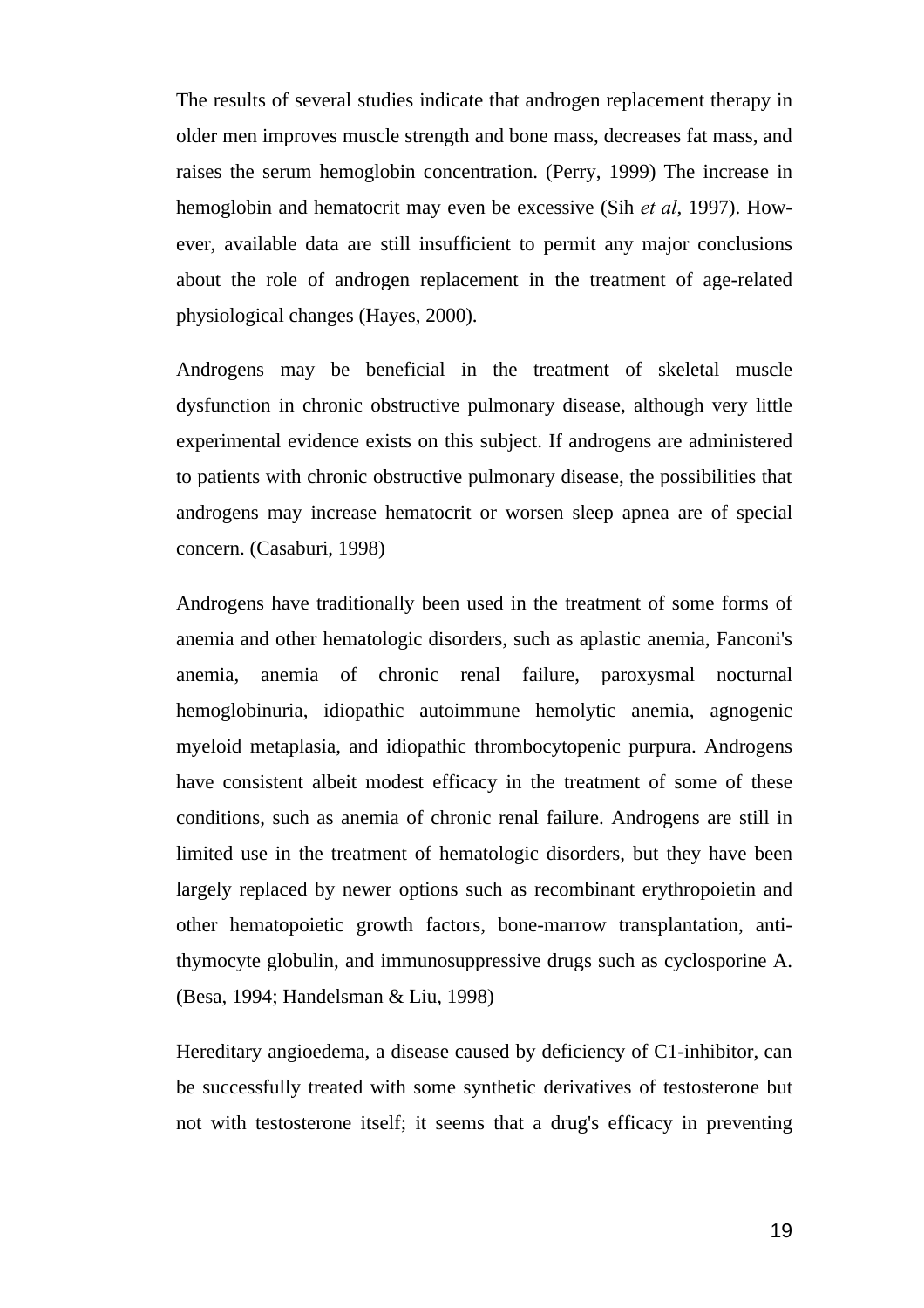hereditary angioedema attacks is connected to its  $17\alpha$ -alkylation. (Bagatell & Bremner, 1996)

In women, androgen replacement has been used as a component of hormone replacement therapy for the restoration of libido and general well-being in symptomatic testosterone deficiency states following premature ovarian failure, menopause or iatrogenic ovarian failure. Potential indications also include the treatment of premenstrual syndrome, the prevention of glucocorticoid-induced and premenopausal bone loss, loss of libido in premenopausal women, and the management of wasting syndromes secondary to human immunodeficiency virus infection and malignancies. The weak androgen danazol is used in the treatment of endometriosis. As stated previously, women are much more susceptible to the adverse effects of androgens. Hence, high doses of androgens should be avoided altogether in women. Postmenopausal women treated with androgens should usually receive concurrent estrogen replacement therapy to reduce the risk of adverse effects. (Davis & Burger, 1998; Friedrich, 2000)

Non-medical use of androgens is widespread in certain parts of the population in many countries. Athletes have used androgens to increase muscle mass and improve physical performance at least since the 1940s (Bagatell & Bremner, 1996). There is a lack of direct and reliable information on the use of androgens in sports, but, for example, the drastic decline in Olympic results since the introduction in 1989 of out-ofcompetition doping testing is indirect evidence of the widespread use of androgens and other performance enhancing drugs among top athletes (Franke & Berendonk, 1997). Until recently, in some countries such as the German Democratic Republic, androgen use was customary not only among male athletes but also among female and child athletes (Franke & Berendonk, 1997). The rate of non-medical androgen use to improve physical capacities or appearance is also high in some occidental countries.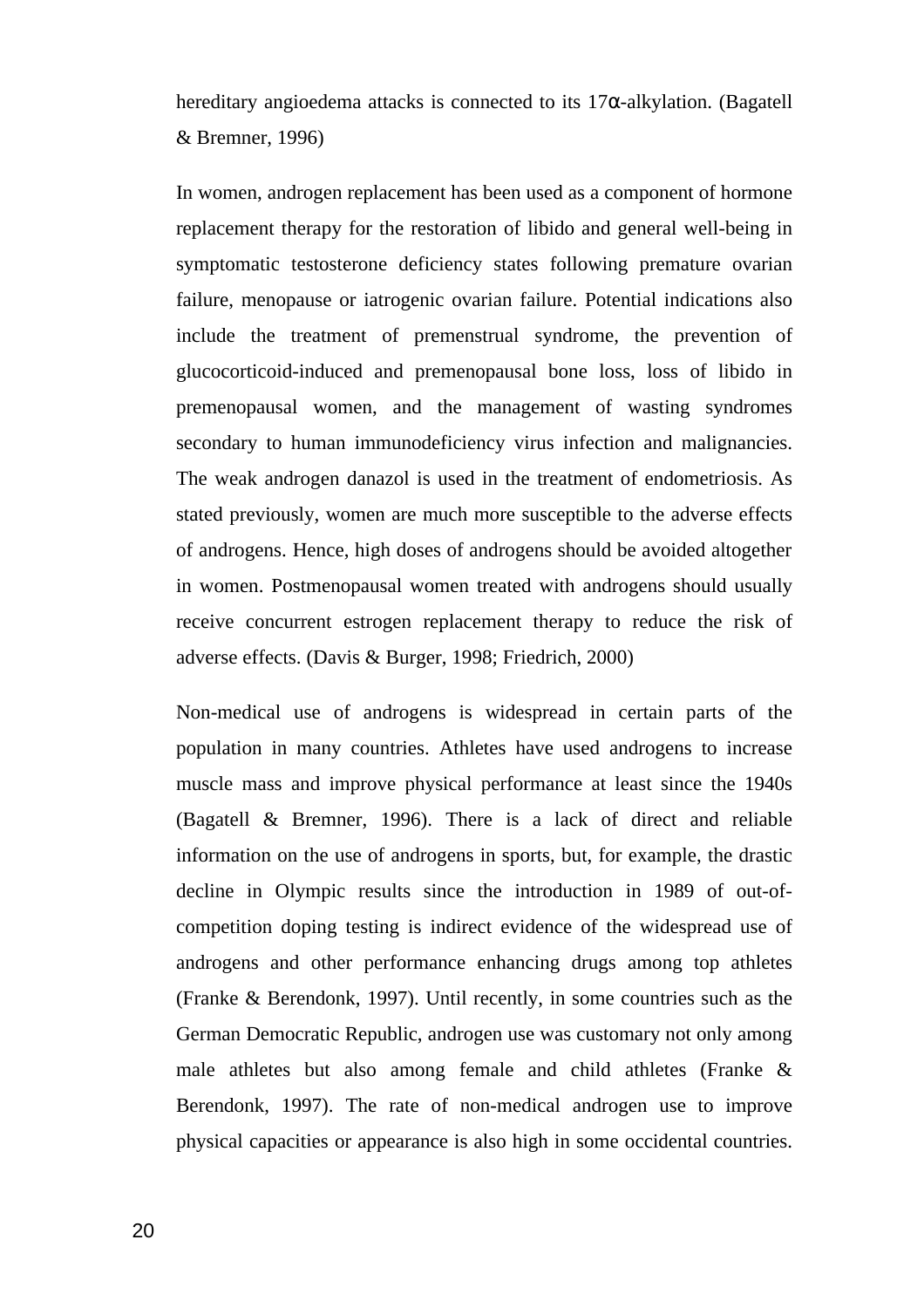For example, in the United States 12% of high school senior boys reported having used androgenic anabolic steroids, although the rate in a survey of the general population was much lower, 0.5% (0.9% for males and 0.1% for females) (Yesalis *et al*, 1993).

A new form of non-medical (or more exactly, non-therapeutic) androgen use would be the use of androgens in male contraception. Hormonal male contraception is discussed below. It has even been proposed that androgens could be useful during space travel (Bhasin *et al*, 1996) — presumably to prevent the effects of the lack of gravitation on bone and muscle.

## **Beneficial and Adverse Effects of Androgen Administration**

#### *Beneficial Effects of Androgen Administration*

The obviously beneficial effects of androgen administration related to the indication for androgen administration have been discussed above. Androgens may also have beneficial effects unrelated to the reason for their administration. For example, long-term androgen use for male contraception might have non-contraceptive benefits. It is important to consider such potential benefits in addition to the potential adverse effects of androgens.

A clear increase in muscle size and strength was observed in normal men who received 600 mg of testosterone enanthate each week for 10 weeks (Bhasin *et al*, 1996). This dose is several times higher than those ordinarily used in androgen replacement therapy (about 100 mg per week) or male contraception studies (about 200 mg per week). Although indirect evidence from androgen use in sports (Franke & Berendonk, 1997) also supports the notion that exogenous androgens increase muscle mass and strength, previous investigators could not demonstrate this effect, and it seems that a significant response of muscle to exogenous androgen in healthy men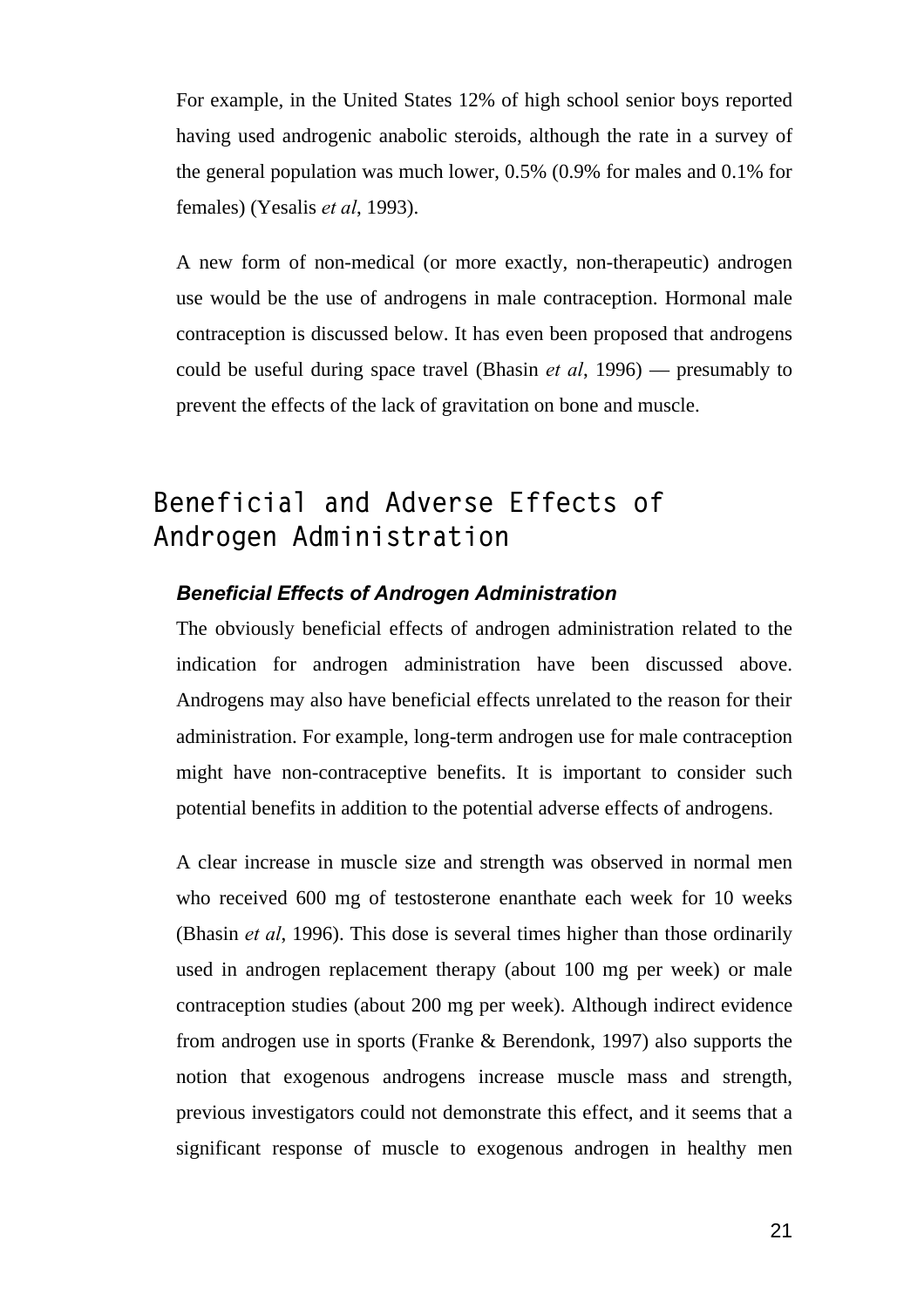requires a high dose (Bardin, 1996). Hence, this benefit may not be present or it may be too small to be noticed when androgens are used in androgen replacement therapy or male contraception.

Androgens are undoubtedly beneficial in the treatment of osteoporosis in hypogonadal men, and the results of some studies suggest that androgens may also be beneficial in the treatment of osteoporosis in eugonadal men (Katznelson, 1998). Hence, it is not unreasonable to assume that long-term androgen administration for the purposes of contraception might decrease the risk of osteoporosis later in life.

It has been postulated that a reason for the lower incidence of osteoporosis and Alzheimer's disease in men could be the fact that men have much higher testosterone concentrations than women and hence a better supply of precursors for local estrogen production in estrogen-dependent tissues (Simpson, 2000).

#### *Adverse Effects of Androgen Administration*

The adverse effects of androgen replacement therapy in men with hypogonadism are mainly due to the androgen administration methods used; these effects are discussed in the section on androgen administration methods. Raising testosterone concentrations to the levels seen in normal healthy men should not cause other effects than those of endogenous testosterone. There is one exception, however. The effect of exogenously administered testosterone on the testis itself is different from the effect of testosterone produced within the testis. This is because, in contrast to administered testosterone, intratesticular testosterone production leads to the extremely high intratesticular testosterone concentrations (about 2 nmol/g of testis tissue, which is approximately 100-fold compared to circulating testosterone concentrations) (Huhtaniemi *et al*, 1985). A high intratesticular testosterone concentration is necessary for spermatogenesis (Wu, 1988).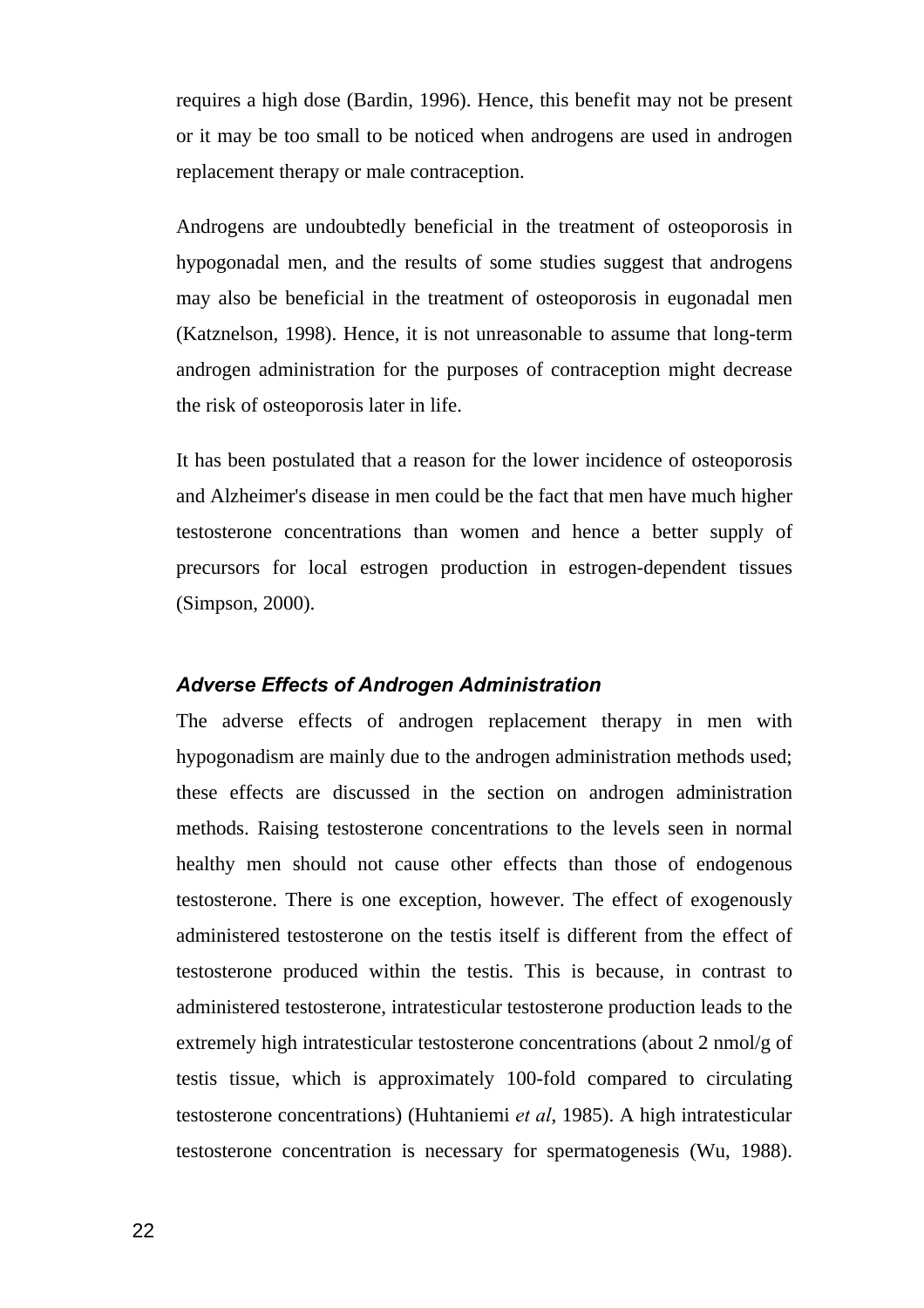Hence, exogenous testosterone administration leads to infertility and testicular atrophy, both of which seem to be reversible if testosterone administration is discontinued (Wu *et al*, 1996; Rolf & Nieschlag, 1998).

Moderately supraphysiological doses of testosterone, such as those used in male contraception trials, have caused acne, gynecomastia, increased or decreased sexual interest, mild behavioral changes, reduction in the circulating concentrations of high-density lipoprotein cholesterol, prostatic enlargement, a decrease in testis size and azoospermia. (Anderson *et al*, 1995; Wu *et al*, 1996; Rolf & Nieschlag, 1998).

Because androgens control the growth and differentiation of the prostate, a major cause of concern is the long-term effect of testosterone administration on the prostate. A small increase in prostate size has been observed in male contraception studies, but only future longer clinical trials will clarify the issue of whether very long-term testosterone administration leads to symptomatic prostatic hyperplasia or an increased risk of cancer of the prostate. (Wallace *et al*, 1993; Rolf & Nieschlag, 1998)

The serious adverse hepatic effects associated with prolonged use of some androgens, such as cholestasis, peliosis hepatis (blood-filled hepatic cysts), hepatocellular hyperplasia, hepatic adenomas, and hepatocellular carcinoma seem to be mostly restricted to users of 17α-alkylated derivatives of testosterone. (Huhtaniemi, 1994; Bagatell & Bremner, 1996; Rolf & Nieschlag, 1998; Winters, 1999)

The results of several observational studies suggest that some men develop marked aggression, or hypomanic or manic symptoms when using high doses of androgenic anabolic steroids (Pope & Katz, 1994). The results of a recent randomized, placebo-controlled, double-blind clinical trial confirmed that doses of 600 mg of testosterone cypionate per week caused a significant increase in measures of manic and aggressive symptoms in a small subset of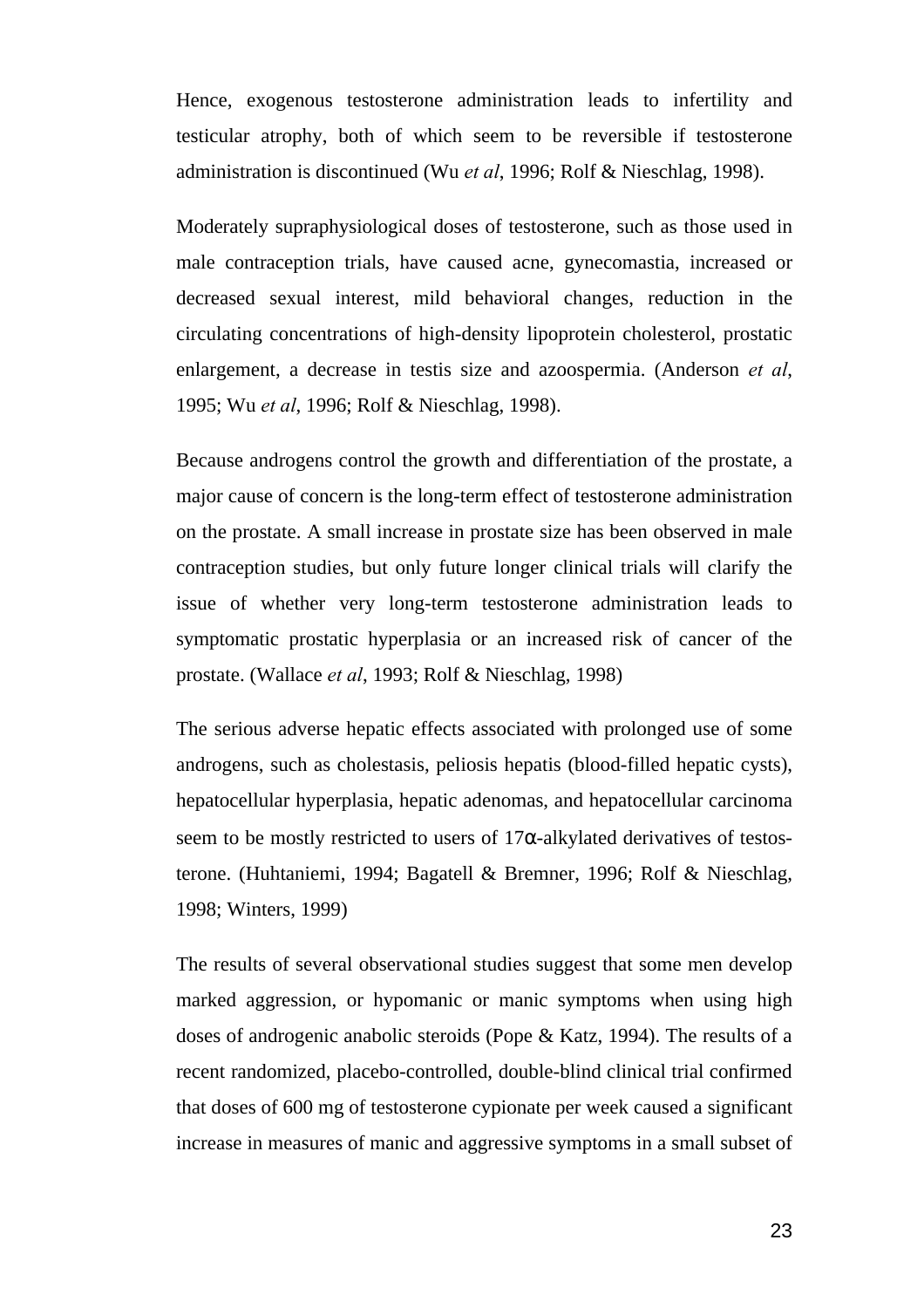men, while there were few changes in most. The symptoms were marked in 2, moderate in 6 and minimal in 42 men; the subgroups were otherwise indistinguishable as regards demographic, psychological, physiological, and laboratory measures. In the same study, 300 mg per week produced only slight effects. (Pope *et al*, 2000) In contrast, no changes in mood or behavior were observed among 43 men who received 600 mg of testosterone enanthate weekly for ten weeks (Bhasin *et al*, 1996). In conclusion, it seems that a small subset of men is prone to develop adverse behavioral effects and mood disturbances during high-dose androgen treatment, but that most men are not vulnerable to such effects.

The question of whether exogenous androgens, at physiological or slightly supraphysiological doses increase or reduce the risk of cardiovascular disease remains controversial. Although changes in lipoprotein levels that are considered atherogenic — mainly a decrease in high-density lipoprotein cholesterol — have been observed (Anderson *et al*, 1995), changes in lipoprotein levels that may be beneficial, such as a decrease in lipoprotein(a) have also been observed. Lipoprotein(a) concentrations are increased in some patients with coronary artery disease and cerebrovascular disease, but the results of prospective studies are conflicting and its role in atherogenesis remains to be established (Jialal, 1998). The consistent finding that low testosterone concentrations in men are associated with common risk factors of coronary artery disease such as a pro-atherogenic lipid profile, systolic and diastolic hypertension, hyperinsulinemia, android obesity, and high fibrinogen levels may indirectly suggest that exogenous testosterone would reduce the risk of cardiovascular disease in some men. (English *et al*, 1997)

Overall, it seems that in men, the risks associated with androgen use have been exaggerated. Really severe side-effects are rare, and many reports on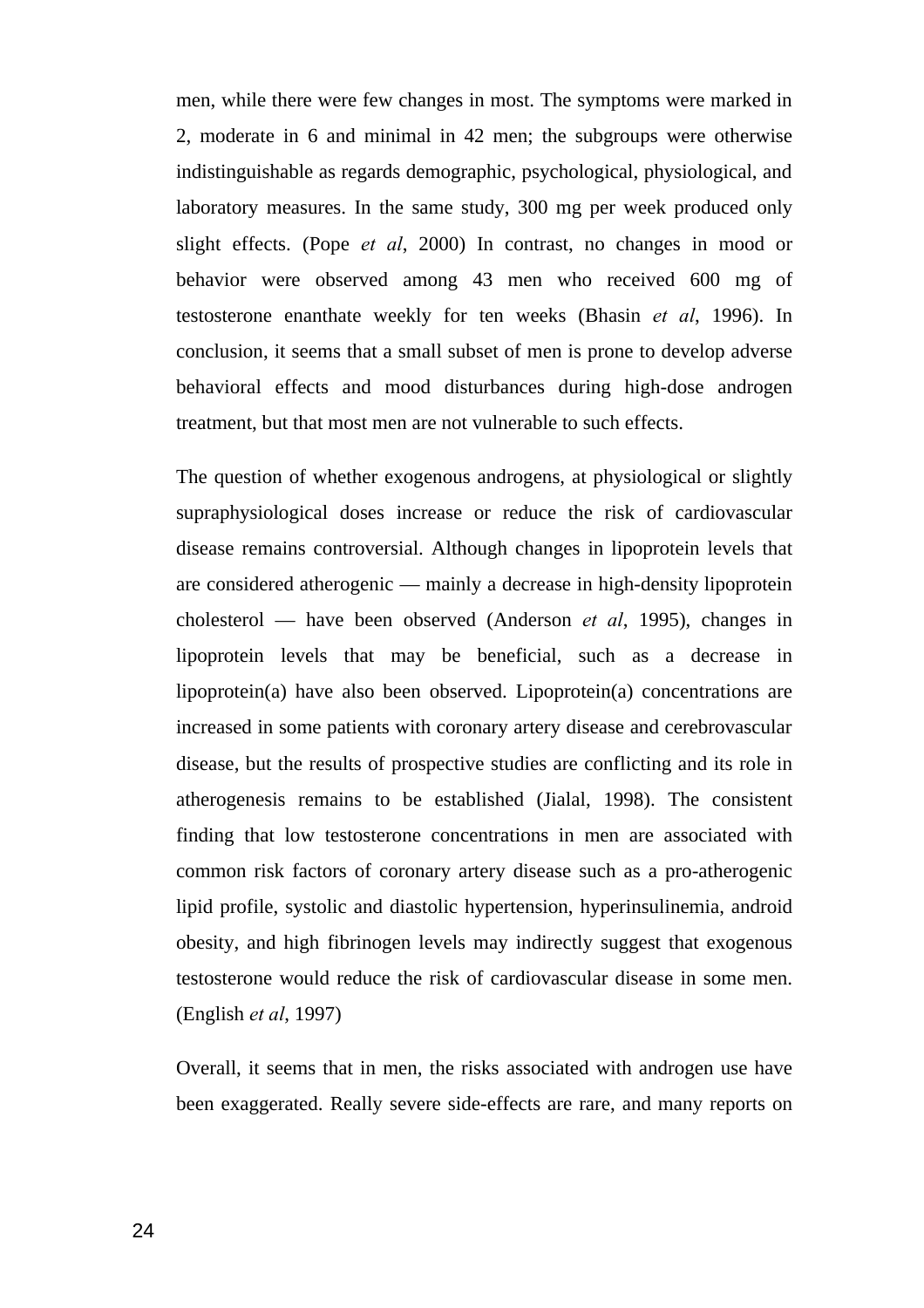side-effects are case reports and confounding factors have often not been clarified (Huhtaniemi, 1994; Rolf & Nieschlag, 1998).

The situation is different in women and children. In addition to the adverse effects androgens can cause in men, women are vulnerable to effects that are adverse in women but part of normal androgen action in men, such as hirsutism, temporal balding, and voice deepening, and to adverse effects that are only possible in women, such as clitorolomegaly. (Davis & Burger, 1998) The possibility of an increase in breast cancer risk is another concern about testosterone therapy in women. The results of epidemiological studies have shown both positive and negative associations between androgen levels and breast cancer risk, and this issue remains unclarified (Friedrich, 2000). In pre-pubertal children of both sexes, androgens can cause virilization and premature epiphyseal closure (Rolf & Nieschlag, 1998).

### **Androgen Administration Methods**

The traditional androgen administration methods are intramuscular injections of testosterone 17β-esters and oral administration of testosterone undecanoate and  $17\alpha$ -alkylated derivatives of testosterone. The alkylated derivatives are now used less frequently, since they can have serious hepatic adverse effects. A newer method, transdermal testosterone administration, is now also in routine use. Lately, the shortcomings of traditional androgen administration methods have received more attention and many new androgen administration methods are being developed. (Bhasin, 1992; Bagatell & Bremner, 1996; McClellan & Goa, 1998; Winters, 1999; Hayes, 2000)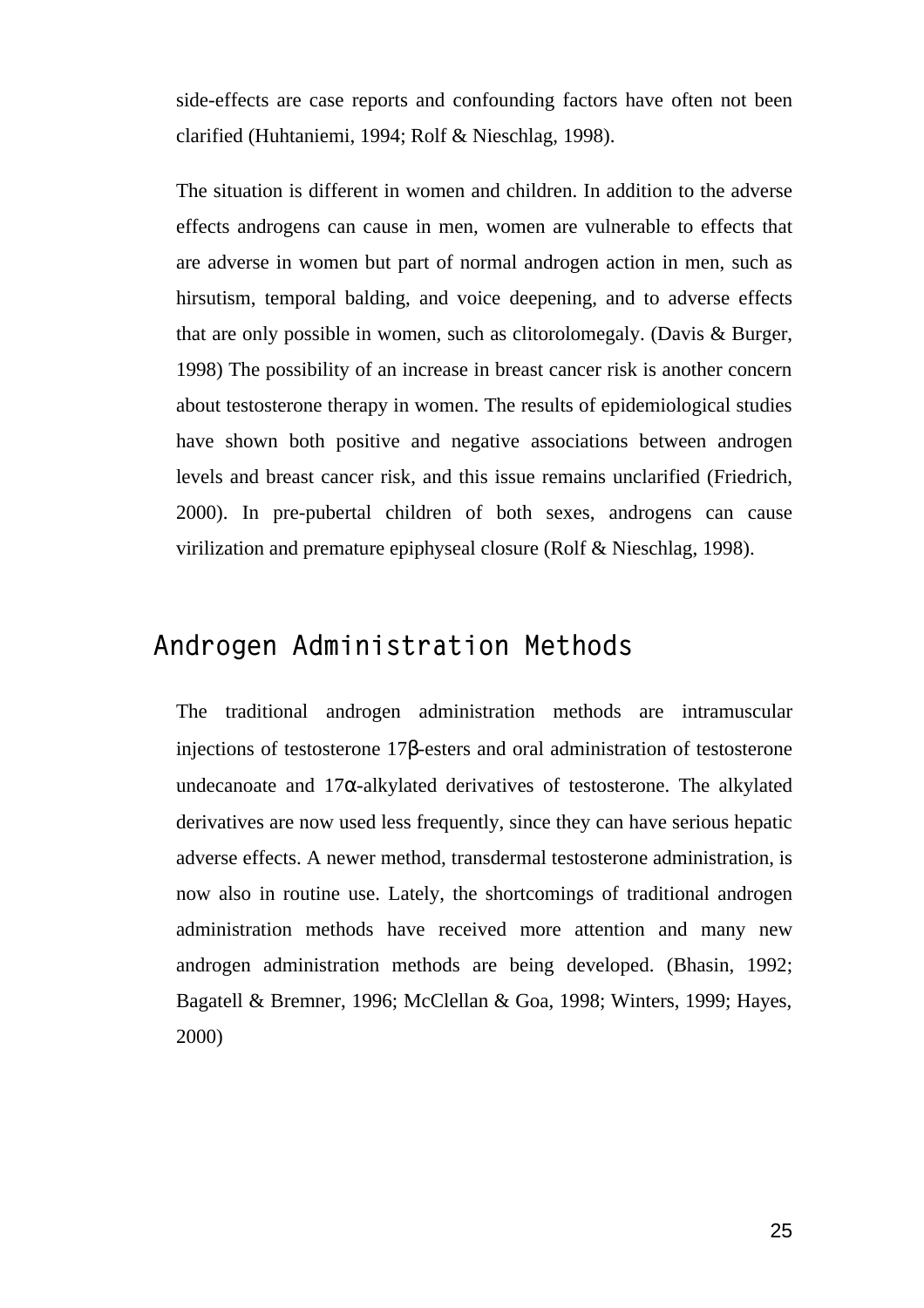#### *Injectable Androgen Preparations*

If testosterone is given by intramuscular injection, it is rapidly absorbed and, having a half-life of only approximately 30 minutes, rapidly degraded. Hence, testosterone injections cannot be used as such in androgen replacement. Testosterone esters such as testosterone enanthate (Figure 3) are absorbed slowly when injected intramuscularly in an oily preparation. After absorption, these esters are rapidly deesterified and free testosterone is the active drug. Testosterone enanthate, testosterone cypionate and other testosterone esters as well as mixtures of testosterone esters are routinely used for androgen replacement therapy. The recommended dose for testosterone enanthate or testosterone cypionate is 200 mg every 2 weeks, or 300 mg every 3 weeks. (Bhasin, 1992)



**Figure 3.** Testosterone enanthate

The drawbacks of conventional testosterone ester regimens include the inconvenient frequency and painfulness of the intramuscular injections as well as the wide fluctuation in testosterone concentrations during each injection interval, concentrations being too high for a few days after the injection and too low shortly thereafter. The unnecessarily high testosterone concentrations early in the injection interval may increase the risk of adverse effects. In addition, the fluctuations in testosterone concentrations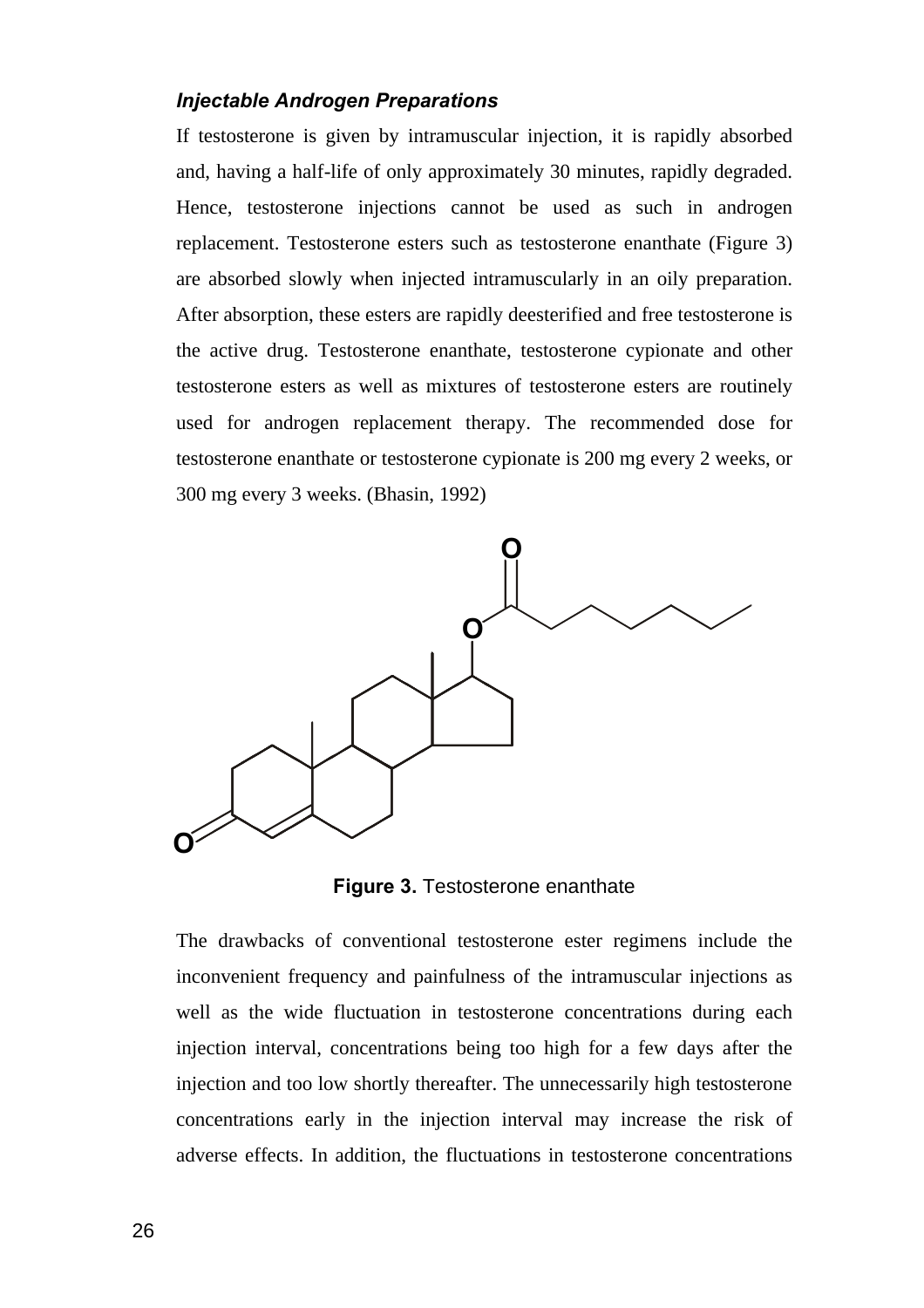lead to fluctuations in psychological androgen effects such as mood and sexual desire. (Bhasin, 1992; Bagatell & Bremner, 1996; Winters, 1999)

Injectable testosterone undecanoate has a longer duration of action than testosterone enanthate. A single dose has been shown to maintain normal serum testosterone levels in hypogonadal men for at least six weeks (Amory & Bremner, 2000). Injectable testosterone undecanoate was shown to be very effective in suppressing spermatogenesis in Chinese men when administered every four weeks (Zhang *et al*, 1999).

Testosterone buciclate (Figure 4) is a testosterone ester with a benzol ring incorporated into its side-chain. It has a much longer duration of action than testosterone enanthate, presumably because of its more hydrophobic sidechain. It has been developed to solve the problem of short injection intervals. In hypogonadal men, a single injection of 600 mg of testosterone buciclate increased circulating testosterone concentrations to the lower normal range for about 3 months (Behre & Nieschlag, 1992). The potential of testosterone buciclate in hormonal male contraception has also been investigated and the first results have been encouraging (Behre *et al*, 1995).



**Figure 4. Testosterone buciclate**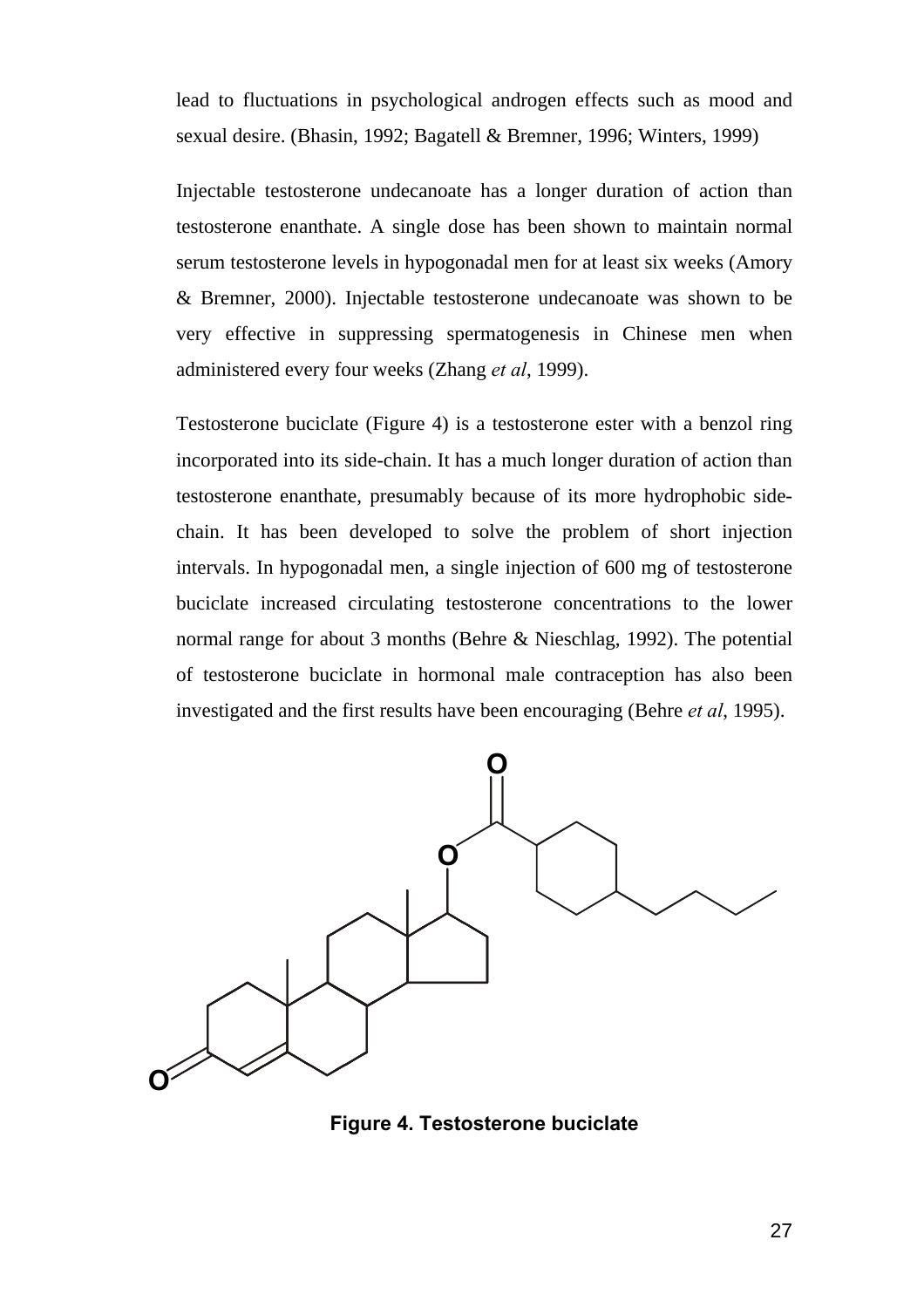Another experimental long-acting injectable testosterone formulation is based on the encapsulation of testosterone in biodegradable microcapsules made of a lactide/glycolide copolymer, a substance that is also used in biodegradable sutures. Eugonadal testosterone concentrations could be maintained for 10–11 weeks in hypogonadal men who received 630 mg of testosterone in this depot injection preparation. (Bhasin *et al*, 1992)

Longer-acting injectable testosterone formulations suffer from a common disadvantage: a large amount of drug needs to be administered and consequently the injection volume is also large. For example, in the abovementioned testosterone microcapsule study, each subject received 5 ml divided into two injection sites (Bhasin *et al*, 1992). The need to administer a large amount of drug is a direct consequence of the potency of testosterone, and can only be remedied by using a more potent androgen.

#### *Transdermal Androgen Preparations*

In suitable formulations, testosterone can be absorbed through the skin. Because scrotal skin is at least 5 times more permeable to testosterone than are other skin sites, the first available testosterone transdermal delivery system was designed for scrotal skin. Systems for the delivery of testosterone across nonscrotal skin are now also available. Transdermal testosterone delivery systems provide adequate testosterone replacement for hypogonadal men and, in addition, produce a testosterone concentration pattern similar to the normal circadian fluctuation of testosterone concentrations. (McClellan & Goa, 1998; Winters, 1999)

An obvious inconvenience of both kinds of testosterone patches is the need to remove the old patch and apply a new one each night. The major disadvantage of non-scrotal testosterone patches is that skin irritation at the application site is frequent. Approximately 50% of men who participated in clinical trials reported transient, mild to moderate erythema at the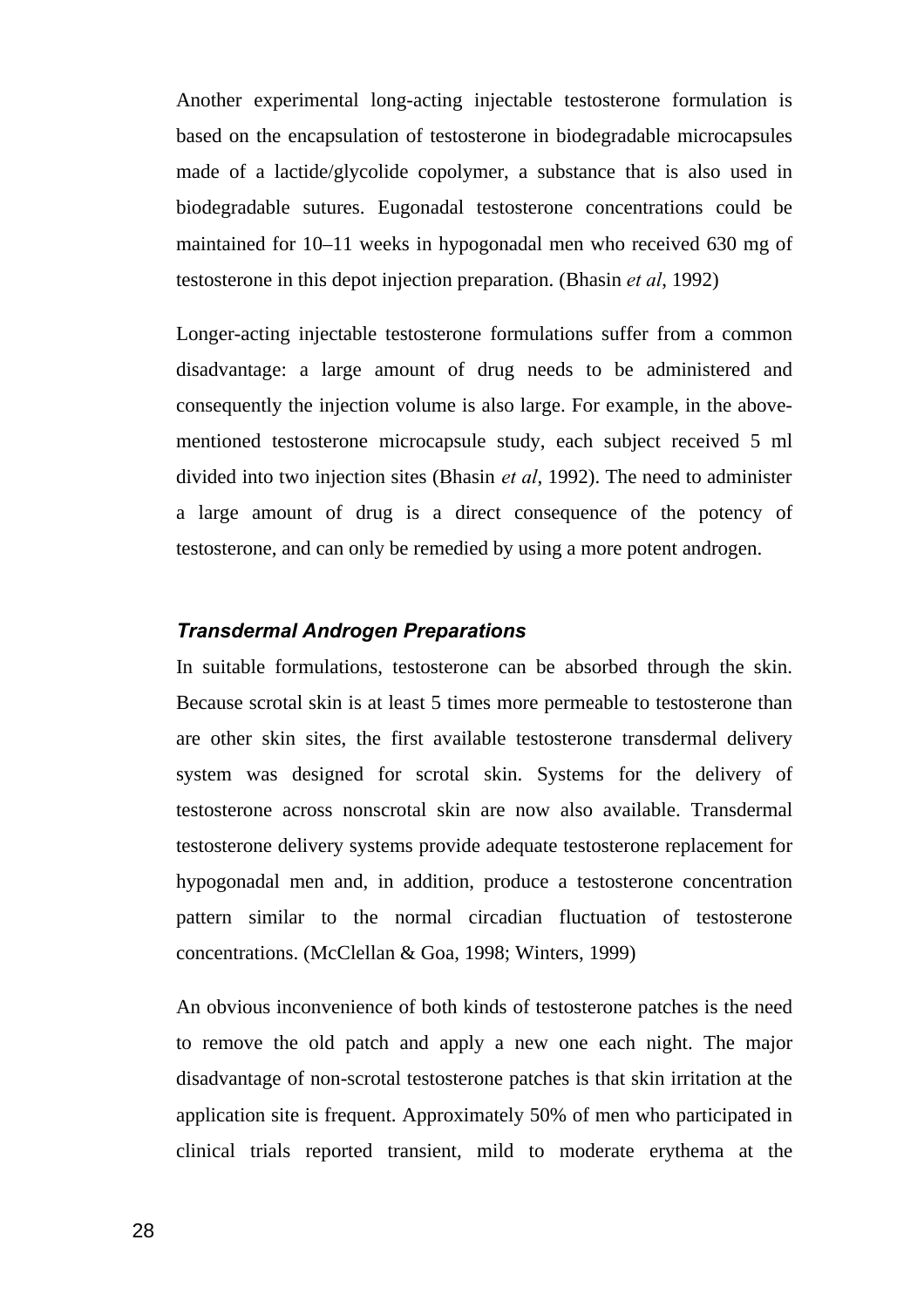application site sometime during therapy, and burnlike blister reactions occurred in 12% of men during the clinical trials. (McClellan & Goa, 1998; Winters, 1999)

Skin irritation is less frequent for scrotal patches, since these do not require the enhancers that are required to allow permeation of testosterone through non-genital skin. Disadvantages of the scrotal patches include the inconvenience of having to apply the patch to a shaved scrotum, and an unphysiologically high DHT to testosterone ratio due to the high  $5\alpha$ reductase activity in scrotal skin. Gel formulations delivering testosterone through the skin have also been tested, and some results are encouraging. A very promising new formulation is a hydroalcoholic gel containing 1% testosterone. In a recent multicenter study this formulation was compared with testosterone patches in the treatment of 227 hypogonadal men and shown to be more or equally effective with a much lower incidence of skin irritation (6% vs 66%) (Wang *et al*, 2000). (Bhasin, 1992; Behre *et al*, 1999; Winters, 1999)

#### *Oral Androgen Preparations*

If administered orally, testosterone cannot reach an effective circulating concentration because it is extensively degraded by hepatic first-pass metabolism, as are most testosterone esters. However, there is one long chain fatty acid testosterone ester, testosterone undecanoate, that can be administered orally since it is absorbed into the intestinal lymphatic system whence it passes through the thoracic duct into the systemic circulation, thus avoiding hepatic first-pass metabolism. However, when given orally it has a short duration of action and has to be administered thrice daily, making it somewhat inconvenient for long-term use. It has also been tested as a possible male contraceptive but sufficient suppression of spermatogenesis has not been attained. (Nieschlag *et al*, 1978; Bhasin, 1992)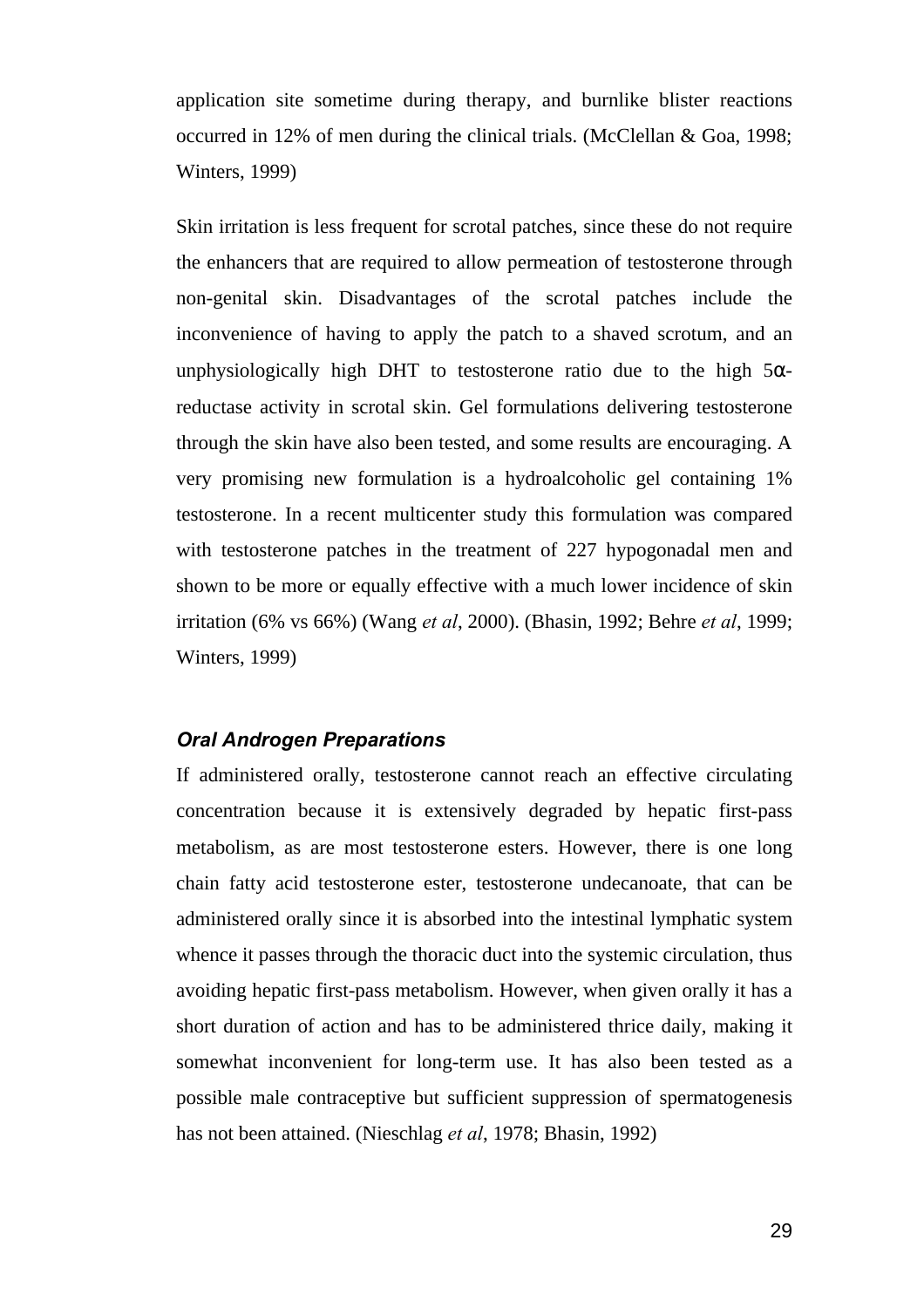Testosterone from experimental sublingual and buccal formulations is absorbed through the oral mucosa directly into the systemic circulation thus avoiding hepatic first-pass metabolism. Sublingual and buccal testosterone preparations share with testosterone undecanoate the disadvantage that testosterone concentrations high enough for hormonal male contraception are difficult to achieve. (Kim *et al*, 1995; Salehian *et al*, 1995)

The  $17\alpha$ -alkylated synthetic derivatives of testosterone such as methyltestosterone, fluoxymesterone, methandrostenolone, oxandrolone, and stanozolol are resistant to hepatic first-pass metabolism and are therefore orally active. However, their use has been associated with serious hepatic adverse effects such as cholestasis, peliosis hepatis, hepatocellular hyperplasia, hepatic adenomas, and hepatocellular carcinoma. (Bhasin, 1992; Bagatell & Bremner, 1996; Walter & Mockel, 1997; Winters, 1999)

#### *Androgen Implants*

Subdermal testosterone pellets (implants of crystalline testosterone) have been in clinical use for a long time in some countries. The pellets are inserted into the lower abdominal wall in a minor surgical operation under local anesthesia. Testosterone pellets can provide serum testosterone concentrations in the normal range for several months in hypogonadal men. The main drawback of this method of androgen administration is that extrusion of these pellets occurs relatively frequently. The extrusion rate appears to be approximately once for every 10 implantation procedures. (Handelsman *et al*, 1990; Kelleher *et al*, 1999)

### **Hormonal Male Contraceptives**

Male hormonal contraception has been shown to be both effective and reversible. All methods that have been found to be effective are based on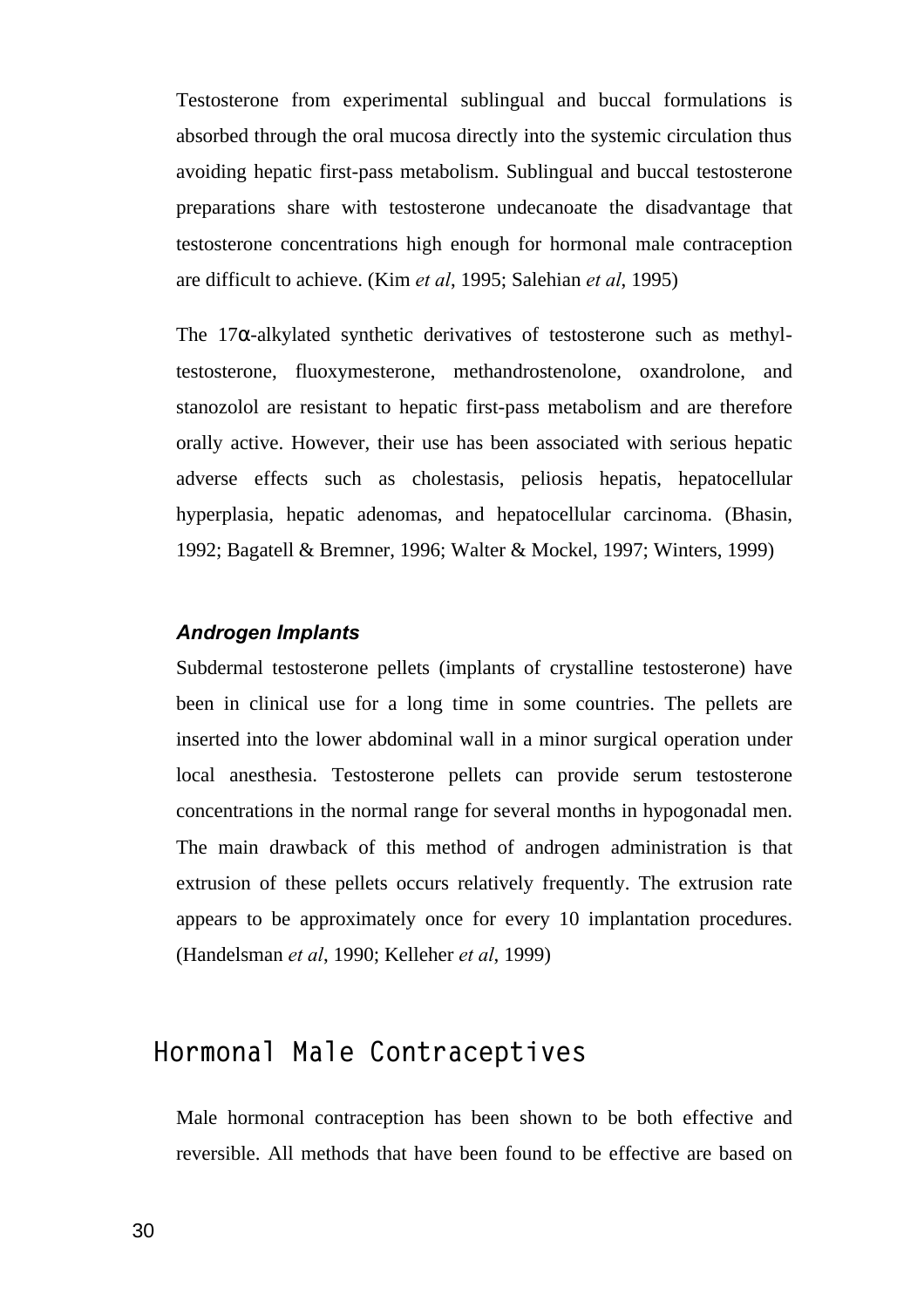the same principle: suppression of LH secretion from the pituitary, which leads to the suppression of testosterone production in the testes, and ultimately to suppression of spermatogenesis, since spermatogenesis is dependent on a very high intratesticular testosterone concentration. Recent findings suggest that the effect of testosterone on spermatogenesis might be mediated through its aromatization to estradiol (Pentikäinen *et al*, 2000), but whether testosterone is needed as such or as a precursor for estradiol, a very high intratesticular testosterone concentration is necessary for spermatogenesis. The secretion of LH is stimulated by the pulsatile release of gonadotropin-releasing hormone (GnRH) from the hypothalamus. Androgens, estrogens and progestagens exert a negative feedback effect on the secretion of LH by the pituitary and on the secretion of GnRH by the hypothalamus. Thus, LH secretion can be suppressed with exogenous androgens, progestins, estrogens, and substances that block the effect of GnRH. The latter group includes, in addition to GnRH antagonists, GnRH agonists which have an inhibitory effect on the pituitary when administered in a continuous, rather than a pulsatile manner. This paradoxical effect is explained by down-regulation of GnRH receptors in the pituitary. Secretion of LH can also be suppressed by active immunization against GnRH through the use of injections of GnRH combined with tetanus toxoid. (Wu, 1988; Swerdloff *et al*, 1992; Cummings & Bremner, 1994; Amory & Bremner, 2000)

The hormonal contraceptive methods that inhibit LH secretion also inhibit the secretion of the other gonadotropin, FSH. This hormone stimulates spermatogenesis through its effects on Sertoli cells. The suppression of FSH secretion probably contributes to the anti-fertility effects of male hormonal contraceptives, but this effect seems to be of less importance than suppression of LH secretion, since spermatogenesis seems to be possible without the action of FSH. (Matsumoto & Bremner, 1989; Themmen & Huhtaniemi, 2000)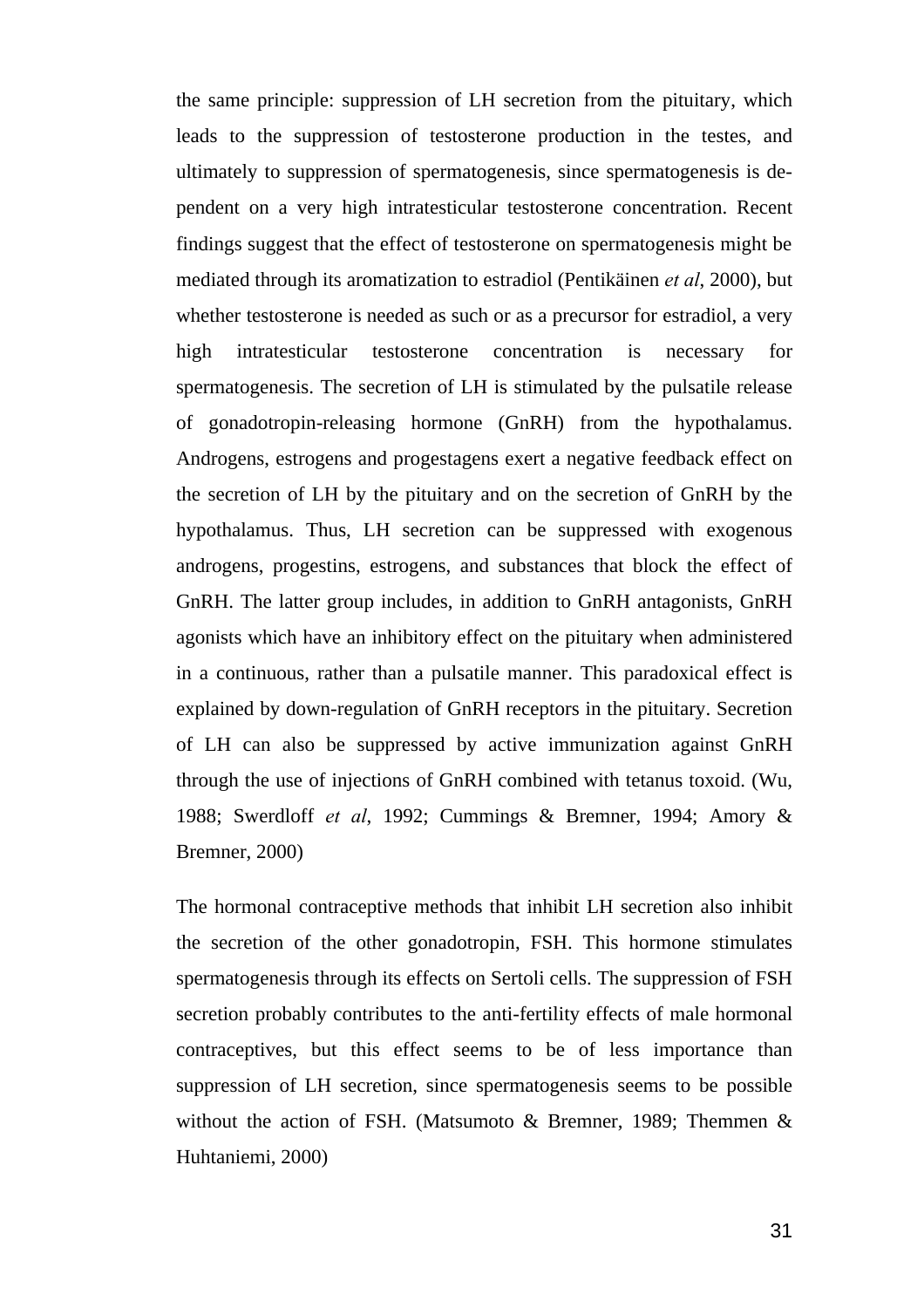When azoospermia is achieved by using substances other than androgens, androgen replacement is necessary. Because all these methods work by blocking testosterone production in the testes, androgen replacement is necessary to avoid the symptoms of hypogonadism and to maintain normal sexual function and secondary sexual characteristics. When azoospermia is achieved by using androgens alone, two or three times more androgen is needed than the amount used in androgen replacement therapy to sustain androgen-dependent physiological functions when endogenous androgen production is lacking. (Cummings & Bremner, 1997; Amory & Bremner, 1998)

To sum up, hormonal male contraception can be based on the continuous administration of supraphysiological amounts of androgens or on the continuous administration of physiological amounts of androgens combined with either progestins, estrogens, GnRH antagonists or GnRH agonists.

The fact that sperm production can be hormonally suppressed has been known for decades. A lot of small clinical trials having azoospermia as an endpoint have been conducted, and a fairly clear picture of the effectiveness of various methods has emerged (Amory & Bremner, 1998). In addition to the small clinical trials having azoospermia as an endpoint, two larger multicenter studies having pregnancy in the partner as an endpoint have also been conducted. These studies, conducted by the World Health Organization, showed pregnancy rates of 0.8 and 0.0 per 100 person-years among the partners of healthy men rendered azoospermic by weekly testosterone enanthate injections of 200 mg. (In the first study, the partners of men rendered azoospermic were exposed to the risk of pregnancy for 124 person-years and in the second, for 230 person-years during which weekly testosterone enanthate injections were the only form of contraception. In the first study, there was one pregnancy, and in the second, not a single one among the partners of azoospermic men.) The second study also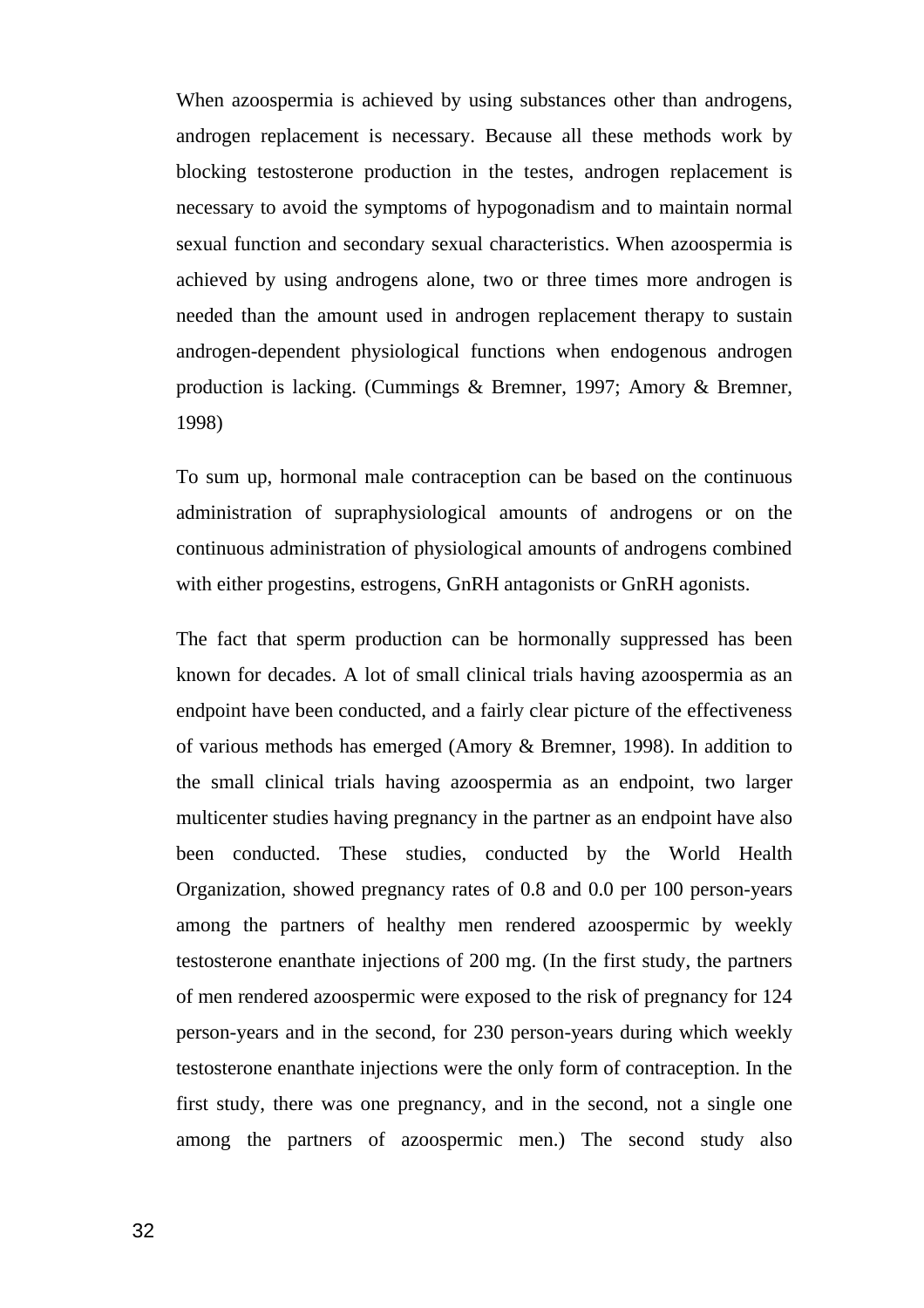demonstrated that severe oligozoospermia (sperm counts below 3 million/ml) is associated with a pregnancy rate (8 per 100 person-years) which is low when compared with those associated with currently available reversible male contraceptive methods such as condoms, but higher than the pregnancy rates associated with female hormonal contraceptive methods. Azoospermia or severe oligozoospermia was achieved in 98% of men. ([*Anonymous*], 1990; [*Anonymous*], 1996)

Although only testosterone enanthate injections have been tested with pregnancy as an endpoint, it seems reasonable to assume that azoospermia or severe oligozoospermia produced by other hormonal methods would be equally effective. Combinations of androgens and progestagens can even be marginally more effective than testosterone alone in suppressing spermatogenesis, but these regimens appear to decrease high-density lipoprotein cholesterol concentrations more than testosterone esters alone (Wu *et al*, 1999; Amory & Bremner, 2000). In small trials, the combination of a GnRH antagonist and testosterone enanthate has also been found to be effective, but not in all men (Tom *et al*, 1992; Bagatell *et al*, 1993; Amory & Bremner, 2000). GnRH antagonists are administered via daily subcutaneous injections, which is clearly not a feasible mode of administration for a contraceptive agent. These agents occasionally cause subcutaneous nodules at the injection site and frequently cause injection site irritation, which is probably mediated by histamine release. (Cummings  $\&$ Bremner, 1997; Amory & Bremner, 2000) Combinations of testosterone and GnRH agonists have been disappointing (Amory & Bremner, 2000).

For unknown reasons, hormonal contraception is not effective in all men. The effectiveness of the best methods is strikingly different in different populations. In non-Asian men, only 40–70% become azoospermic with the optimal hormonal male contraceptive regimens tested thus far. In contrast, more than 95% of Asian men become azoospermic with these regimens, and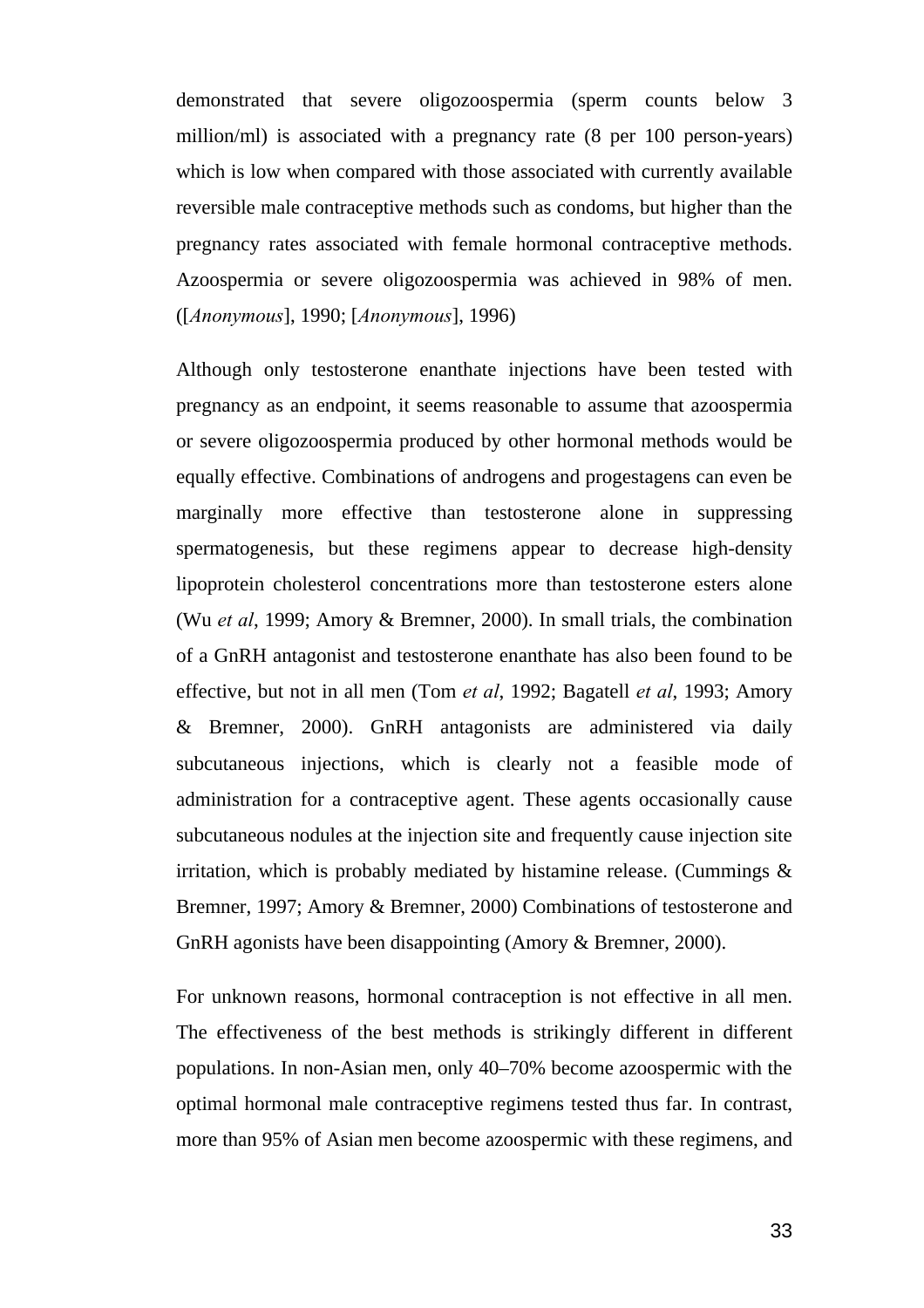the rest become severely oligospermic. The reasons for this difference as well as the reasons for variability in the suppression of spermatogenesis among non-Asian men remain unknown. (Cummings & Bremner, 1994; Amory & Bremner, 2000)

Despite the fact that male hormonal contraception is feasible and there is a need for new alternatives in contraception, male hormonal contraception is not yet available outside experimental settings. There are several reasons some of them fairly obvious — for the current situation. One is that the most extensively studied male hormonal contraceptive method involves weekly intramuscular injections of testosterone enanthate, a regimen clearly too inconvenient for widespread use. This problem could be solved by new androgen administration methods (Amory & Bremner, 2000). A problem that will not be solved by new androgen administration methods and that is common to all hormonal male contraceptive methods known today is the slow onset of action and the slow recovery of fertility after stopping use. The duration of spermatogenesis and the transit of sperm through the epididymis and vas deferens is about three months (spermatogenesis lasts approximately 74 days and passage through the epididymis 12 days (Ross & Reith, 1985)). (Cummings & Bremner, 1994)

Since hormonal male contraceptive methods seem to exert their effects at the earliest stages of spermatogenesis (Zhengwei *et al*, 1998), viable sperm are present in men using hormonal male contraception for approximately three months after starting use of the method ([*Anonymous*], 1996). For the same reason, it takes three or four months to recover to normal sperm concentrations after the method is stopped ([*Anonymous*], 1996). Sperm counts have to be monitored until spermatogenesis is sufficiently suppressed, and the men in whom spermatogenesis will never be sufficiently suppressed will only know it after three or four months.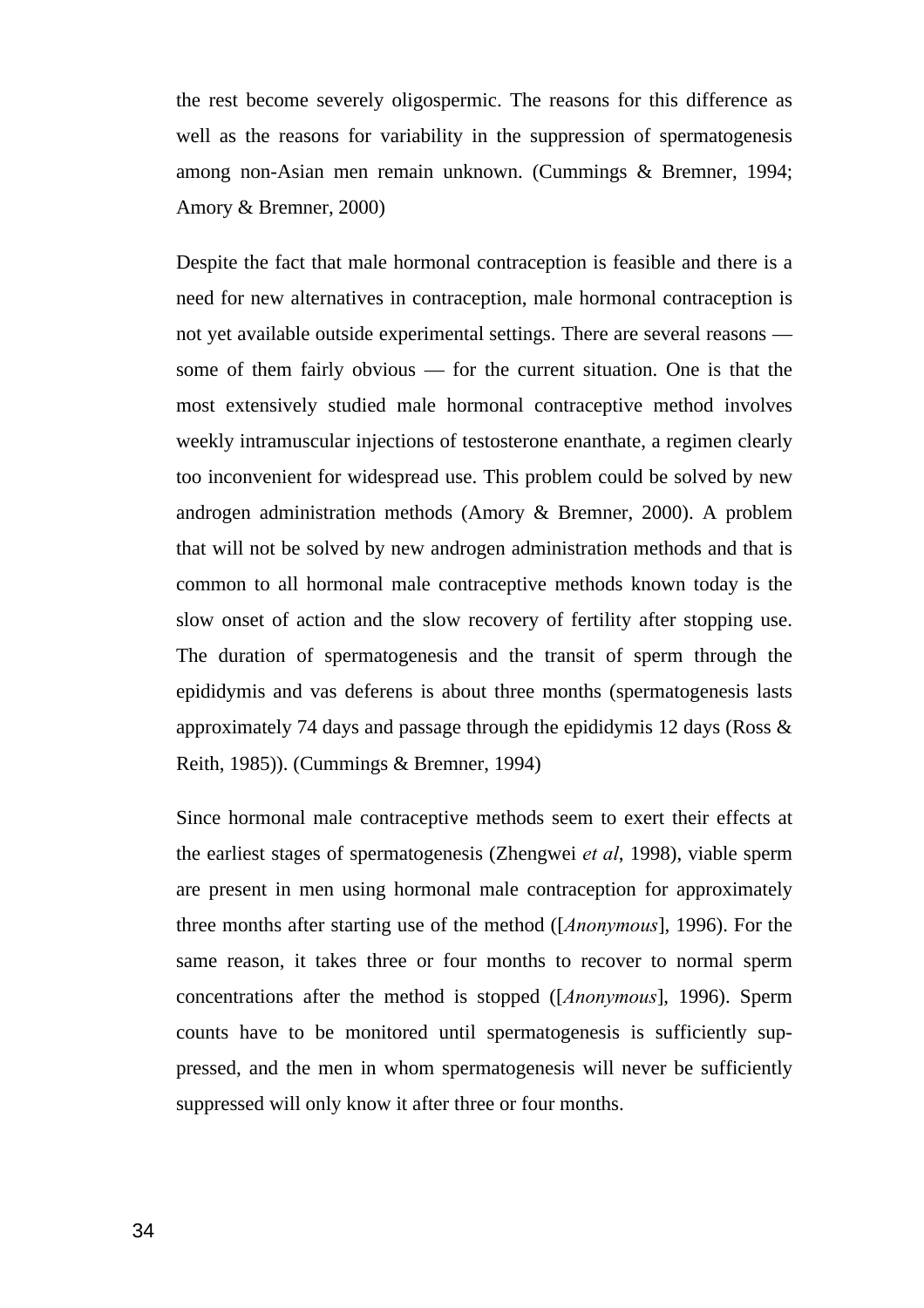The known and unknown adverse effects of male hormonal contraceptives are of great concern. The adverse effects of androgens have already been discussed. If another drug is used to suppress LH in combination with an androgen, a smaller, physiological amount of androgen will be needed and therefore the risk of androgenic side effects will be lower. However, the other drug can be a source of other adverse effects, as discussed previously. Of great concern are the possible effects of male hormonal contraceptives on future fertility. These and other long-term effects will only be elucidated when the results of longer clinical trials are available. The studies conducted thus far show no evidence of irreversible infertility, but spermatogenesis recovers slowly. As mentioned previously, it takes three or four months to recover to low normal sperm concentrations (20 million per ml), and it takes 6–8 months to recover to pretreatment baseline levels ([*Anonymous*], 1996).

### **7a-Methyl-19-nortestosterone (MENT)**

7α-Methyl-19-nortestosterone (MENT) (Figure 5) was synthesized in the 1960s, and studies on animals showed that it has strong androgenic and anabolic effects (Campbell *et al*, 1963). It was also evaluated as a palliative treatment for female breast cancer patients, in whom a virilizing effect was observed (Segaloff *et al*, 1964; O'Bryan & Talley, 1966). In addition, it was administered to three men with carcinoma of the prostate. Although it does not prove anything, it is interesting to note that one of the patients with metastatic cancer of the prostate showed a subjective improvement of 6 months duration. (O'Bryan & Talley, 1966)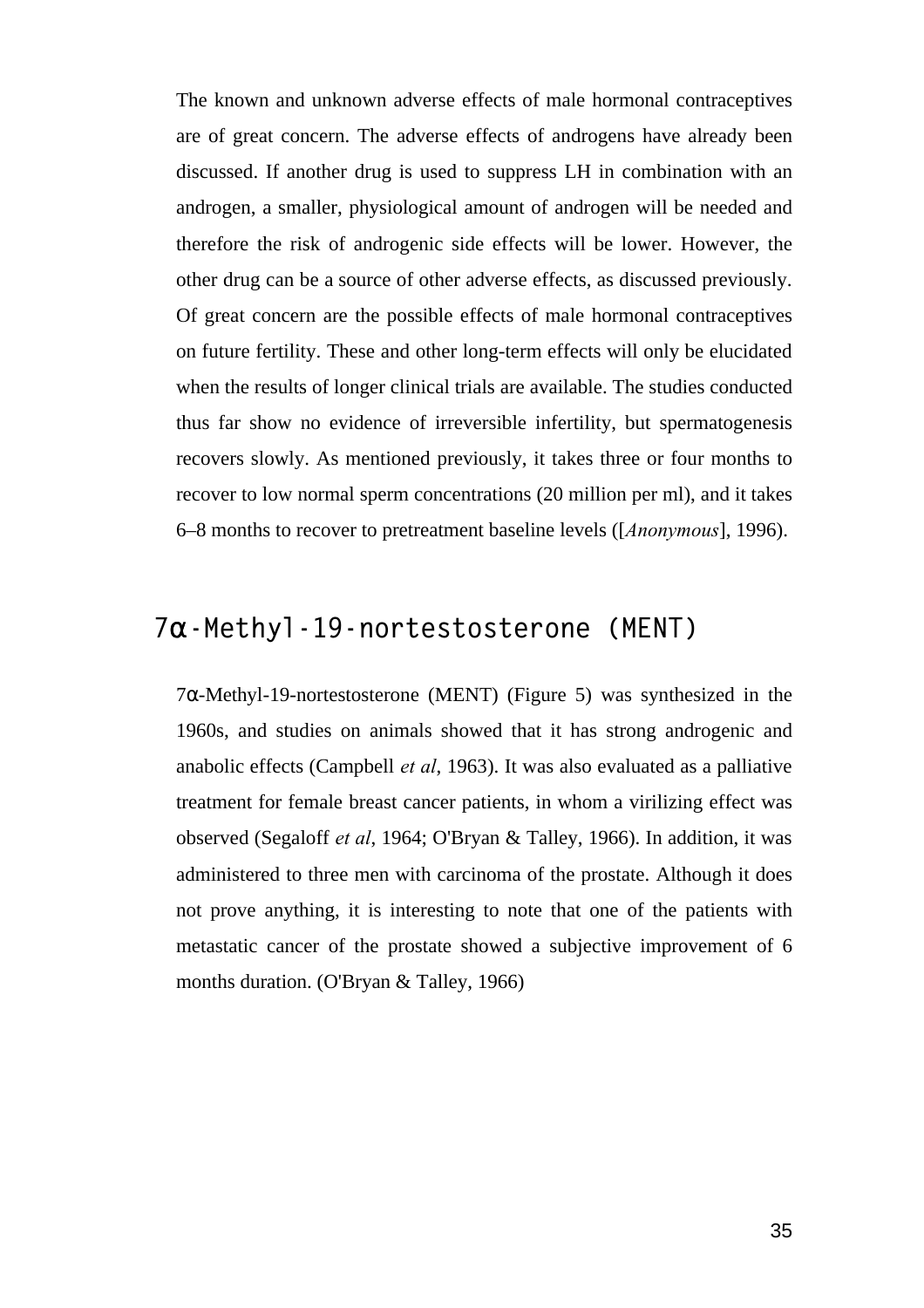

**Figure 5.** 7α-Methyl-19-nortestosterone (MENT)

The pharmacokinetic properties of MENT were not analyzed in these early studies since serum MENT concentrations could not be measured. The pituitary response to MENT could not be shown directly, since methods for the assay of serum gonadotropin concentrations were unsatisfactory at that time. Urinary excretion of gonadotropins was measured in at least one patient, in whom a 16-fold decrease was observed (O'Bryan & Talley, 1966).

MENT has not been in clinical use. To our knowledge, the pharmacokinetic properties of MENT and its effects on gonadotropin and testosterone concentrations in men had not been studied before the present study.

The development of a radioimmunoassay for the measurement of MENT concentrations made possible the investigation of its pharmacokinetics. The clearance rates and half-lives of MENT in rats and rabbits were found to be comparable to those of testosterone. (Kumar *et al*, 1990)

In *in vitro* studies, the relative binding affinity of MENT to androgen receptors was found to be 3–4 times higher than that of testosterone (Beri *et al*, 1998; Kumar *et al*, 1999). Studies on castrated rats showed that compared with testosterone, the relative potency of MENT is 3–5 times higher in the prostate and seminal vesicles, 10 times higher in muscle, and 12–25 times higher in the suppression of serum gonadotropins (Kumar *et al*,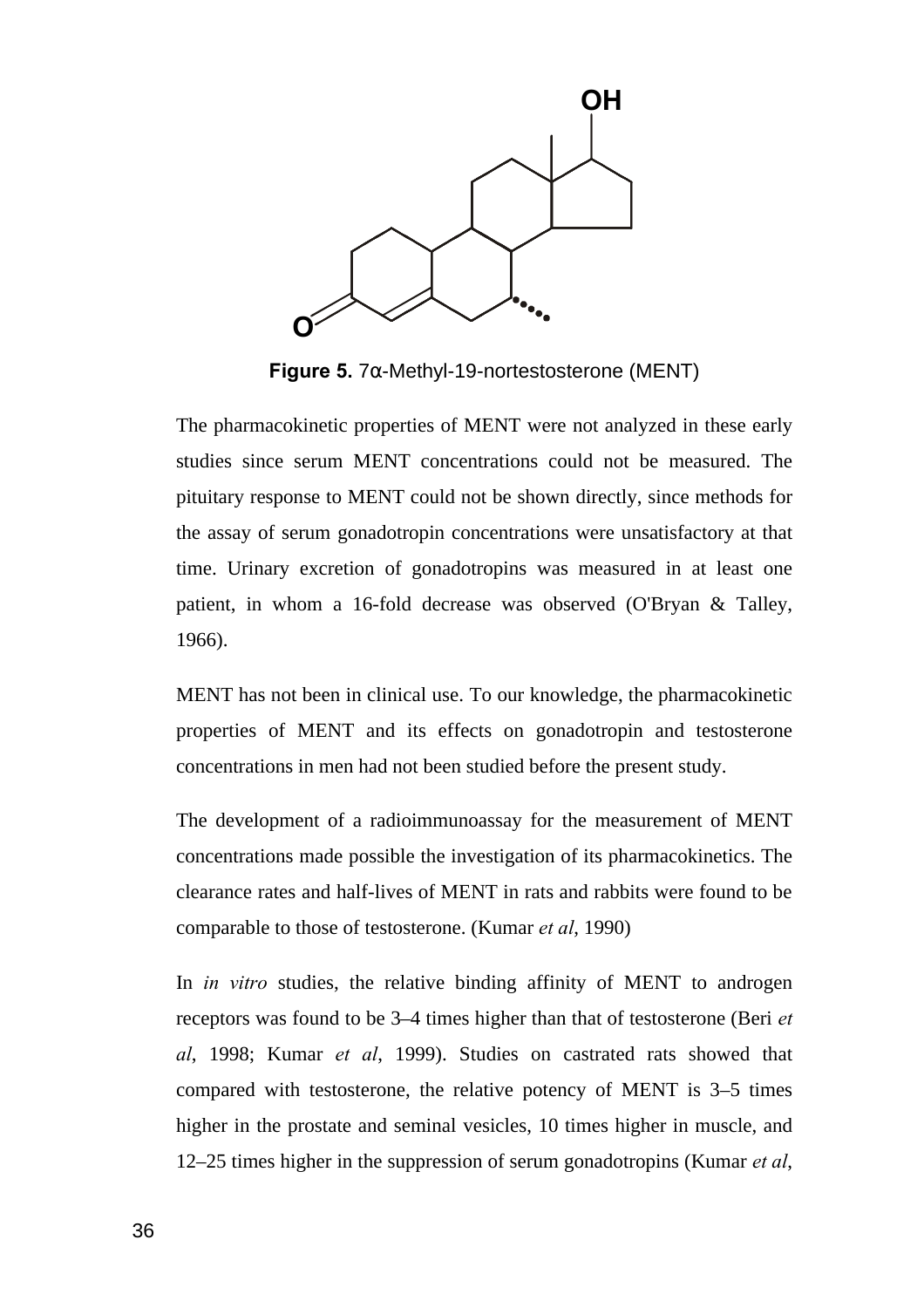1992; Kumar *et al*, 1995*b*; Kumar *et al*, 1999). The results of a study on *Macaca fascicularis* monkeys were very similar regarding the relative effects of MENT on the prostate, muscle, and gonadotropins. (Cummings *et al*, 1998) If the potencies of testosterone and MENT are compared by measuring the serum concentrations of these hormones required to achieve complete LH suppression in *Macaca fascicularis*, instead of comparing the doses administered, MENT appears to be more than 60 times more potent. (Cummings *et al*, 1998)

Unlike testosterone, MENT does not undergo  $5\alpha$ -reduction when incubated *in vitro* with homogenized preparations of rat liver, prostate and epididymis (Agarwal & Monder, 1988). This finding can explain the differences in the relative potency of MENT compared with testosterone in tissues that contain or do not contain  $5\alpha$ -reductases. Since MENT is not activated by 5α-reductases, it has a relatively lower potency in tissues that contain 5αreductase enzymes. Therefore, when administered at doses that maintain normal sexual function and secondary sexual characteristics, it should be less likely to over-stimulate the prostate.

The fact that MENT is not activated by  $5\alpha$ -reductases also raises the question of whether there are any useful physiological effects of  $5\alpha$ dihydrotestosterone in adults that would not be adequately maintained by MENT. For example, to be an acceptable replacement androgen MENT has to be able to maintain normal sexual function. The results of some studies indirectly suggest that  $5\alpha$ -reduction may amplify the effect of testosterone in maintaining sexual function. In a cross-sectional study in normal men it was found that higher  $5\alpha$ -dihydrotestosterone concentrations were associated with a higher frequency of orgasms, whereas testosterone was unrelated to the frequency of orgasms (Mantzoros *et al*, 1995). Another study revealed a slightly higher incidence of decreased libido, impotence, and ejaculatory disorders among men receiving finasteride, a competitive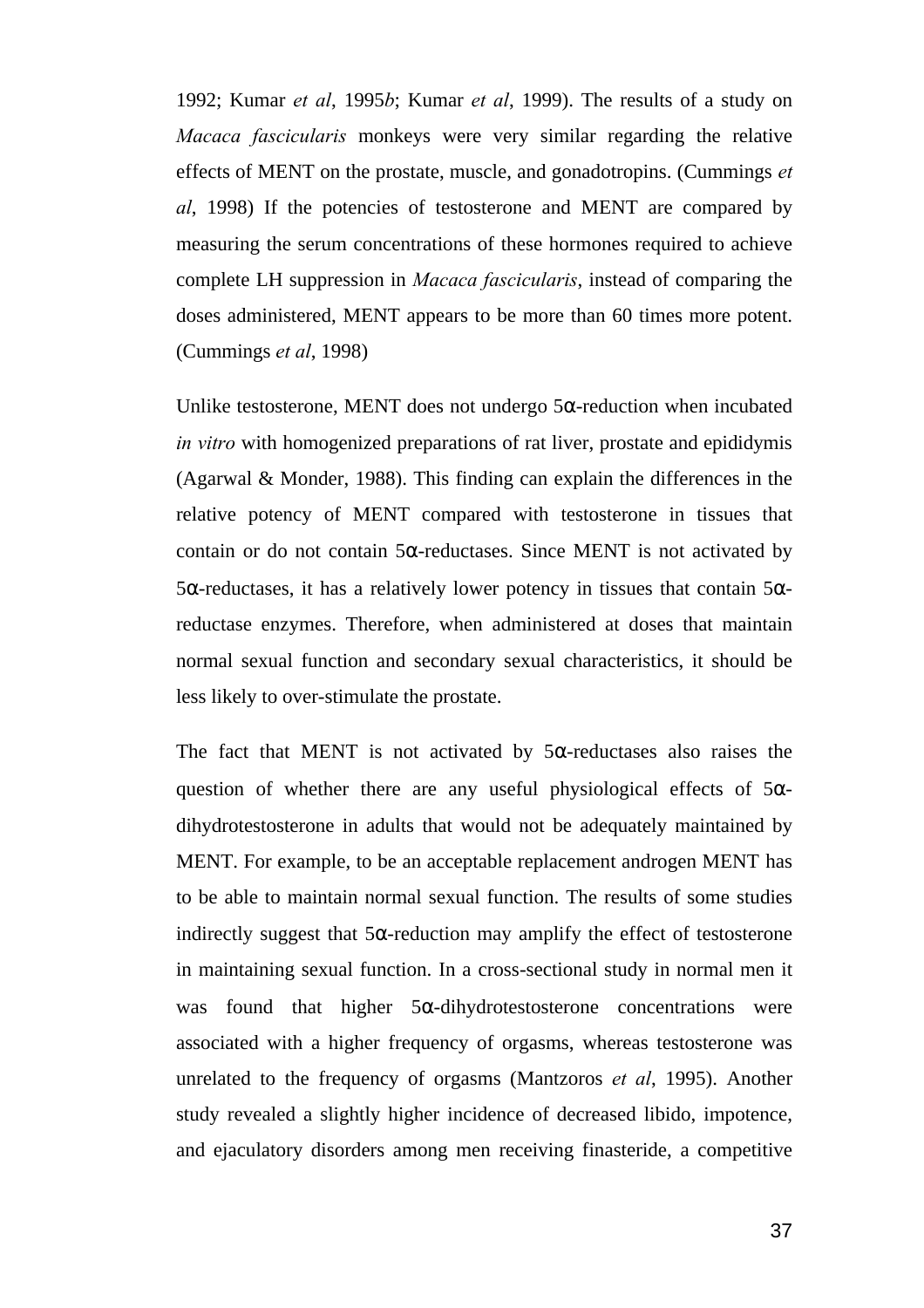5α-reductase inhibitor, compared with men receiving a placebo. (Gormley *et al*, 1992) However, these pieces of evidence are very indirect and there is no known unique beneficial role for 5α-dihydrotestosterone in adults (Cummings *et al*, 1998). All the available evidence concerning MENT suggests that it would maintain sexual behavior and sexual function as well as testosterone. It has been shown that MENT administration can maintain sexual behavior in castrated male rodents (Morali *et al*, 1993; Ogawa *et al*, 1996; Wood *et al*, 1996). In early studies, MENT increased libido in women to the extent that some patients discontinued the treatment because of it (O'Bryan & Talley, 1966). In a recent study in hypogonadal men, MENT improved several measures of sexual function when compared with the situation during a treatment-free period. Furthermore, the effect of MENT, administered by means of subdermal implants releasing MENT acetate, was similar to that of traditional androgen replacement therapy with intramuscular testosterone enanthate injections. (Anderson *et al*, 1999)

As discussed in the Overview of Androgen Physiology, the effects of testosterone on some tissues are, to a greater or lesser extent, carried out by estradiol formed by the aromatization of testosterone. The effects of MENT on these tissues should be physiological, because it has been shown that MENT is also aromatized to an estrogenic compound (LaMorte *et al*, 1994). MENT is also bound to estrogen receptors, but its binding affinity is very low, about 0.03% of that of estradiol (Beri *et al*, 1998).

MENT has been shown to have a progestational effect similar to that of progesterone in rabbits, and the binding affinity of MENT to progesterone receptors is about 60% of that of progesterone (Beri *et al*, 1998).

Toxicological studies in animals have not revealed any important adverse effects. In tolerance studies conducted in the 1960s, oral MENT administration was associated with changes in liver function test results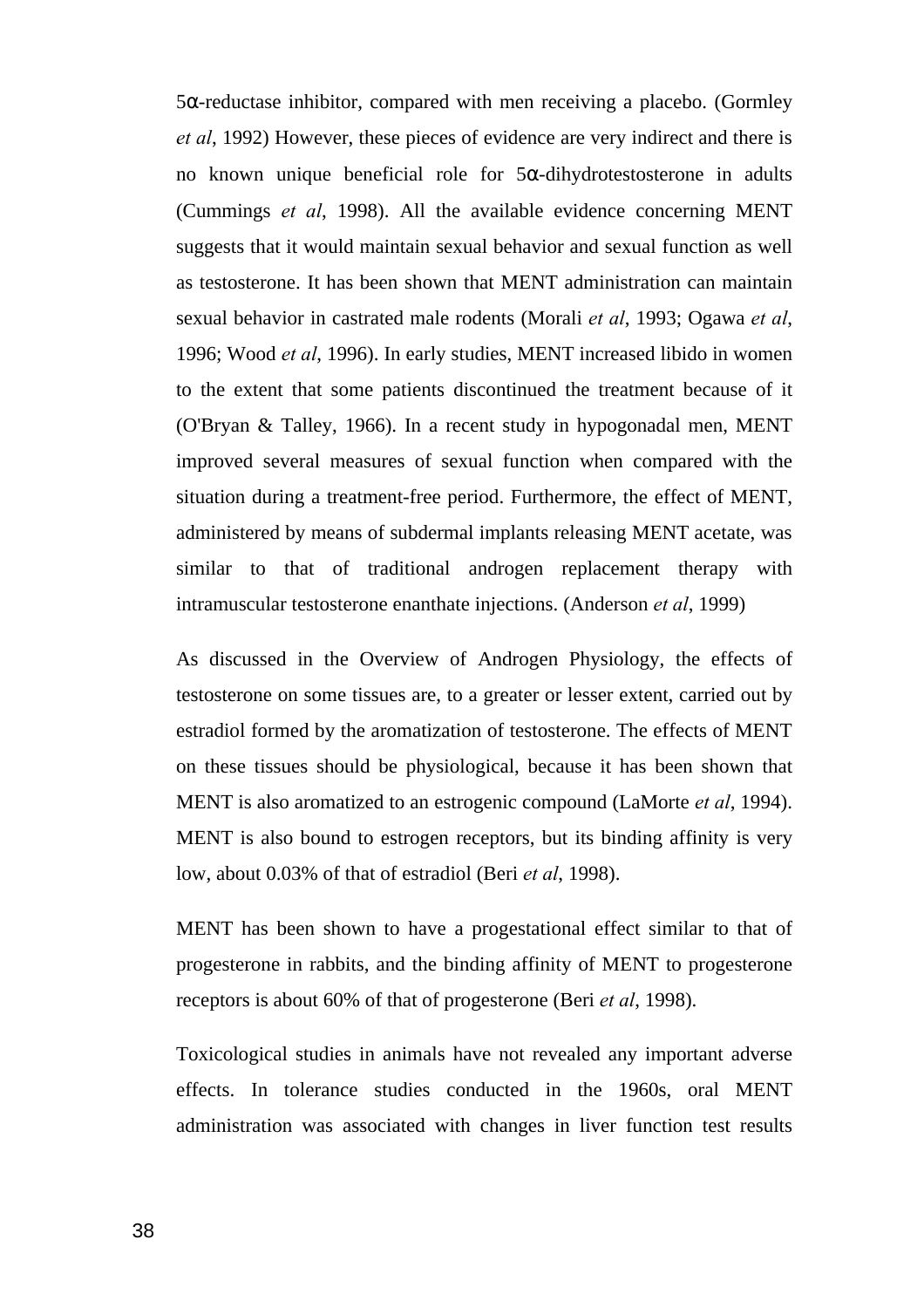when doses of 50 or 80 mg per day were administered, but not when the daily dose was 20 mg. (Unpublished data)

The high potency of MENT makes it potentially suitable for long-term sustained release administration preparations. In fact, subdermal implants releasing MENT acetate (MENT Ac) (Figure 6), a pro-drug rapidly converted to MENT *in vivo*, can be made. Such implants have been used in our clinical trials and in another study, in which the effects of MENT Ac implants and testosterone enanthate injections in hypogonadal men were compared (Anderson *et al*, 1999).



**Figure 6.** 7α-Methyl-19-nortestosterone acetate (MENT Ac)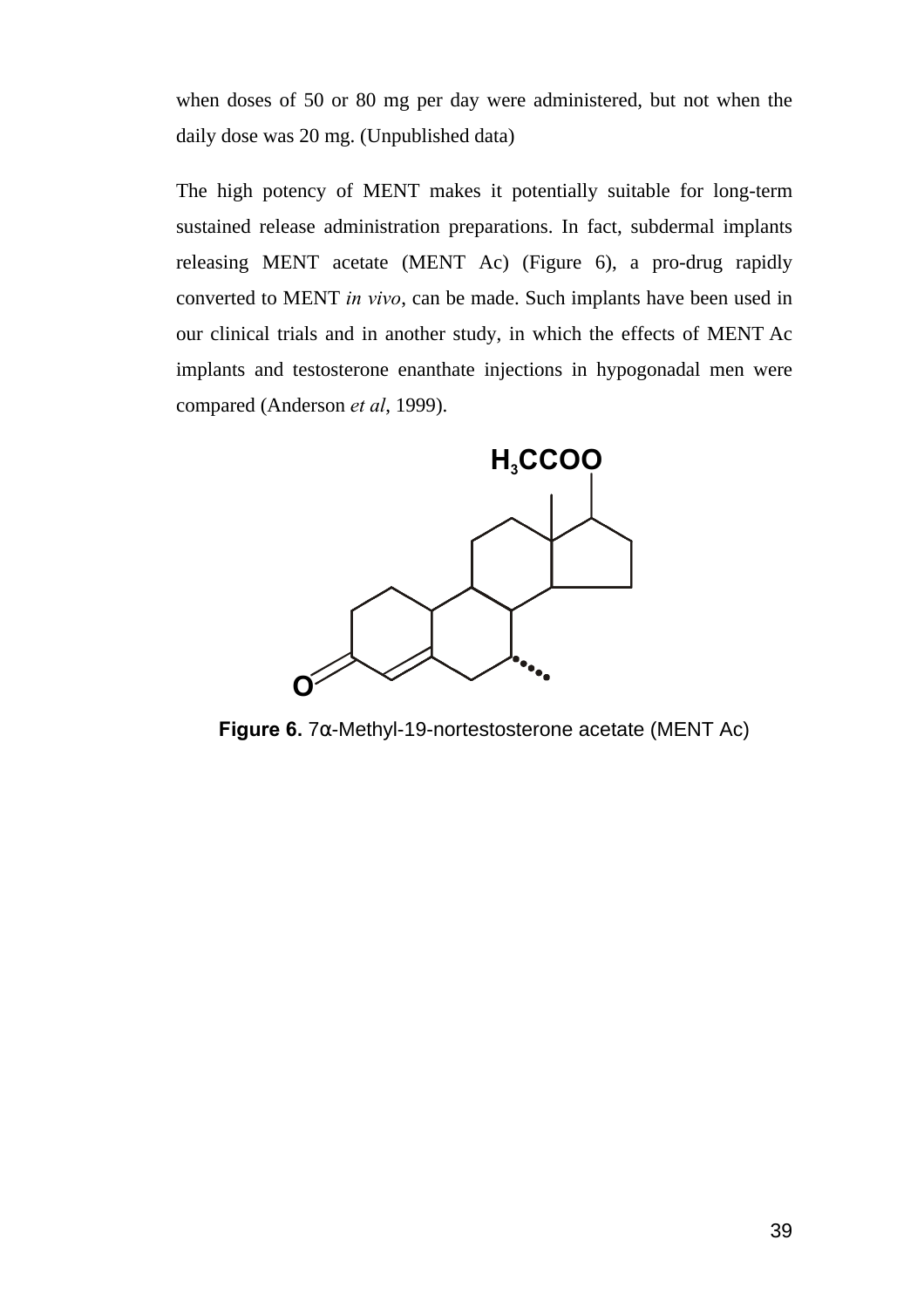# **Aims of the Study**

The main specific aims of the present study were:

To determine the basic pharmacokinetic parameters of MENT by administering MENT by intravenous and intramuscular injections to healthy men and measuring the resulting serum MENT concentrations.

To determine the pharmacokinetics of MENT during sustained release administration by measuring serum MENT concentrations in men who had MENT-releasing implants inserted subdermally.

To determine the effects of MENT administration on the secretion of gonadotropins and testosterone by measuring serum LH, FSH and testosterone concentrations before, during, and after MENT administration in men who received intramuscular MENT injections and in men who had MENT-releasing implants inserted subdermally.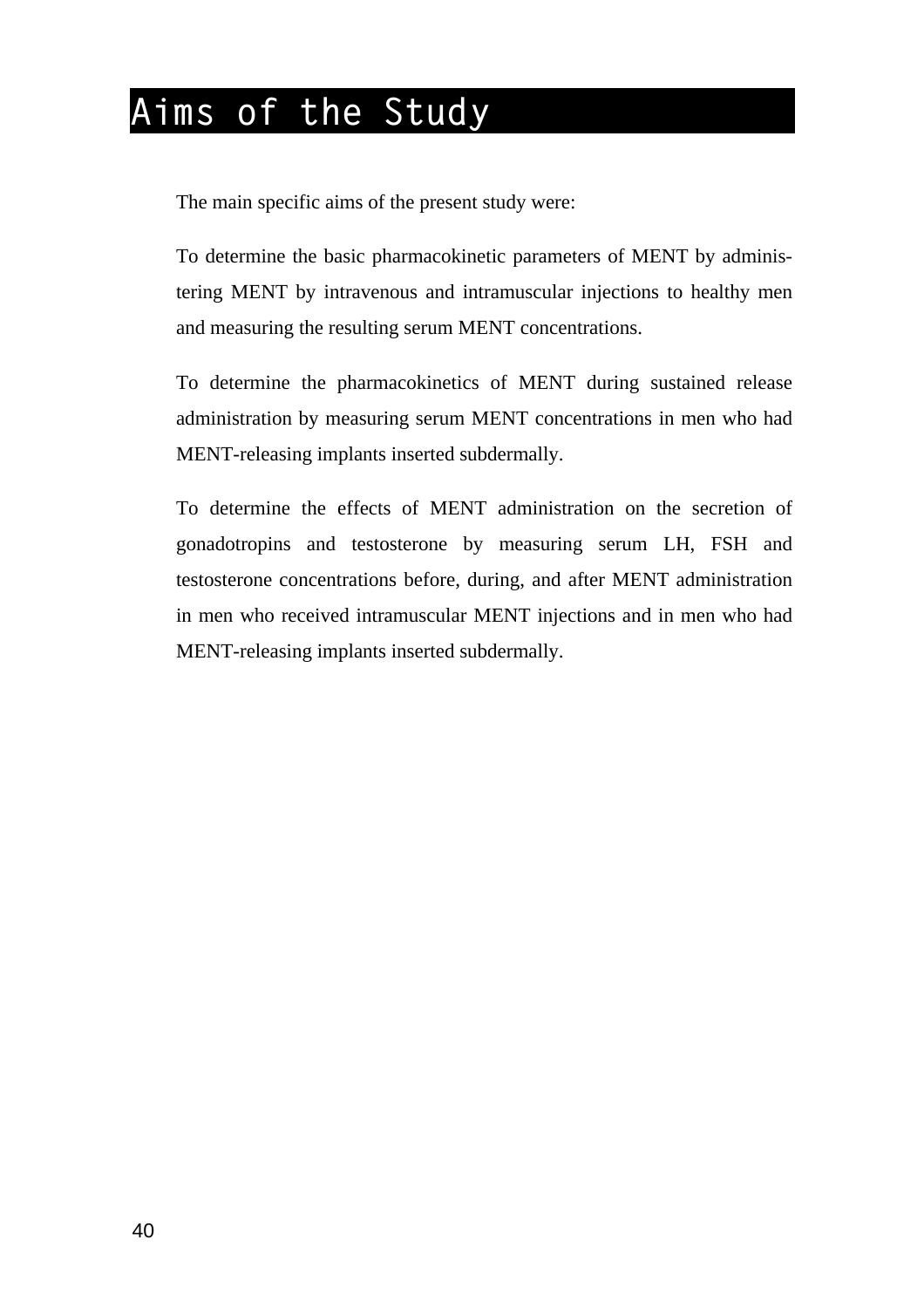# **Materials, Methods and Subjects**

The present study consists of four phase I clinical trials described in four original publications. The publications are referred to in this text by the Roman numbers  $I - IV$  according to the order in which they were published (see the "List of Original Publications"). The trials are discussed in the text in the order in which they were conducted. The single intravenous injection trial was described in publication II, the single intramuscular injection trial, as well as the trial involving six intramuscular injections at daily intervals, were described in publication I, and the MENT implant trial was described in publications III and IV.

### **Trial Sites**

The clinical trials were conducted in the following clinics: the Family Planning Clinic of The Family Federation of Finland (Väestöliitto), Helsinki, Finland, the Consultorio de Planificación Familiar, Instituto Chileno de Medicina Reproductiva, Santiago, Chile, and the Centre for Reproductive Biology, Edinburgh, Great Britain. For brevity, the abovementioned trial sites are referred to in this text by the names of the cities in which they are located.

The single intravenous injection trial was conducted in Helsinki, the single intramuscular injection trial as well as the trial involving six intramuscular injections at daily intervals in Helsinki and Santiago, and the MENT implant trial in all three clinics. The multicenter trials were conducted according to the same protocol in each clinic.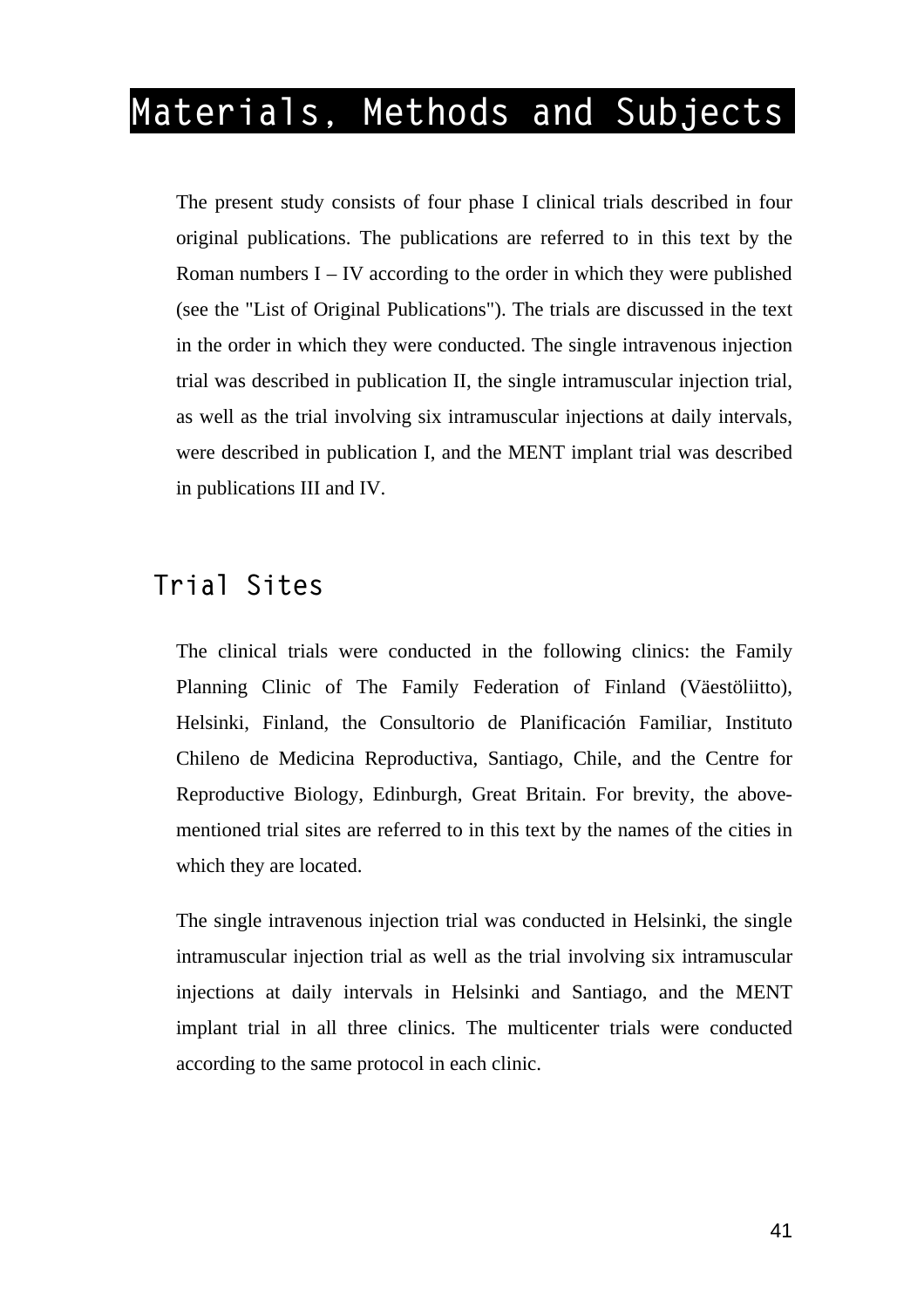### **Design of the Trials**

#### *Single Intravenous Injection Trial (Reported in Publication II)*

Nine men received a single intravenous injection of 0.5 mg MENT. Two blood samples were collected within 30 minutes before the injection, and the following samples were collected exactly 3, 6, 10, 15, 30, 45, 60, 90, 120, 150, 180, 210 and 240 minutes after injection.

#### *Single Intramuscular Injection Trial (Reported in Publication I)*

A total of 18 men, in two clinics, were randomly allocated to three groups of equal size (three per group in each clinic). Each subject in the first group was given 2 mg of MENT intramuscularly. Subjects in the second and third groups received intramuscular injections of 4 mg and 8 mg of MENT, respectively. The first blood sample was collected just before injection, the following ten samples exactly 15, 30, 60, 90, 120, 180, 240, 300, 360 and 480 minutes after injection and the next samples 1, 2, 3, 4 and 9 days after injection, at the same time in the morning.

#### *Six Intramuscular Injections Trial (Reported in Publication I)*

A total of 24 men, in two clinics, were randomly allocated to three groups of equal size (four per group in each clinic). Each subject in the first group was given 1 mg of MENT each morning for six consecutive days. Subjects in the second and third groups received injections of 2 mg and 4 mg according to the same schedule. Blood samples were drawn before treatment and each day just before the MENT injection and thereafter at the same time in the morning, 2, 3, 5, 9, 13 and 24 days after the last injection.

#### *MENT Implant Trial (Reported in Publications III and IV)*

A total of 45 men, in three clinics, were randomly allocated into three groups of equal size (five per group in each clinic). Subjects in each group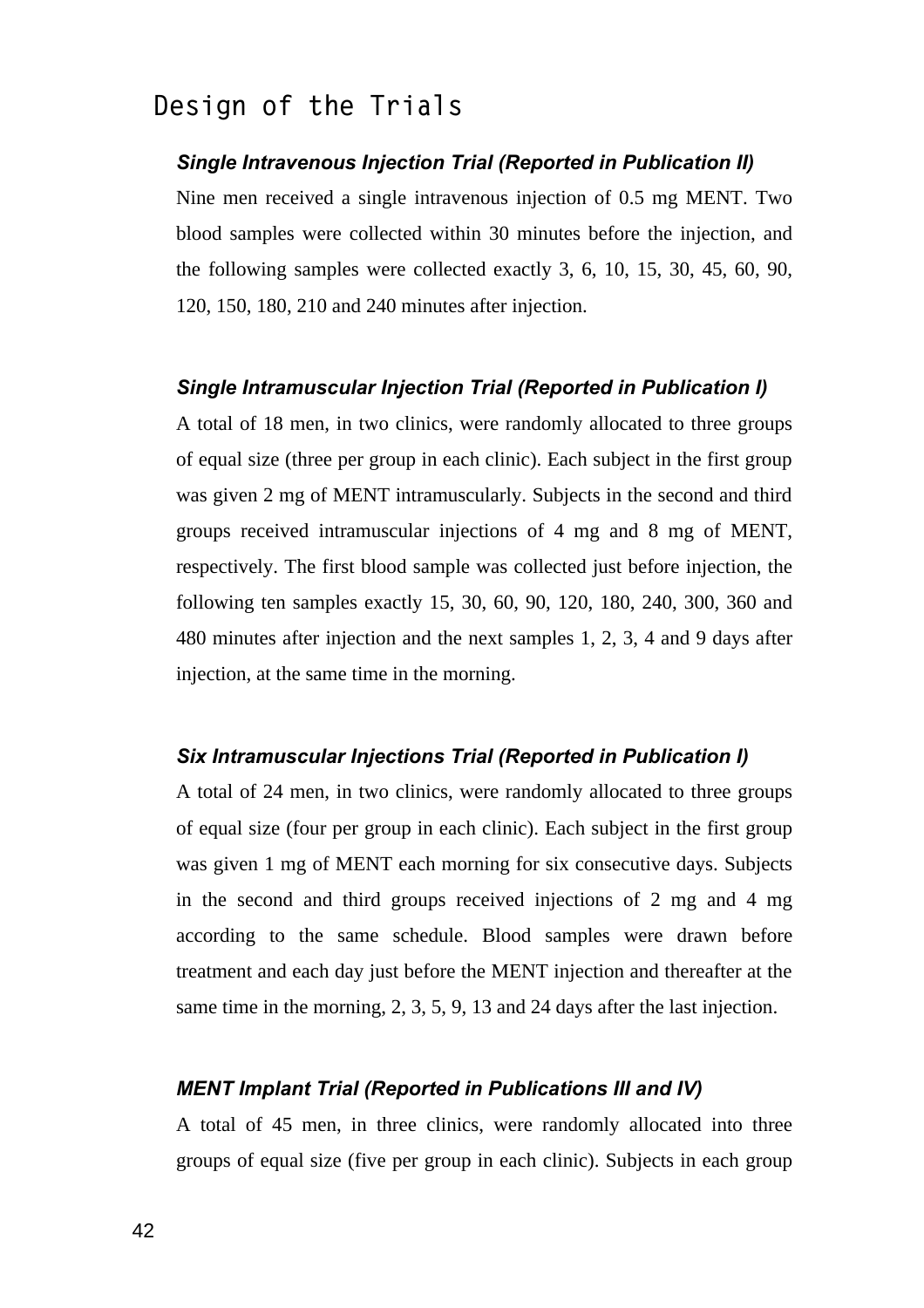received either one, two or four MENT acetate-releasing implants. The implants remained in place for 4 weeks. Blood samples were obtained before implant insertion and at one-week intervals for 6 weeks thereafter (1, 2, 3 and 4 weeks after insertion and 1 and 2 weeks after removal).

### **Subjects**

The volunteers who participated in the clinical trials were Finnish, Chilean and Scottish men ranging in age from 19 to 45 years and in weight from 55 to 97 kg. All were judged to be healthy as assessed by medical history, general physical examination and clinical chemistry measures including blood count, liver and kidney function tests, lipid profile and assay of circulating concentrations of prostate-specific antigen. None of the subjects had any personal or family history of prostate cancer.

Nine Finnish men participated in the single intravenous injection trial, which was conducted only in Helsinki (Table 1). A total of 18 men, nine in Helsinki and nine in Santiago, participated in the single-dose intramuscular MENT trial (Table 2). A total of 24 men, 12 in Helsinki and 12 in Santiago, participated in the trial of six consecutive daily intramuscular MENT injections (Table 3). A total of 45 men, 15 in Helsinki, 15 in Santiago and 15 in Edinburgh, participated in the MENT implant trial (Table 4).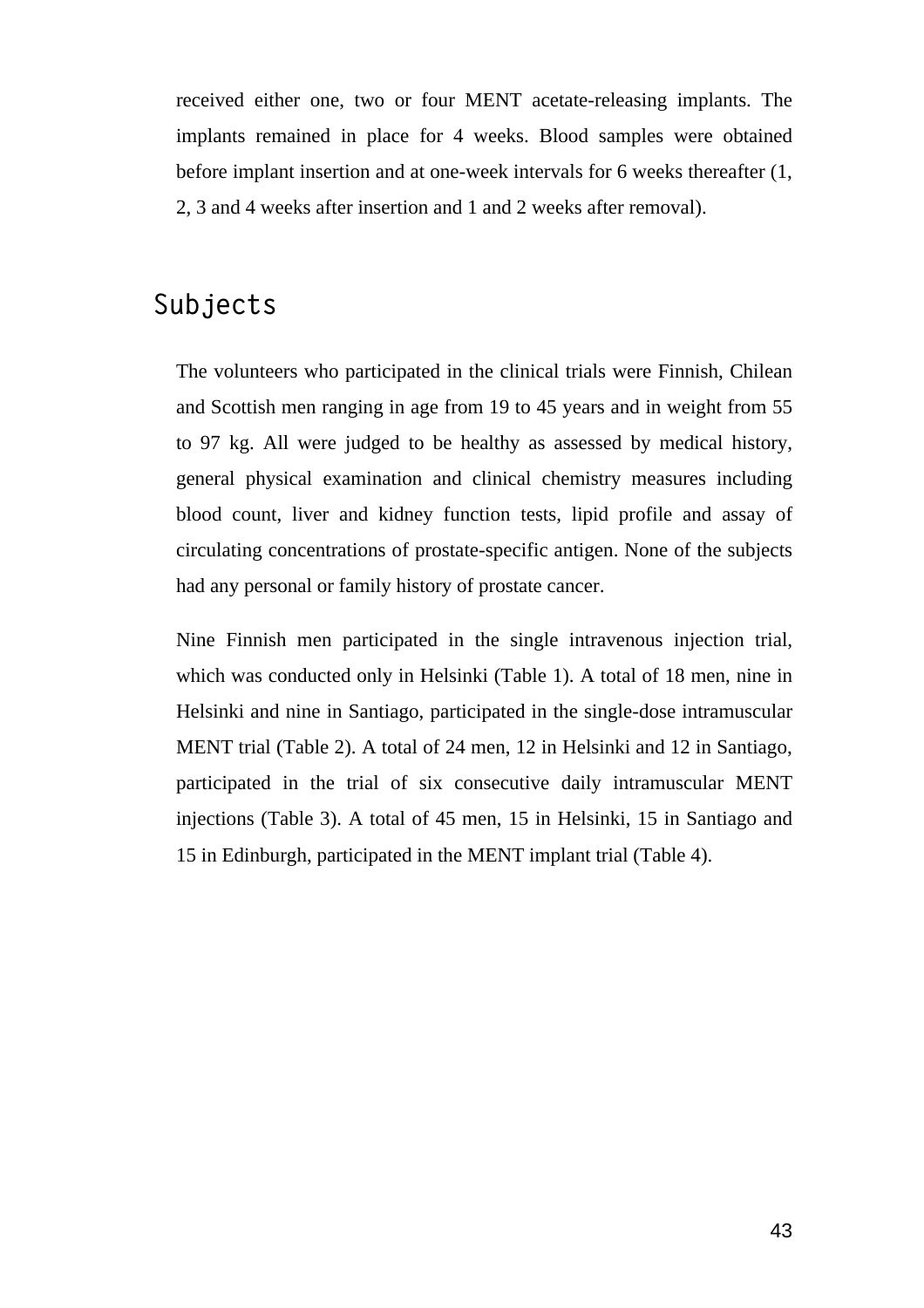**Table 1** Median and Range of Anthropometric Characteristics in the 9 Finnish Men who Participated in the Intravenous Injection Trial

| Age (years)     | 34 (22-39)    |
|-----------------|---------------|
| Weight (kg)     | 80 (71-95)    |
| Height (cm)     | 180 (175-187) |
| BMI ( $kg/m2$ ) | 25 (21-28)    |

**Table 2** Anthropometric Characteristics of the 18 Men\* who Participated in the Single Intramuscular Injection Trial: Median and Range

|                 | 2 <sub>mg</sub> | 4 mg          | 8 mg          |
|-----------------|-----------------|---------------|---------------|
| Age (years)     | 29 (21-34)      | 25 (19-34)    | 36 (26-39)    |
| Weight (kg)     | 71 (61-80)      | 74 (55-86)    | 72 (68-95)    |
| Height (cm)     | 175 (169-182)   | 174 (167-187) | 176 (159-185) |
| BMI ( $kg/m2$ ) | 23 (21-26)      | 24 (19-28)    | 26 (21-28)    |

\* Six men in each dose group (3 Finnish and 3 Chilean)

**Table 3** Anthropometric Characteristics of the 24 Men\* who Participated in the Six Intramuscular Injections Trial: Median and Range

|                 | 1 mg          | 2 <sub>mg</sub> | 4 mg          |
|-----------------|---------------|-----------------|---------------|
| Age (years)     | 27 (20-40)    | 26 (21-30)      | 25 (21-32)    |
| Weight (kg)     | 72 (57-96)    | 73 (61-76)      | 71 (63-83)    |
| Height (cm)     | 175 (169-185) | 176 (168-184)   | 178 (168-188) |
| BMI ( $kg/m2$ ) | 23 (20-31)    | $22(21-25)$     | 23 (19-28)    |

\* Eight men in each dose group (4 Finnish and 4 Chilean)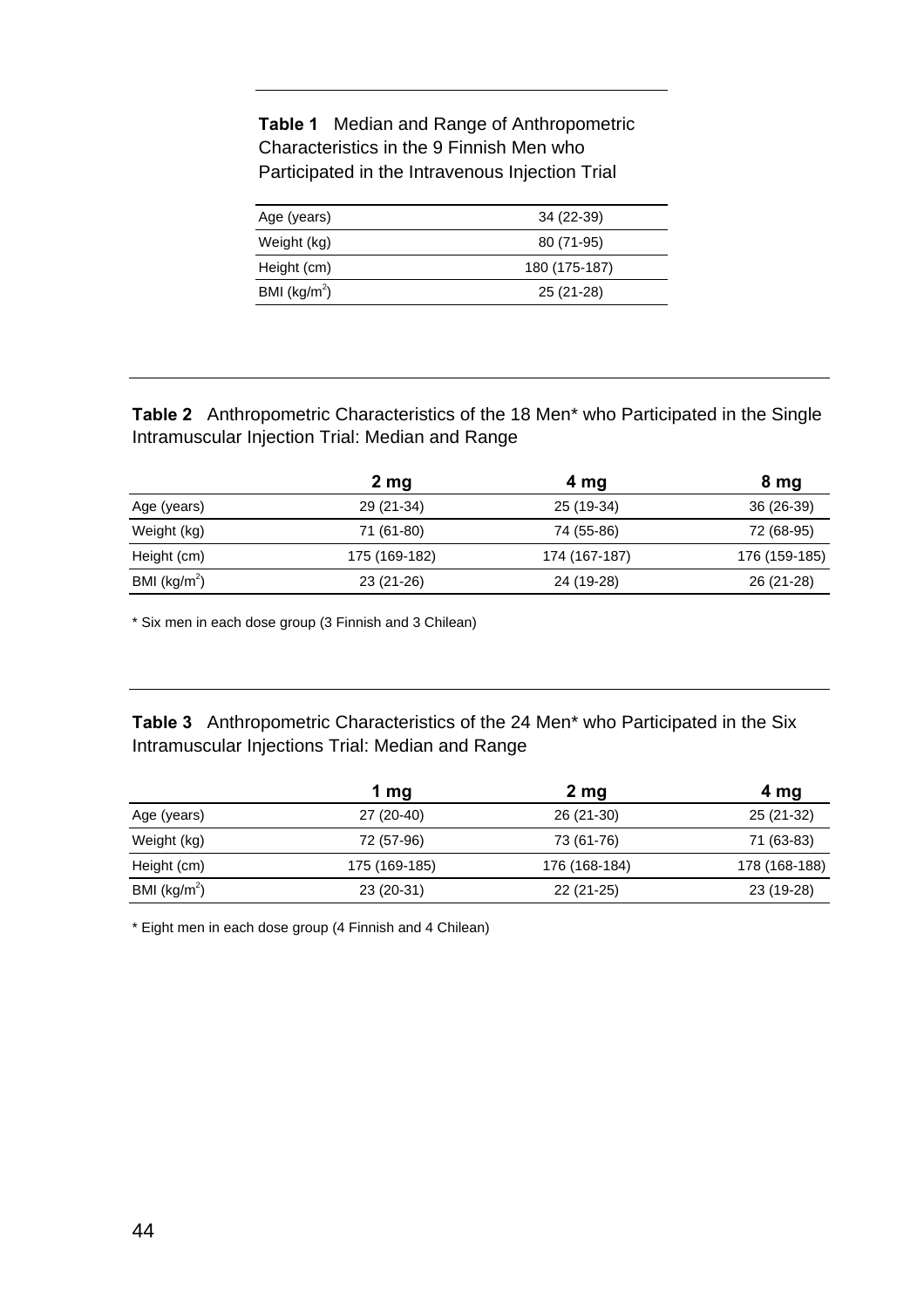**Table 4** Anthropometric Characteristics in the Participants of the Implant Trial: Median and Range in Each Dose Group\* for all 45 Men and for the 15 Finnish Men

|                    | 1 mg          | 2 <sub>mg</sub> | 4 mg          |
|--------------------|---------------|-----------------|---------------|
| All Men            |               |                 |               |
| Age (years)        | 29 (20-42)    | $32(22-45)$     | $25(21-41)$   |
| Weight (kg)        | 73 (65-89)    | 72 (57-102)     | 83 (60-95)    |
| Height (cm)        | 177 (167-190) | 178 (164-189)   | 175 (165-187) |
| BMI $(kg/m2)$      | 24 (20-31)    | 23 (20-31)      | 26 (21-30)    |
| <b>Finnish Men</b> |               |                 |               |
| Age (years)        | 34 (24-42)    | $32(22-45)$     | 25 (23-41)    |
| Weight (kg)        | 81 (69-87)    | 79 (60-97)      | 85 (71-88)    |
| Height (cm)        | 184 (178-186) | 178 (164-189)   | 186 (178-187) |
| BMI ( $kg/m2$ )    | 24 (22-26)    | 25 (22-31)      | 25 (22-26)    |

\* Fifteen men in each dose group (5 Finnish, 5 Chilean, and 5 Scottish)

The anthropometric characteristics of the Finnish men are presented separately, because 7α-methyl-19-nortestosterone (MENT) concentrations are reported only for this subgroup whose samples were analyzed by gas chromatography – mass spectrometry.

### **Injection Preparations and Implants**

The MENT used in these clinical trials was supplied by SRI International, Menlo Park, California, in the form of MENT acetate. To obtain free MENT, MENT acetate was hydrolyzed at The Population Council´s Laboratory in New York with 1 mol/l potassium hydroxide in ethanol. The purity of MENT was verified by reverse-phase high performance liquid chromatography and thin layer chromatography. The identity of MENT was confirmed by infrared spectroscopy and melting point determination (138–  $141^{\circ}$ C).

For intravenous administration, an aqueous solution containing MENT 50 μg/ml, 0.9% sodium chloride and 10% ethanol was used. Ten ml of this solution (containing 0.5 mg of MENT) was injected into a superficial anterior cubital vein. An aqueous suspension of micronized MENT was used for intramuscular administration. The dose of MENT to be administered (1–8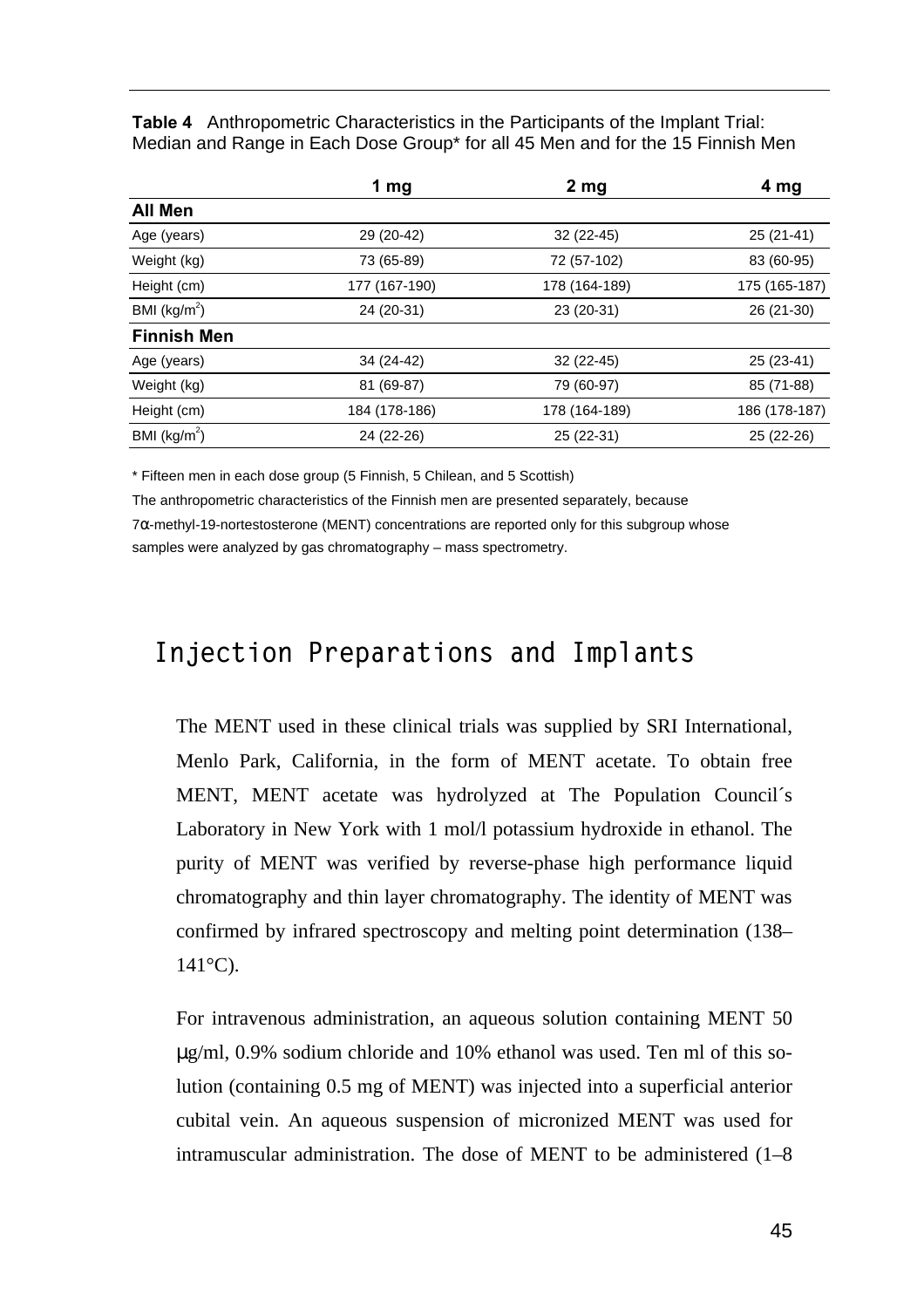mg) was diluted in 0.5 ml. The injections were given in the deltoid or gluteus muscles. For the implants, MENT acetate was used instead of free MENT since it is released more conveniently and it is rapidly hydrolyzed to MENT *in vivo*. The implants were manufactured at the Center for Biomedical Research of The Population Council in New York. Each implant contained  $112 \pm 4$  mg of MENT acetate in a polyethylene vinyl acetate copolymer, and the release rate of MENT acetate was estimated to be about 300 μg per day, based on studies carried out *in vitro*. The implants had a diameter of 2.7 mm and a length of 45 mm. The implants were inserted subdermally in the medial aspect of the upper arm with the aid of a trocar under local anesthesia and aseptic conditions. The implants were removed through a short incision under local anesthesia and aseptically.

### **Sample Handling**

Blood samples were collected from the upper limb contralateral to the site of the injection or implant. When several blood samples had to be taken at short intervals, an i.v. catheter fitted into a superficial vein on the back of the hand was used for sampling. When sampling was less frequent, blood was drawn by antecubital phlebotomy. The blood samples were allowed to clot and the sera were separated by centrifugation and stored at -20°C in plastic test tubes until assayed.

### **Assays**

Concentrations of MENT were measured by radioimmunoassay as described previously. The detection limit of the assay (defined as 2 standard deviations above the serum blank) was 0.1 nmol/l, its intra-assay coefficient of variation 7.0% and its interassay coefficient of variation 13.8%. The cross-reactivity of testosterone in the MENT radioimmunoassay was 1.1%. (Kumar *et al*, 1990)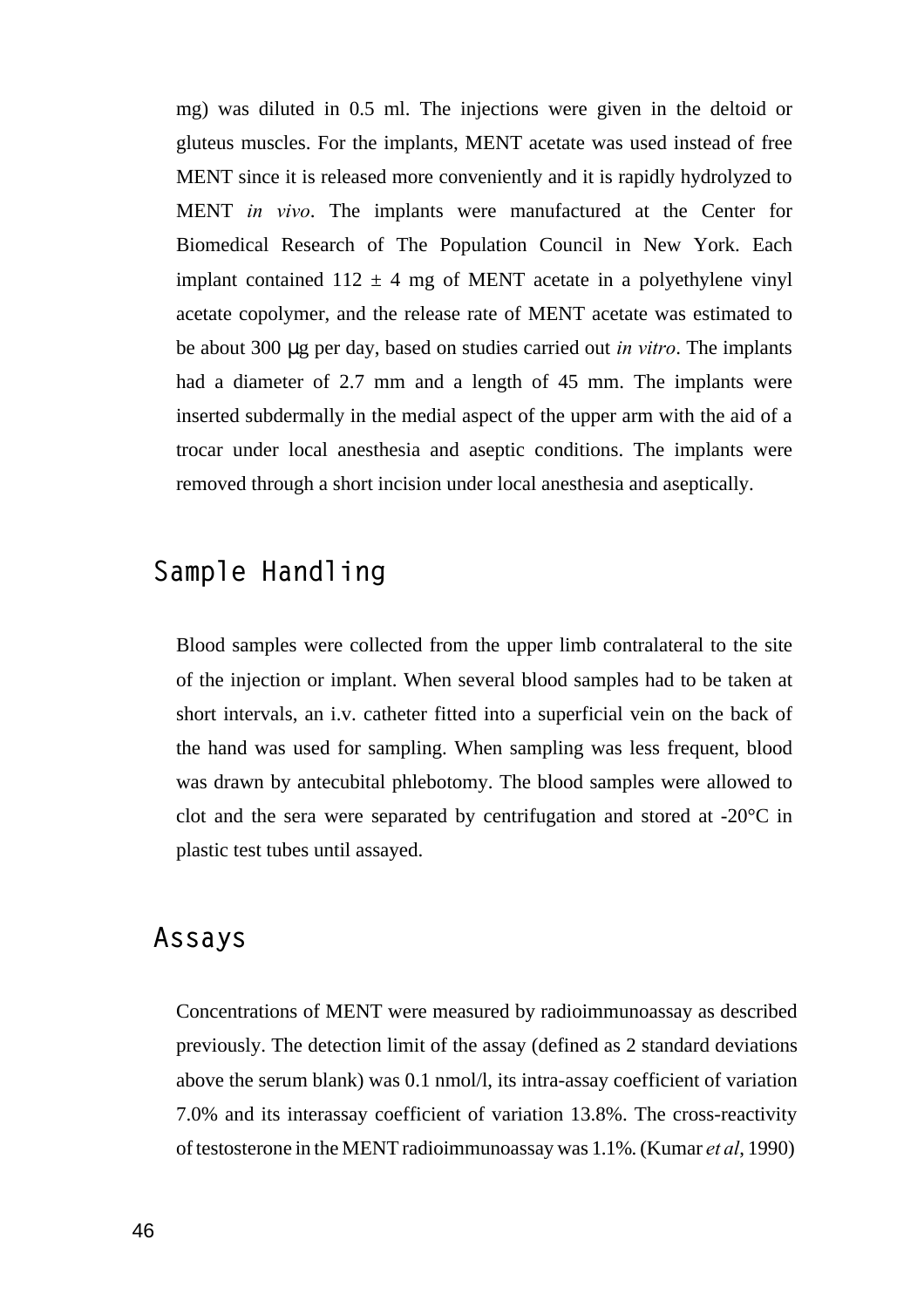Because of this cross-reactivity, low MENT concentrations cannot be measured accurately by radioimmunoassay. Hence, we reanalyzed the serum MENT concentrations of the samples taken in the MENT implant trial in Helsinki by capillary gas chromatography-mass spectrometry. The detection limit of this assay was 0.347 nmol/l, the intra-assay coefficient of variation was 9.8%, and its interassay coefficient of variation was < 10%.

MENT radioimmunoassays of the samples taken in the single intravenous injection trial and in the single intramuscular injection trial were carried out in the laboratories of The Population Council in New York, and MENT radioimmunoassays of the samples taken in the six intramuscular injections trial and the MENT Ac implant trial were carried out in the Steroid Research Laboratory, Institute of Biomedicine, University of Helsinki. MENT concentration measurements by gas chromatography-mass spectrometry were carried out in the laboratories of Leiras Oy, Turku, Finland.

Serum testosterone concentrations were determined by conventional radioimmunoassay according to the standard operating procedure of the World Health Organization (Sufi *et al*, 1990). The limit of detection was 0.5 nmol/l, the intra-assay coefficient of variation 6.8% and the interassay coefficient of variation 13.3%. The cross-reactivity of MENT in the testosterone radioimmunoassay was 1.2%.

Serum DHT concentrations were determined by radioimmunoassay. The limit of detection was 0.09 nmol/l, the intra-assay coefficient of variation 5.0% and the interassay coefficient of variation 15.5%. The concentrations of FSH, LH and SHBG were measured by time-resolved fluoroimmunoassays, using commercially available kits (DELFIA®, Wallac Oy, Turku, Finland). The limit of detection for LH was 0.05 IU/l, the intra-assay coefficient of variation 5.0% and the interassay coefficient of variation 11.7%. The limit of detection of FSH was 0.05 IU/l, the intra-assay coefficient of variation 3.4% and the interassay coefficient of variation 4.9%. For SHBG,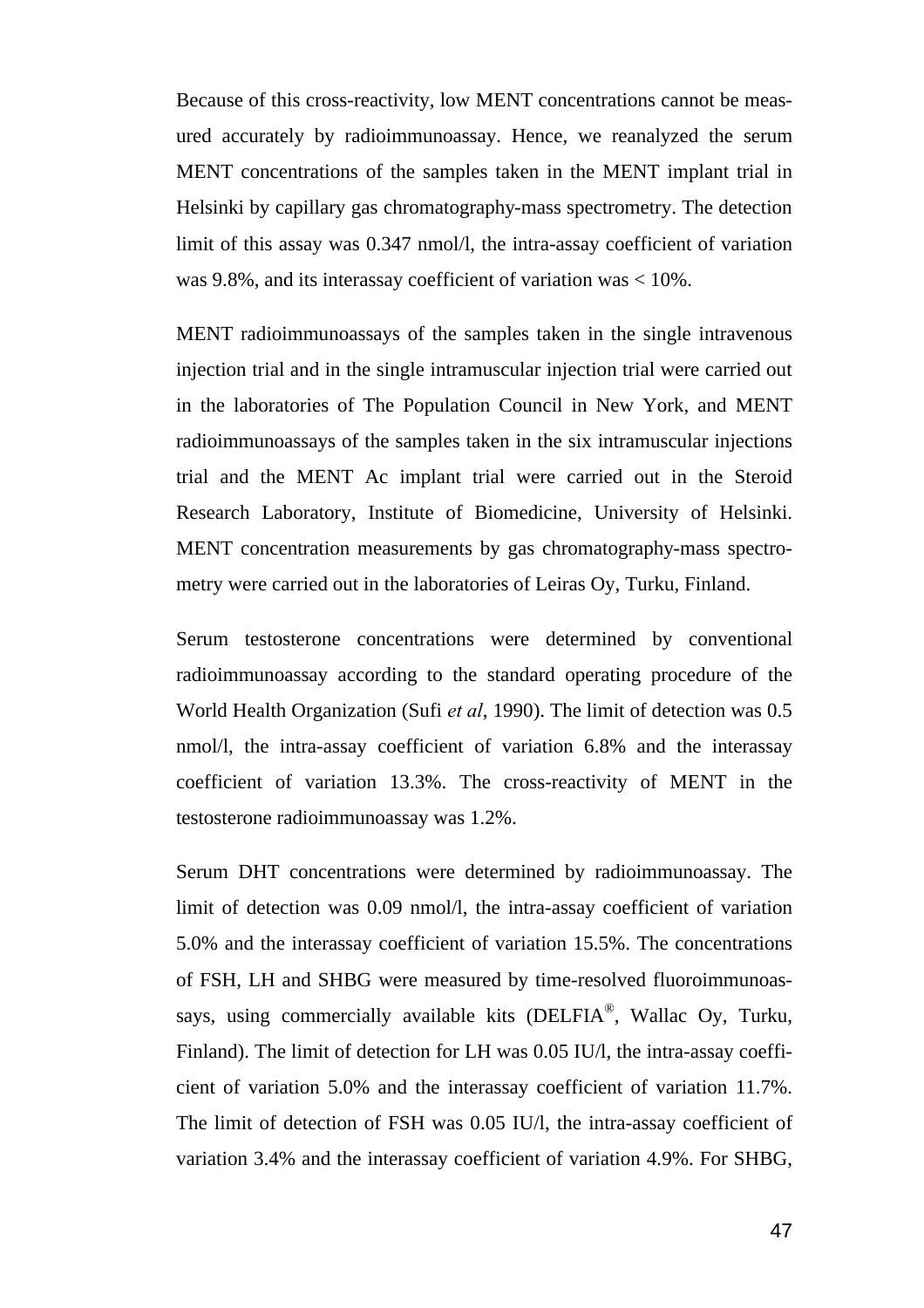the limit of detection was 0.8 nmol/l, the intra-assay coefficient of variation 8.9% and the interassay coefficient of variation 7.0%. The concentrations of insulin-like growth factor-1 were measured using immunoradiometric kits (Immunotech, Paris, France). The limit of detection in the insulin-like growth factor-1 assay was 1.57 nmol/l, the intra-assay coefficient of variation 7.3% and the interassay coefficient of variation 12.6%.

Concentrations of testosterone, FSH, LH, SHBG, DHT, and insulin-like growth factor-1 were measured in the Steroid Research Laboratory, Institute of Biomedicine, University of Helsinki.

Routine clinical chemistry assays used to evaluate the safety of MENT administration, including blood count, liver and kidney function tests, lipid profile and assay of prostate-specific antigen, were carried out using standard methods in local clinical chemistry laboratories.

### **Pharmacokinetic Methods**

To analyze the MENT concentration data obtained in these trials we used standard pharmacokinetic methods described in standard textbooks of pharmacokinetics (Gibaldi & Perrier, 1982; Rowland & Tozer, 1994).

Pharmacokinetic data were analyzed with the LAGRAN computer program (Rocci & Jusko, 1983) and Microsoft Excel for Windows 95 (Microsoft Corporation, Redmond, Washington; version 7.0 and earlier versions).

#### *Single Intravenous Injection Trial*

We determined the pharmacokinetic parameters of MENT by using a twocompartment model and fitting, by the least squares method, a biexponential curve to the serum MENT concentration versus time data. The elimination rate constants and the extrapolated serum MENT concentrations at zero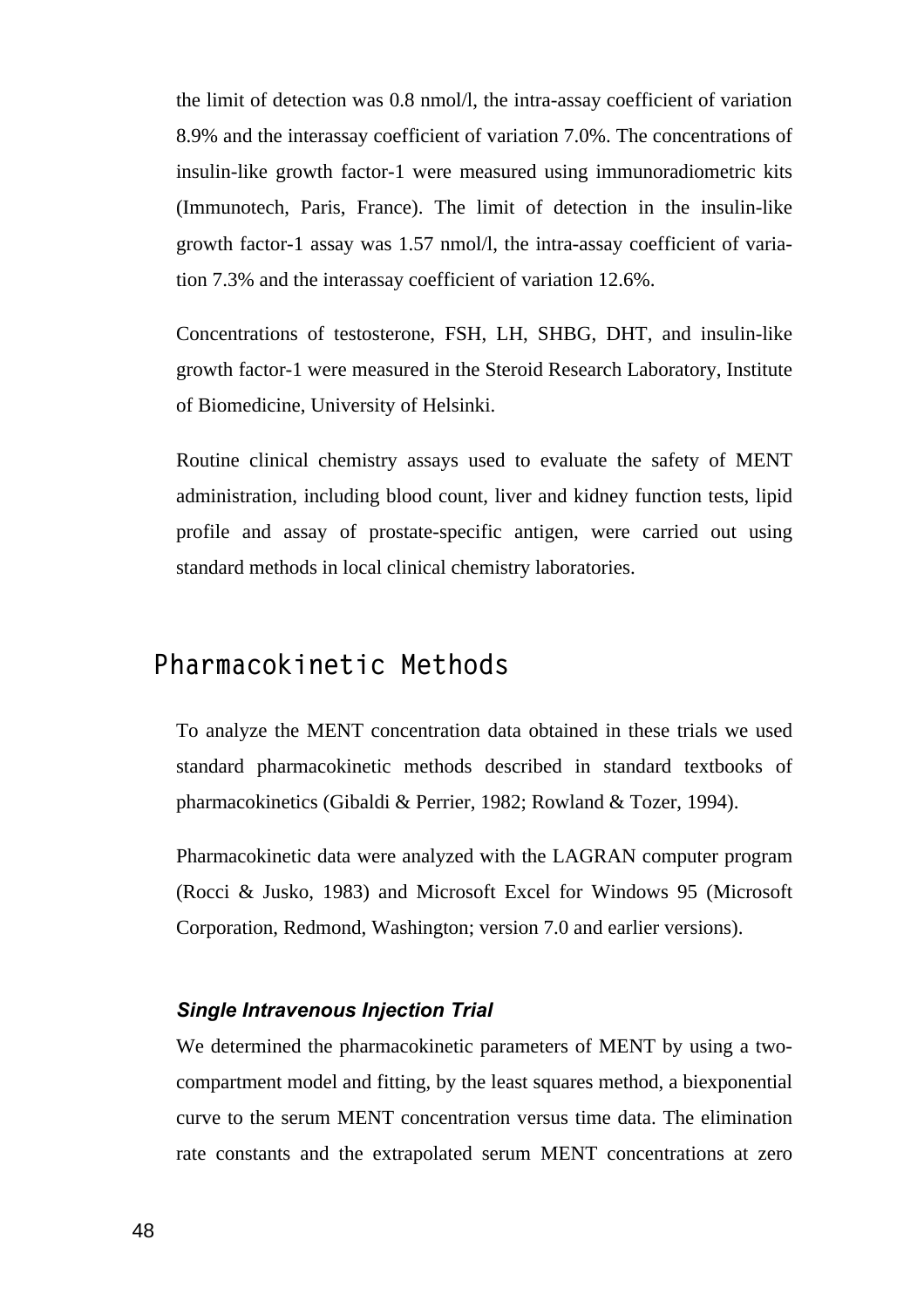time were estimated for the initial and terminal phases of the concentration versus time curve. These parameters, as well as the area under the concentration-time curve were used to calculate the other parameters. Half-lives were calculated by dividing the natural logarithm of 2 by the elimination rate constants. The initial apparent volume of distribution and the total apparent volume of distribution were calculated by dividing the dose of MENT administered by the extrapolated serum MENT concentrations at zero time estimated for the initial and terminal phases of the concentration versus time curve. Total clearance was calculated by dividing the MENT dose by the area under the concentration-time curve.

#### *Single Intramuscular Injection Trial*

To estimate the pharmacokinetic parameters of MENT after intramuscular administration, an exponential curve was fitted to the combined concentration versus time data by least squares fit. The estimated elimination rate constant and area under the concentration-time curve were used to calculate the other parameters.

The elimination half-life was calculated by dividing the natural logarithm of 2 by the elimination rate constant. Total clearance was calculated by dividing the MENT dose by the area under the concentration-time curve.

Pharmacokinetic parameters were calculated for each dose group in each clinic.

#### *Six Intramuscular Injections Trial*

No pharmacokinetic parameters were calculated in this trial, since MENT concentrations were below the detection limit of the MENT radioimmunoassay.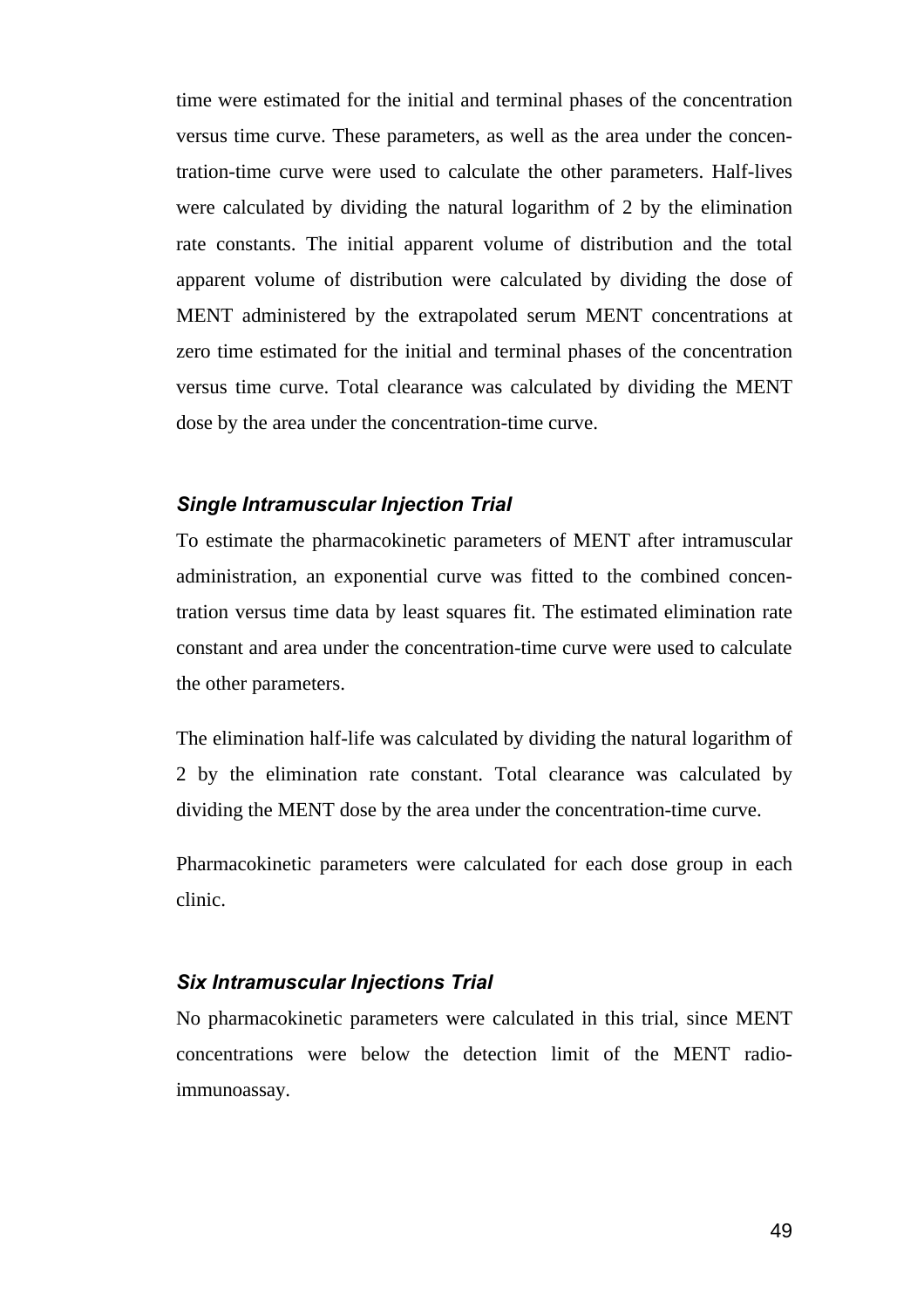#### *MENT Implant Trial*

For the purposes of pharmacokinetic calculations, the implants were considered constant-rate release devices. The release rate of MENT from the implants was estimated by the product of the clearance rate of MENT (determined in the single intravenous injection trial) and the steady state concentration of MENT, obtained by averaging the serum MENT concentrations over the time span from 1 week after insertion to 4 weeks after insertion in each implant group.

### **Statistical Methods**

Analysis of variance was used to test differences between dose groups and between clinics. Variations over time in MENT and hormone concentrations were evaluated by analysis of variance for repeated measures or, for comparisons involving only two time points, by Student's t-test for paired data. In the six intramuscular injections trial, the maximum relative effect of MENT on each hormone was used in statistical tests. The maximum relative effect was the difference between the most extreme hormone concentration and the baseline concentration, divided by the baseline concentration. The purpose of this transformation was to remove the effect of between-subject variation in baseline hormone levels. In the MENT Ac implant trial, logarithmic transformation was used to normalize testosterone, FSH, and SHBG concentrations for analysis of variance. In all statistical tests, probability values of wrongly rejecting a true null hypothesis (*P*-values) were reported two-tailed, and values below 0.05 were considered statistically significant.

Data were analyzed with Microsoft Excel for Windows 95 (Microsoft Corporation, Redmond, Washington; version 7.0 and earlier versions) and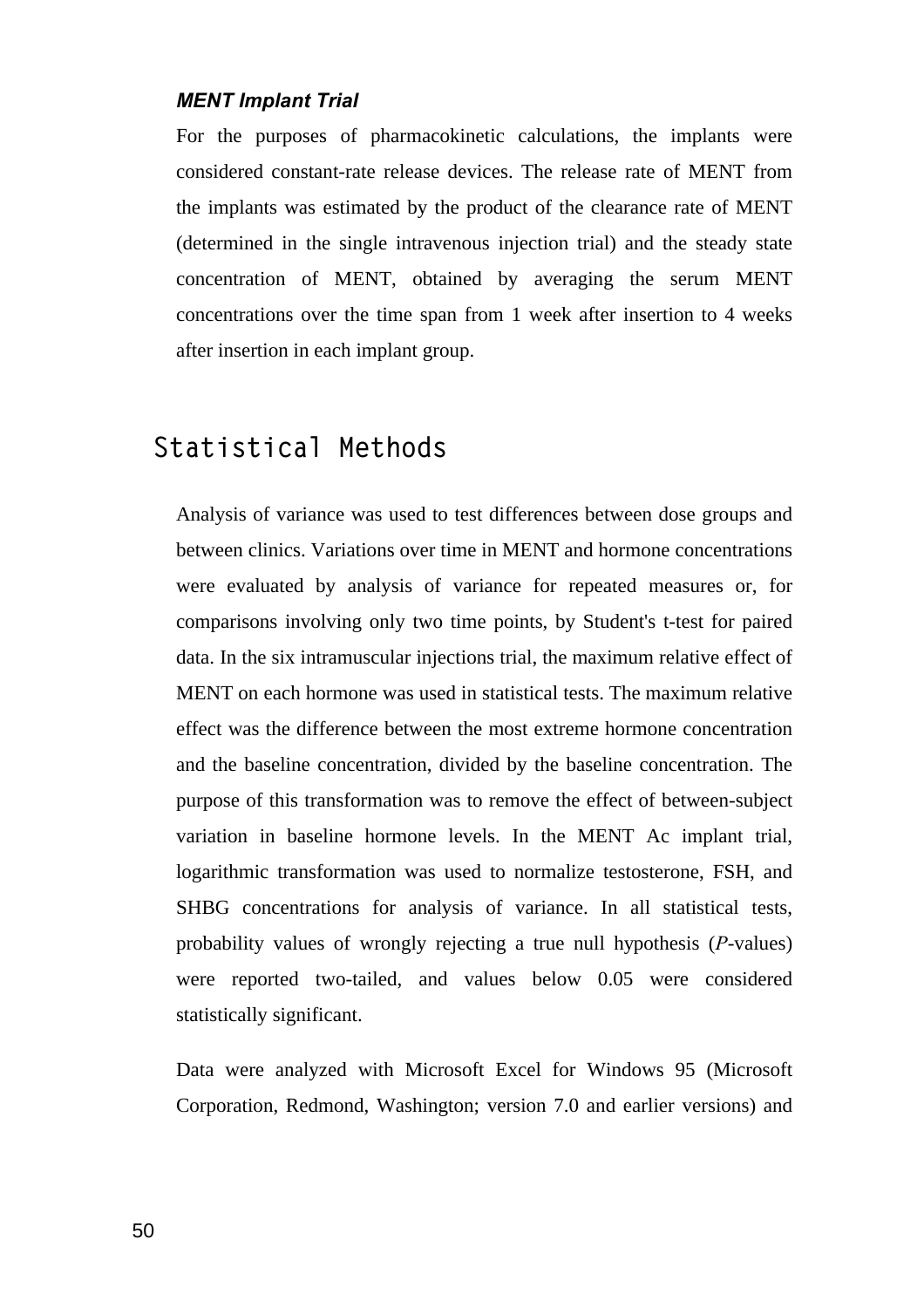SPSS for Windows (SPSS Inc., Chicago, Illinois; version 9.0.1. and earlier versions).

### **Ethical Issues**

The clinical trials were conducted in accordance with good clinical practice guidelines and the Declaration of Helsinki ([*Anonymous*], 1997). The Ethics Committees of each clinic and the Institutional Review Board of The Population Council approved the trials. All subjects received detailed information about the trials and gave written informed consent before enrollment.

## **Results**

### **Pharmacokinetics of MENT**

To study the pharmacokinetics of MENT, we used serum samples taken after single intravenous and intramuscular injections as well as after the insertion of MENT-releasing implants. The samples taken in the trial involving six intramuscular injections at daily intervals could not be used to study the pharmacokinetics of MENT, since blood samples were taken 24 hours or several days after the injections and no MENT could be detected in these samples.

#### *Single Intravenous Injection Trial*

Peak serum MENT concentrations were measured in the first samples, taken 3 minutes following the intravenous injection of 0.5 mg MENT (Table 5). Thereafter, MENT concentrations decreased rapidly, reaching the detection limit of the MENT radioimmunoassay 3–4 hours after injection.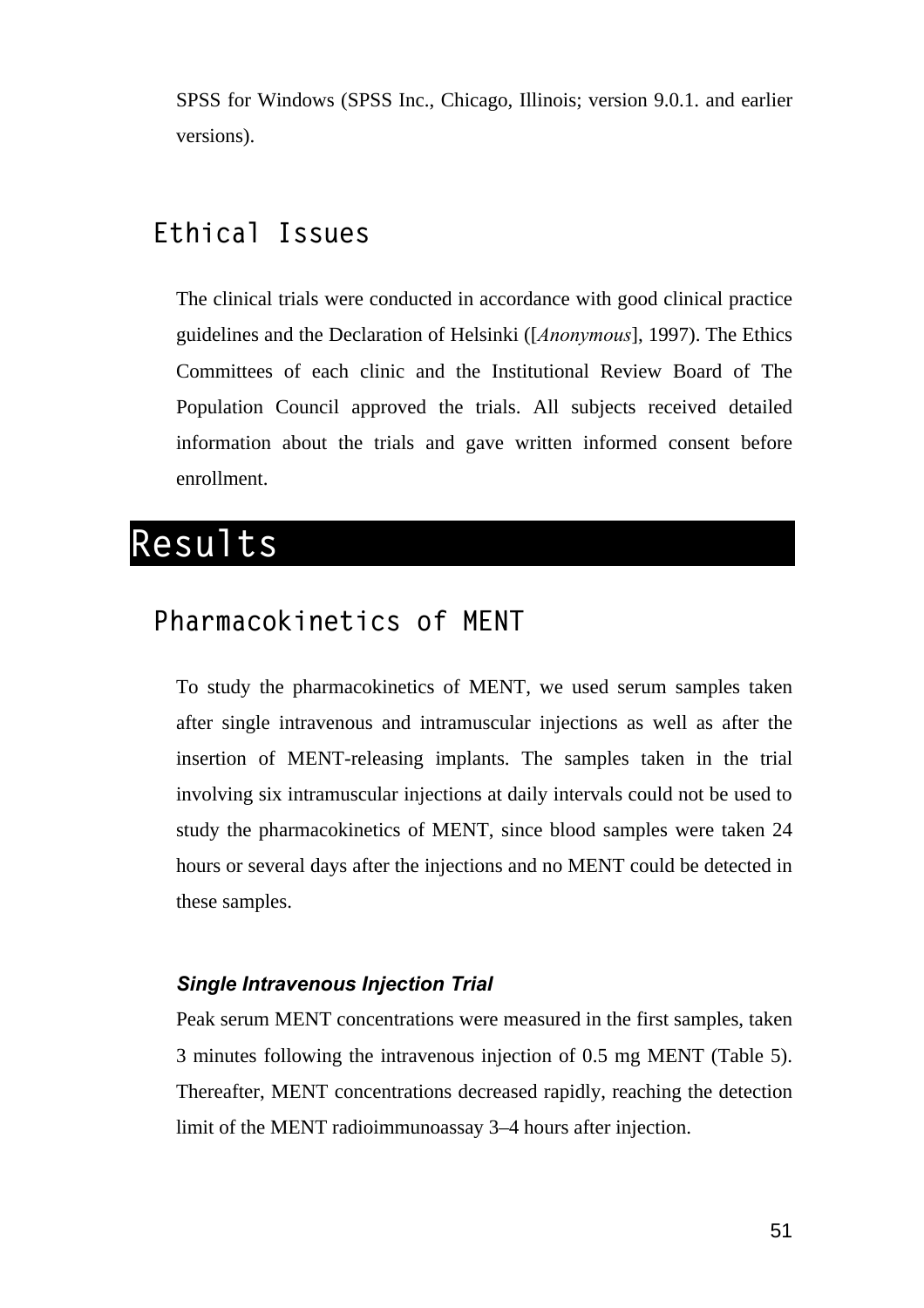**Table 5** Median and Range of Serum 7α-Methyl-19- Nortestosterone (MENT) Concentrations (nmol/l) in 9 Finnish Men Following the Intravenous Injection of 0.5 mg of MENT

| <b>Minutes after injection</b> | <b>MENT</b> (nmol/l) |
|--------------------------------|----------------------|
| 3                              | 48 (28-88)           |
| 6                              | 29 (15-54)           |
| 10                             | 21 (9.0-35)          |
| 15                             | 16 (7.6-26)          |
| 30                             | 12 (4.9-15)          |
| 45                             | $8.0(2.8-9.7)$       |
| 60                             | $4.9(2.1 - 7.6)$     |
| 90                             | $2.4(1.4-5.2)$       |
| 120                            | $1.7(0.0-2.8)$       |
| 150                            | $1.4(0.0-2.4)$       |
| 180                            | $0.0(0.0-1.7)$       |
| 210                            | $0.0(0.0-1.4)$       |
| 240                            | $0.0(0.0-1.0)$       |

Serum MENT concentrations were used to calculate the pharmacokinetic parameters of MENT (Table 6). The observed serum MENT concentrations in 7 subjects could be adequately described by a biexponential equation and the pharmacokinetic parameters of MENT for these subjects were calculated according to the two-compartment model described in the pharmacokinetic methods section. The concentrations in two subjects could not be described by a biexponential equation and the pharmacokinetic parameters for these subjects were calculated using a non-compartmental model.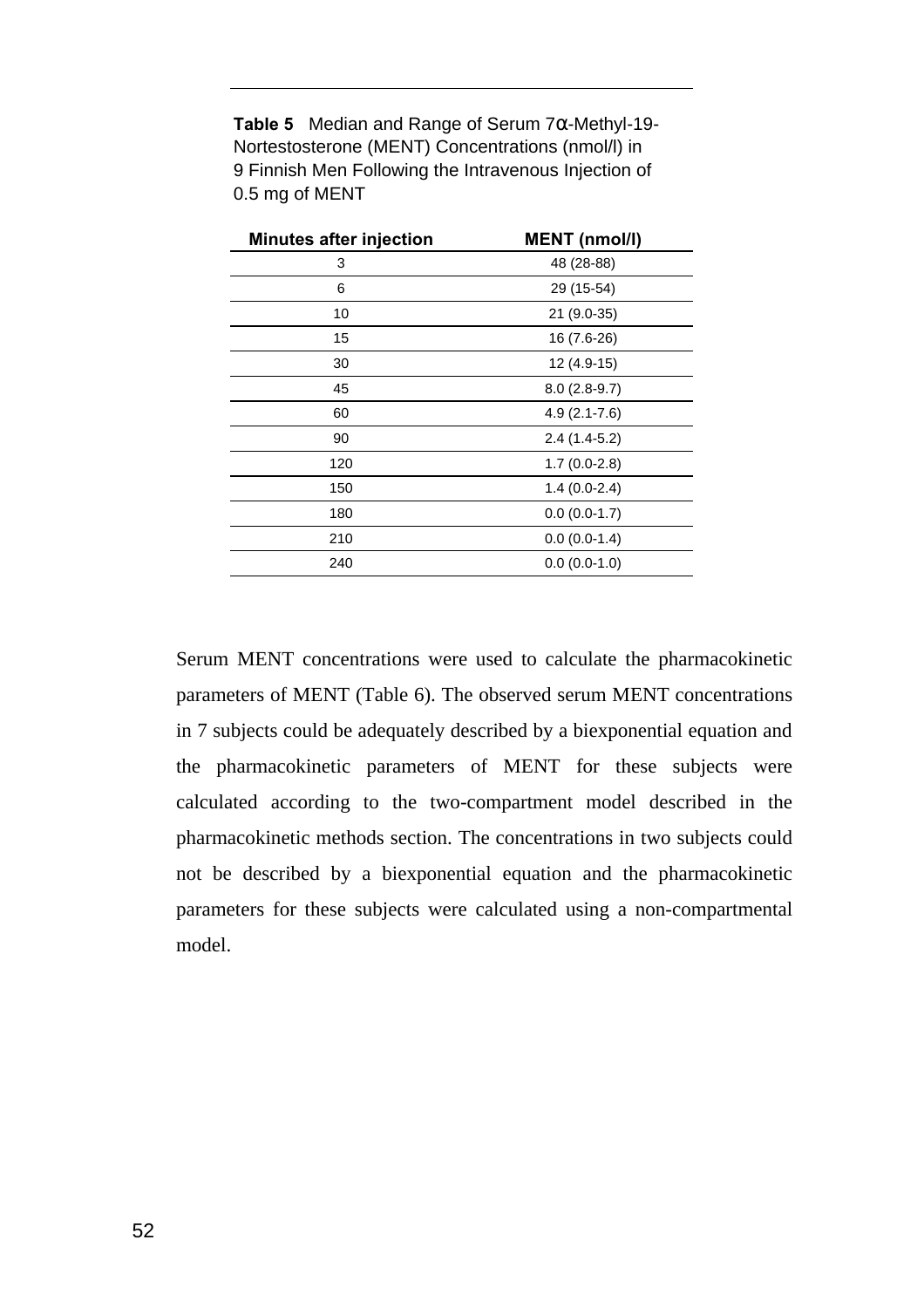**Table 6** Median and Range of Pharmacokinetic Parameters of 7α-Methyl-19-Nortestosterone (MENT) Calculated Using the Serum MENT Concentrations in 8\* Finnish Men Following the Intravenous Injection of 0.5 mg of MENT

| Volume of distribution  | 68 (47-94)       |
|-------------------------|------------------|
| Terminal half-life      | 42 (22-53)       |
| Clearance rate I/day    | 2000 (1400-2700) |
| Clearance rate I/kg/day | 27 (20-31)       |

\*The obviously erroneous data from one man were omitted from these summary statistics. (A total of nine men participated in this study.)

#### *Single Intramuscular Injection Trial*

Serum MENT concentrations after single intramuscular injections of 2, 4, or 8 mg of MENT were dose-dependent (Table 7). The differences between the three dose groups in peak MENT concentrations were statistically significant ( $P = 0.028$ ). Over the four-fold dose range tested, each doubling of the dose of MENT resulted in an increase of approximately 60% in the peak MENT concentration. The time to reach peak concentrations appeared to be longer at the higher doses, but for this variable, the differences between dose groups were not statistically significant. The median and range of the clearance rates for all subjects were 1600 (720–3200) l/day and 22 (10–49) l/kg. If the probably erroneous clearance rate of one subject, 724 l/day and 10 l/kg, is omitted, the clearance rates for all subjects were 1600 (1100–3200) l/day and 23 (15–49) l/kg. The differences in clearance rates between dose groups were small and not statistically significant.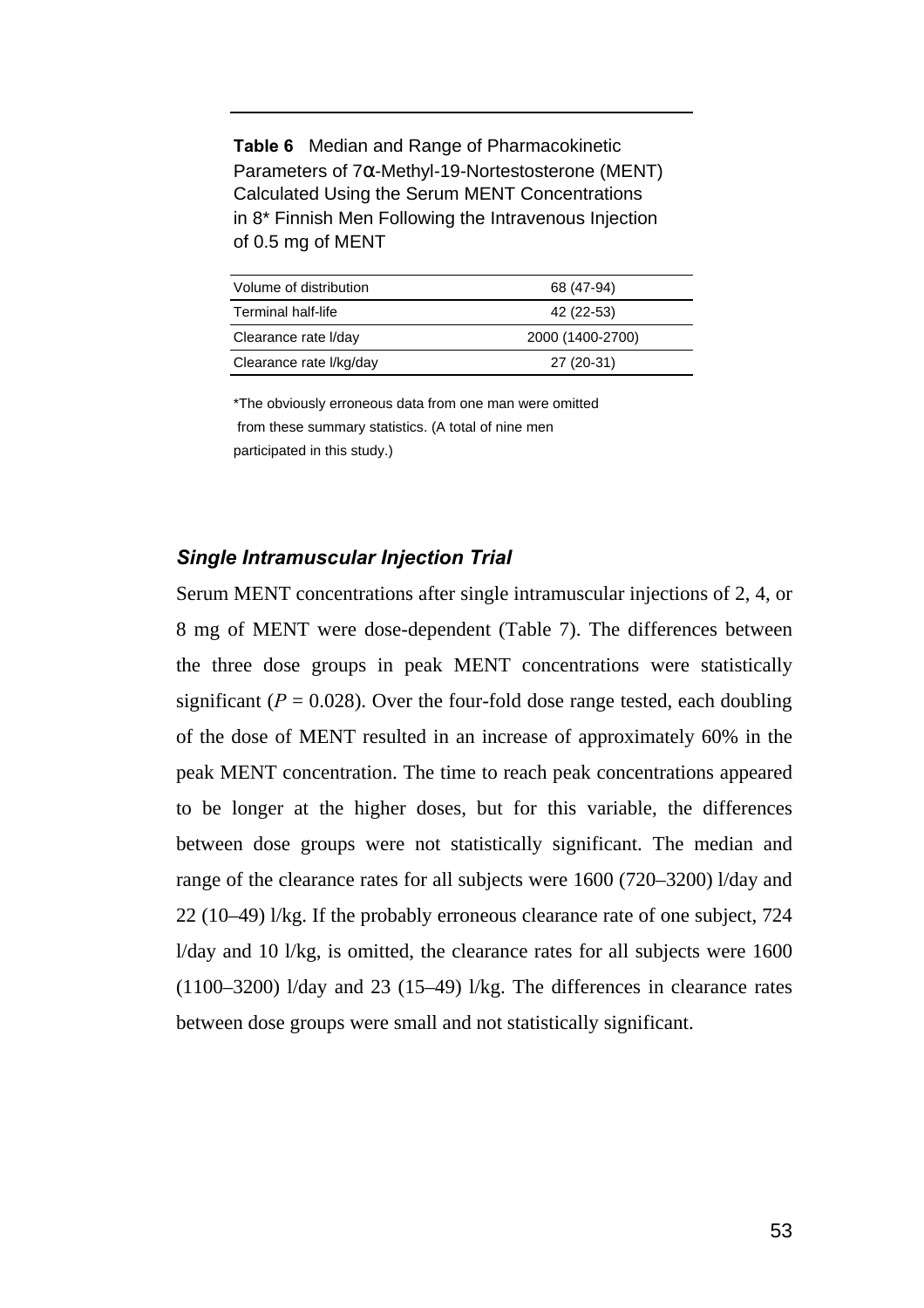**Table 7** Serum 7α-Methyl-19-Nortestosterone (MENT) Concentrations (nmol/l) in 18 Men\* Following the Intramuscular Injection of 2, 4, or 8 mg of MENT: Median (Range) of Each Dose Group

| <b>Time after</b><br>injection | 2 <sub>mg</sub> | 4 <sub>mg</sub> | 8 mg           |
|--------------------------------|-----------------|-----------------|----------------|
| $15 \text{ min}$               | 20 (6.6-38)     | $30(5.5-65)$    | 37 (25-74)     |
| 30 min                         | 25 (9.0-38)     | 34 (8.4-61)     | 45 (30-120)    |
| 60 min                         | 21 (9.4-32)     | $30(14-61)$     | 48 (27-97)     |
| 90 min                         | 19 (10-29)      | 28 (12-42)      | 40 (26-99)     |
| 2 <sub>h</sub>                 | 17 (8.0-21)     | $31(18-35)$     | 39 (19-123)    |
| 3 h                            | 14 (7.6-21)     | 30 (19-36)      | 40 (18-112)    |
| 4 h                            | $5.7(4.9-12)$   | 19 (12-24)      | 36 (15-108)    |
| 5 h                            | $4.3(2.0-5.0)$  | $10(7.7-15)$    | $30(11-72)$    |
| 6 h                            | $2.8(1.6-4.9)$  | $10(5.9-16)$    | 22 (10-58)     |
| 8 h                            | $1.5(0.0-3.5)$  | $6.0(2.8-15)$   | 17 (9.0-32)    |
| 24 h                           | $0.0(0.0-0.0)$  | $0.0(0.0-2.4)$  | $0.0(0.0-2.4)$ |
|                                |                 |                 |                |

\* Six men in each dose group (3 Finnish and 3 Chilean).

Concentrations more than 24 h after injection were all below the detection limit of the MENT radioimmunoassay (0.1 nmol/l).

To obtain an estimate of the (apparent) elimination half-life of MENT after a single i.m. injection, we combined the concentration vs. time data of all subjects. The estimated elimination half-life was 224 min.

#### *MENT Implant Trial*

Serum MENT concentrations measured by gas chromatography-mass spectrometry are more accurate than the concentrations measured by radioimmunoassay. Hence, the MENT concentrations reported here are based on the subset of 15 Finnish men whose samples were analyzed by gas chromatography – mass spectrometry.

Serum MENT concentrations during implant use were clearly dosedependent (Table 8). The overall difference between the groups with 1, 2 and 4 implants, as well as the differences between each pair of two groups were all statistically significant  $(P < 0.001$  for the between-subject effect of implants,  $P = 0.003$  for comparison of the 1-implant group and the 2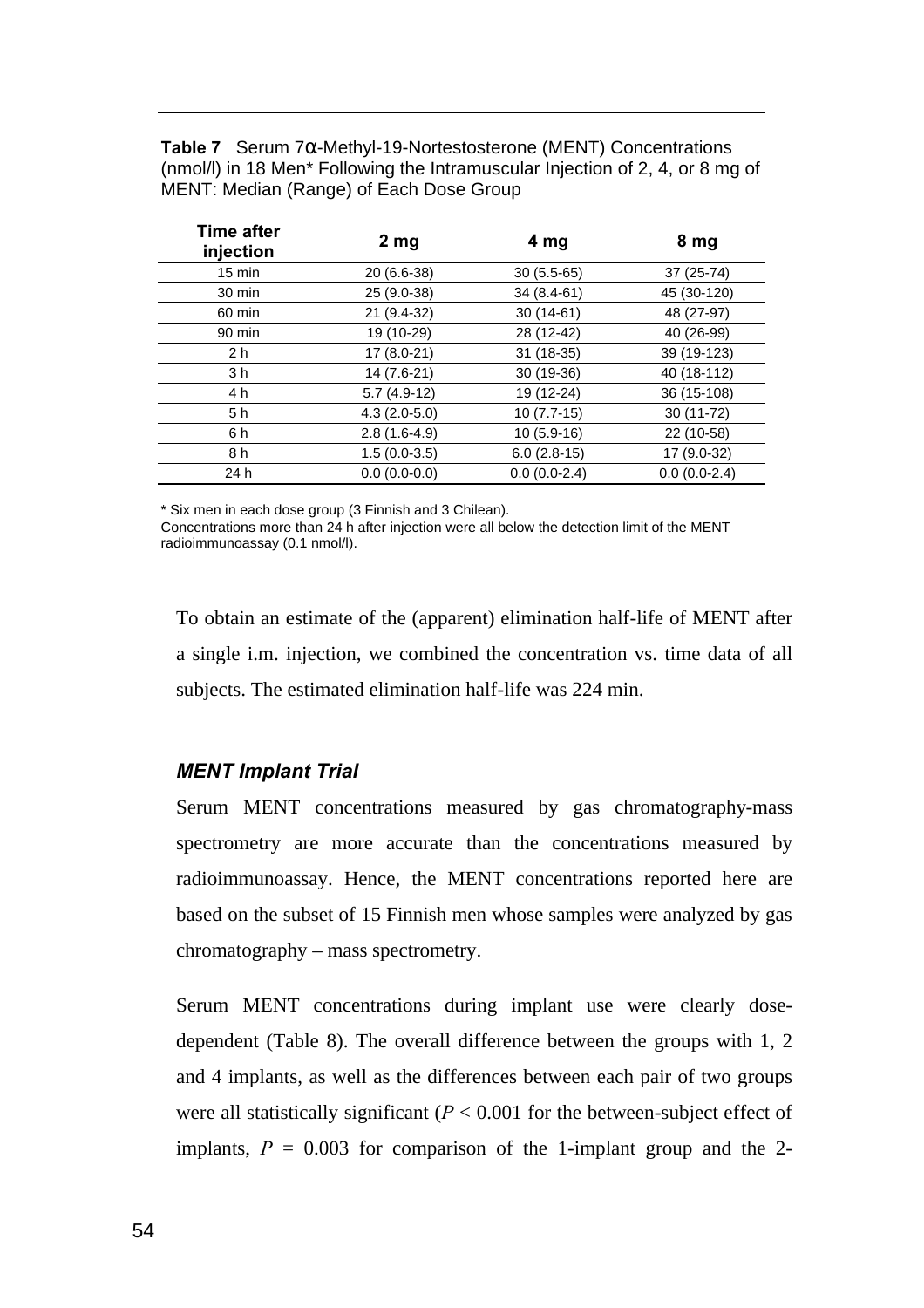implant group,  $P < 0.001$  for comparison of the 1-implant group and the 4implant group, and  $P = 0.003$  for comparison of the 2-implant group and the 4-implant group).

**Table 8** Serum 7α-Methyl-19-Nortestosterone (MENT) Concentrations (nmol/l) in 15 Men\* Before, During, and After the Use of 1, 2 or 4 Subdermal Implants Releasing 7α-Methyl-19-Nortestosterone Acetate (MENT Ac): Median (Range) of Each Dose Group

| <b>Weeks after insertion</b> | 1 Implant      | 2 Implants     | 4 Implants     |
|------------------------------|----------------|----------------|----------------|
|                              | $0.5(0.4-0.8)$ | $1.2(1.0-1.9)$ | $2.3(1.6-3.7)$ |
|                              | $0.6(0.5-1.0)$ | $1.2(0.9-1.9)$ | $2.3(1.3-2.8)$ |
| 3                            | $0.5(0.4-0.6)$ | $1.4(1.0-1.7)$ | $2.1(2.0-3.5)$ |
| 4                            | $0.6(0.4-0.7)$ | $1.8(0.7-1.8)$ | $2.2(1.3-2.5)$ |

\* Five Finnish men in each dose group.

No MENT could be detected in the samples taken 1 and 2 weeks after removal of the implants.

In all dose groups, MENT could only be detected in the samples taken 1, 2, 3 or 4 weeks after insertion of the implants. MENT concentrations in these samples were relatively constant and there were no statistically significant differences in MENT concentrations over time within dose groups. Among the subjects who had one implant inserted, serum MENT concentrations 1–4 weeks after insertion ranged from 0.4 to 1.0 nmol/l. For the subjects who had two implants inserted, MENT concentrations ranged from 0.7 to 1.9 nmol/l, and for those who had four implants, from 1.3 to 3.7 nmol/l. Since MENT concentrations did not change significantly over the time span from 1 week after insertion to 4 weeks after insertion, the implants could be assumed to be constant-rate release devices for the purposes of pharmacokinetic calculations. The release rate of MENT from the implants was estimated to be approximately 0.3 mg/day in the 1-implant group, 0.8 mg/day in the 2-implant group, and 1.3 mg/day in the 4-implant group. The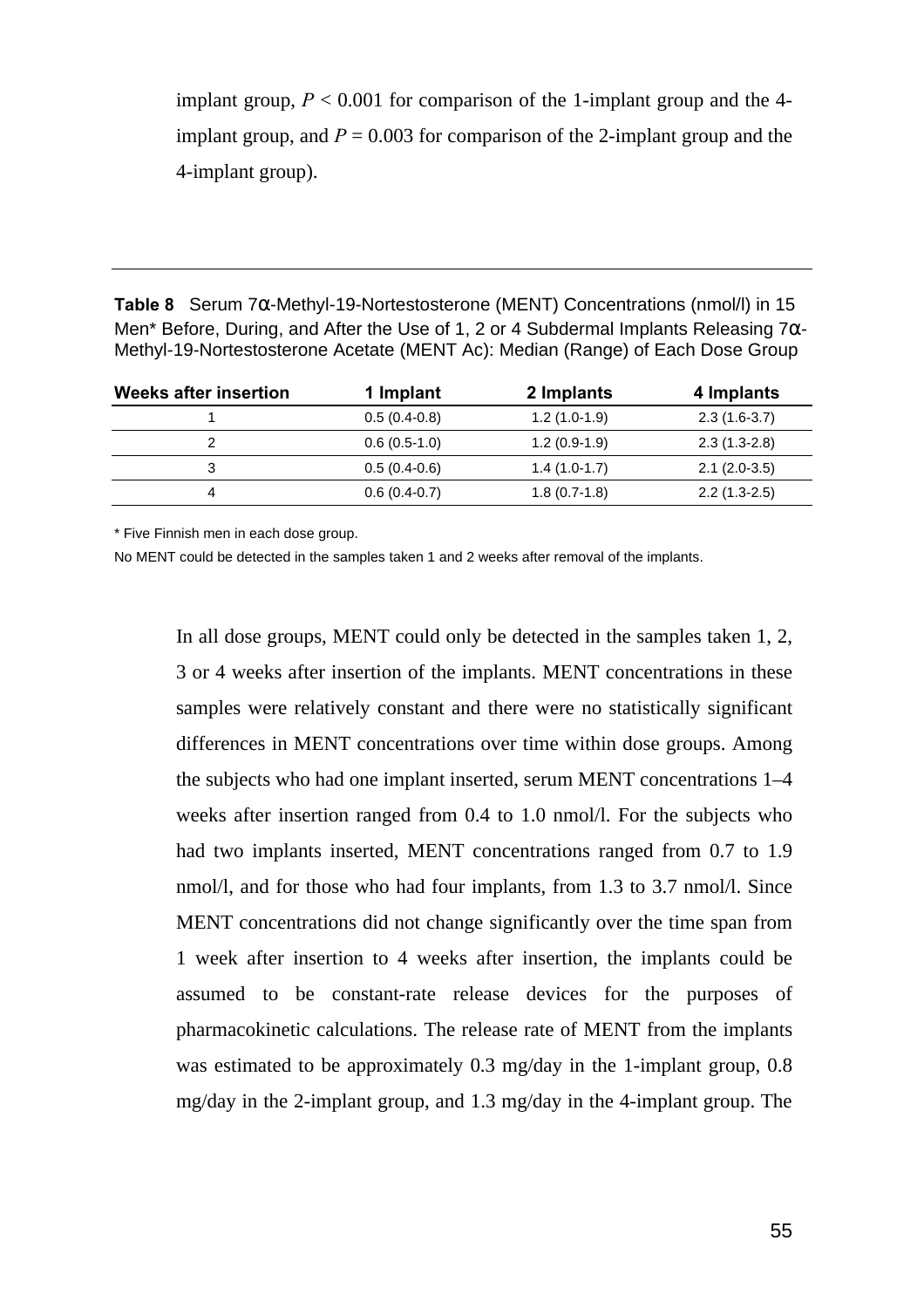corresponding values for MENT acetate were 0.4 mg/day, 0.9 mg/day, and 1.5 mg/day.

#### *Release Rate of MENT Ac Implants*

The release rate of 6 unused MENT Ac implants *in vitro*, measured over a 33-day period was 0.40 mg per day. The release rate of 25 used MENT Ac implants *in vitro*, recovered intact after the MENT Ac implant trial, and measured over a 19-day period, was 0.36 mg per day. Thus, the release rate of MENT Ac implants used for 4 weeks was 91% of the release rate of new implants.

The release rate *in vivo* of 100 MENT Ac implants recovered intact after the MENT Ac implant trial was measured and found to be 0.48 mg/day in the 1 implant group, 1.03 mg/day in the 2-implant group, and 1.94 mg/day in the 4-implant group.

The release rates of MENT from the implants calculated from the product of the clearance rate of MENT, about 2000 l/day, and the mean serum MENT concentrations in each subject in the samples taken 1, 2, 3, and 4 weeks after insertion were 0.32 mg/day in the 1-implant group, 0.81 mg/day in the 2-implant group and 1.33 mg/day in the 4-implant group. The corresponding values for MENT acetate were 0.36 mg/day, 0.93 mg/day and 1.53 mg/day.

### **Effects of MENT on Gonadotropin and Testosterone Concentrations**

To study the effects of MENT on gonadotropin and testosterone concentrations, we used the serum samples taken during and after the series of six daily intramuscular injections as well as after the insertion of MENTreleasing implants. The samples taken in the single intravenous injection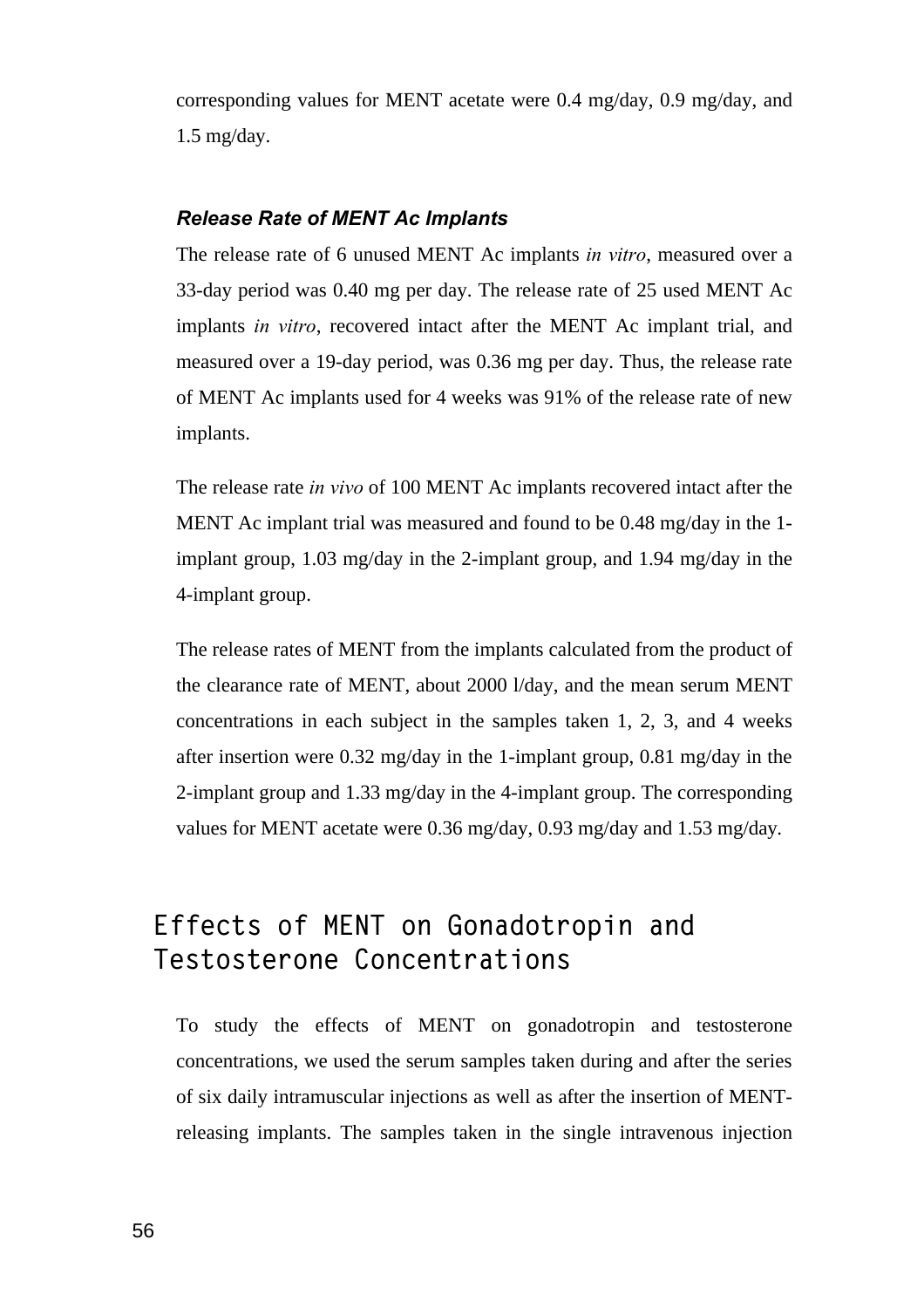trial and the single intramuscular injection trial could not be used to assess the effect of MENT on hormone concentrations, since blood samples were taken at different times of the day and the effects of the circadian variation in hormone concentrations could not be differentiated from the possible effects of MENT. In contrast, in the trial involving six intramuscular injections and in the MENT Ac implant trial all samples from each subject were taken at approximately the same time in the morning.

#### *Six Intramuscular Injections Trial*

There were no significant differences in baseline LH concentrations between clinics. The concentrations of LH decreased in all dose groups after the i.m. injections (Table 9), and the decreases were significant  $(P < 0.001)$ . The mean of the maximal relative decrease in LH concentrations was dosedependent:  $52 \pm 3\%$ ,  $62 \pm 6\%$  and  $70 \pm 5\%$  in the groups who received 1, 2 or 4 mg doses, respectively. The differences between dose groups were statistically significant  $(P = 0.048)$ .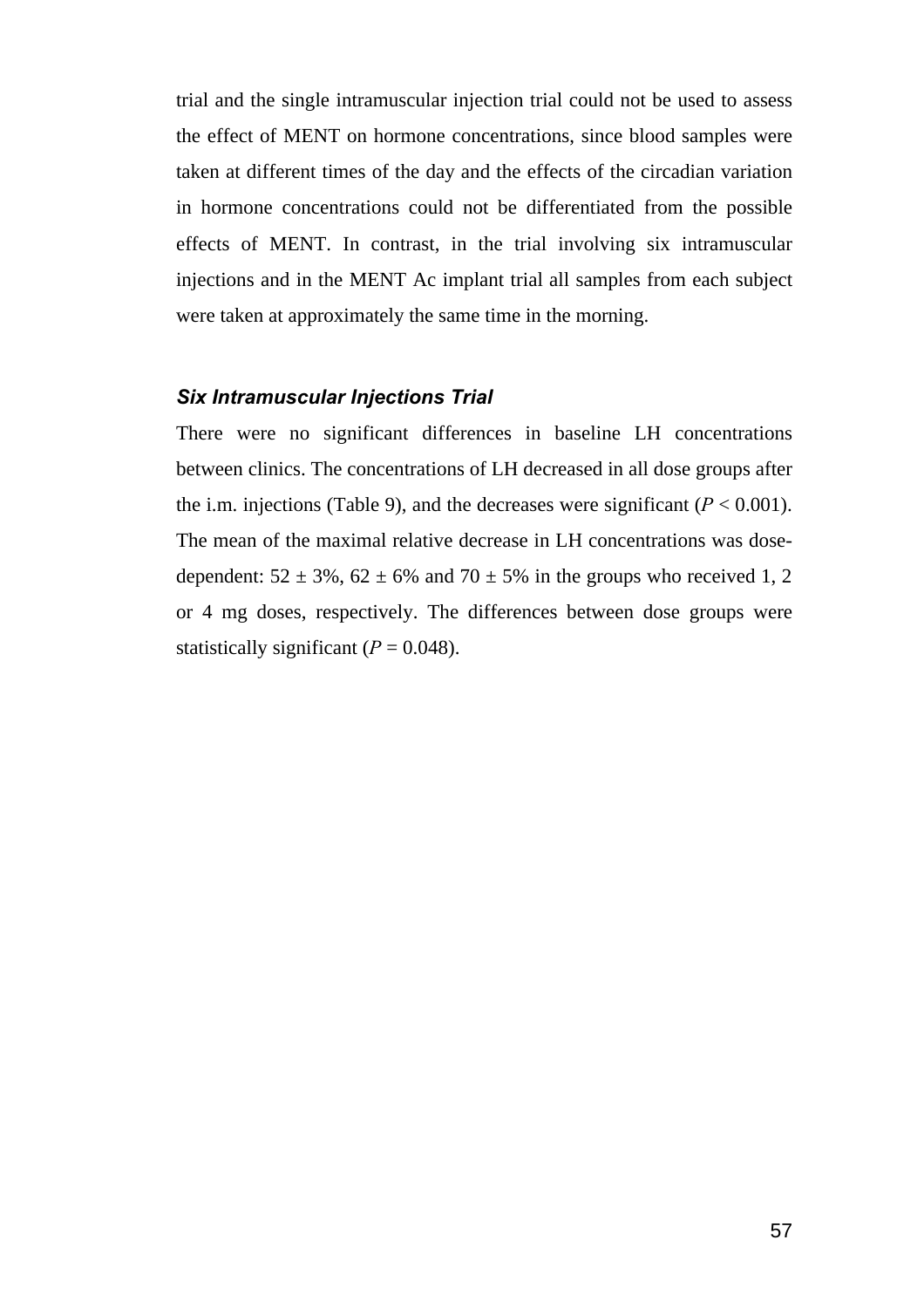**Table 9** Serum Luteinizing Hormone Concentrations (U/l) in 24 Men\* Before, During and After a Series of Six Intramuscular Injections of 1, 2 or 4 mg of 7α-Methyl-19- Nortestosterone (MENT) Given at Daily Intervals: Median (Range) of Each Dose Group

|                              | 1 $mg$         | 2 <sub>mg</sub> | 4 mg           |
|------------------------------|----------------|-----------------|----------------|
| Before 1st injection         | $3.5(2.5-4.7)$ | $4.7(2.9-9.6)$  | $4.0(2.5-7.0)$ |
| Before 2nd injection         | $3.8(1.9-4.8)$ | $3.2(1.9-6.3)$  | $2.9(1.5-6.2)$ |
| Before 3rd injection         | $2.3(1.9-2.8)$ | $2.4(1.0-8.8)$  | $2.5(1.0-6.5)$ |
| Before 4th injection         | $2.4(1.7-3.6)$ | $2.9(1.2-5.8)$  | $2.0(0.3-5.5)$ |
| Before 5th injection         | $2.2(1.3-2.9)$ | $3.1(1.4-6.4)$  | $1.1(0.5-3.7)$ |
| Before 6th injection         | $2.6(1.9-4.5)$ | $2.1(0.7-3.6)$  | $1.6(0.5-3.5)$ |
| 2 Days after last injection  | $4.2(1.7-6.2)$ | $3.6(2.7-5.9)$  | $2.9(1.8-7.3)$ |
| 3 Days after last injection  | $3.4(2.3-6.0)$ | $5.1(3.3-8.4)$  | $4.9(3.8-8.1)$ |
| 5 Days after last injection  | $3.4(1.7-5.3)$ | $4.7(2.6-7.3)$  | $5.1(2.9-8.2)$ |
| 9 Days after last injection  | $2.9(2.6-4.4)$ | $4.3(2.6-5.4)$  | $4.4(2.9-6.2)$ |
| 13 Days after last injection | $2.7(2.3-5.2)$ | $4.0(2.4-7.1)$  | $3.5(1.3-6.1)$ |
| 24 Days after last injection | $2.8(2.1-4.2)$ | $4.3(2.3-5.8)$  | $3.2(3.0-7.0)$ |

\* Eight men in each dose group (4 Finnish and 4 Chilean)

The baseline FSH concentrations in the Finnish subjects were significantly higher than those of the Chilean subjects  $(3.9 \pm 0.4 \text{ vs. } 2.4 \pm 0.2 \text{ U/l}, P =$ 0.009). After the i.m. injections, FSH concentrations decreased in all dose groups (Table 10), and the decreases were significant ( $P < 0.001$ ). The mean of the maximal relative decrease in FSH concentrations was dosedependent:  $25 \pm 5\%$ ,  $41 \pm 5\%$  and  $57 \pm 4\%$  in the groups who received 1, 2 or 4 mg doses, respectively. The differences between dose groups were statistically significant  $(P = 0.001)$ .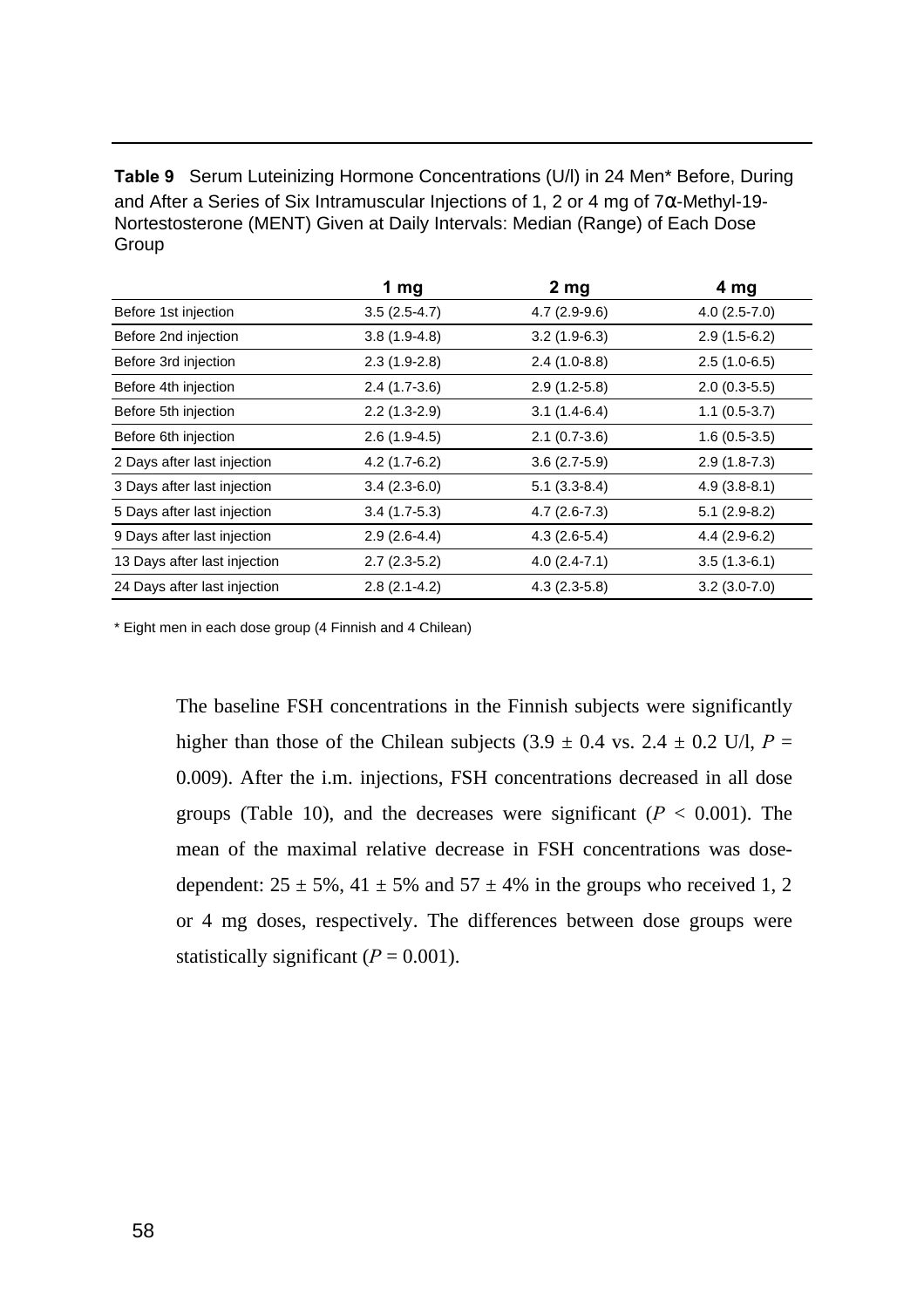**Table 10** Serum Follicle-stimulating Hormone Concentrations (U/l) in 24 Men\* Before, During and After a Series of Six Intramuscular Injections of 1, 2 or 4 mg of  $7α$ -Methyl-19-Nortestosterone (MENT) Given at Daily Intervals: Median (Range) of Each Dose **Group** 

|                              | 1 $mg$           | 2 <sub>mg</sub> | 4 mg           |
|------------------------------|------------------|-----------------|----------------|
| Before 1st injection         | $3.0(1.7-5.7)$   | $3.1(0.9-3.6)$  | $2.6(0.8-5.8)$ |
| Before 2nd injection         | $2.7(1.4-6.4)$   | $2.6(0.8-3.9)$  | $2.2(0.6-4.2)$ |
| Before 3rd injection         | $2.8(1.3-6.5)$   | $2.0(0.7-2.9)$  | $2.0(0.5-4.0)$ |
| Before 4th injection         | $2.6(1.4-5.3)$   | $1.8(0.6-2.8)$  | $1.8(0.4-3.8)$ |
| Before 5th injection         | $2.2(1.5-5.2)$   | $1.8(0.5-3.0)$  | $1.4(0.4-3.5)$ |
| Before 6th injection         | $2.6(1.3-5.9)$   | $1.5(0.4-2.6)$  | $1.4(0.3-2.8)$ |
| 2 Days after last injection  | $2.9(1.7-7.0)$   | $2.5(0.6-3.4)$  | $1.9(0.7-4.4)$ |
| 3 Days after last injection  | $3.0(1.7 - 7.8)$ | $3.3(0.7-4.3)$  | $2.6(0.9-5.9)$ |
| 5 Days after last injection  | $3.1(1.6-9.0)$   | $3.0(0.8-4.0)$  | $3.6(1.0-6.0)$ |
| 9 Days after last injection  | $3.1(1.9-7.4)$   | $2.9(0.8-3.7)$  | $3.1(0.9-5.4)$ |
| 13 Days after last injection | $2.9(1.8-6.1)$   | $2.6(0.7-3.1)$  | $2.5(0.7-5.4)$ |
| 24 Days after last injection | $2.8(1.5-6.1)$   | $2.8(0.8-3.5)$  | $2.5(0.7-4.7)$ |

\* Eight men in each dose group (4 Finnish and 4 Chilean)

Baseline testosterone concentrations in the Finnish subjects were significantly lower than those in the Chilean subjects (15.5  $\pm$  1.2 vs. 20.6  $\pm$ 1.7 nmol/l,  $P = 0.029$ ). Testosterone concentrations decreased in all dose groups after the i.m. injections (Table 11), and the decreases were significant  $(P < 0.001)$ . The mean of the maximal relative decrease in testosterone concentrations was dose-dependent:  $41 \pm 4\%$ ,  $59 \pm 3\%$  and 74  $\pm$  5% in the groups who received 1, 2 or 4 mg doses, respectively. The differences between dose groups were statistically significant  $(P < 0.001)$ .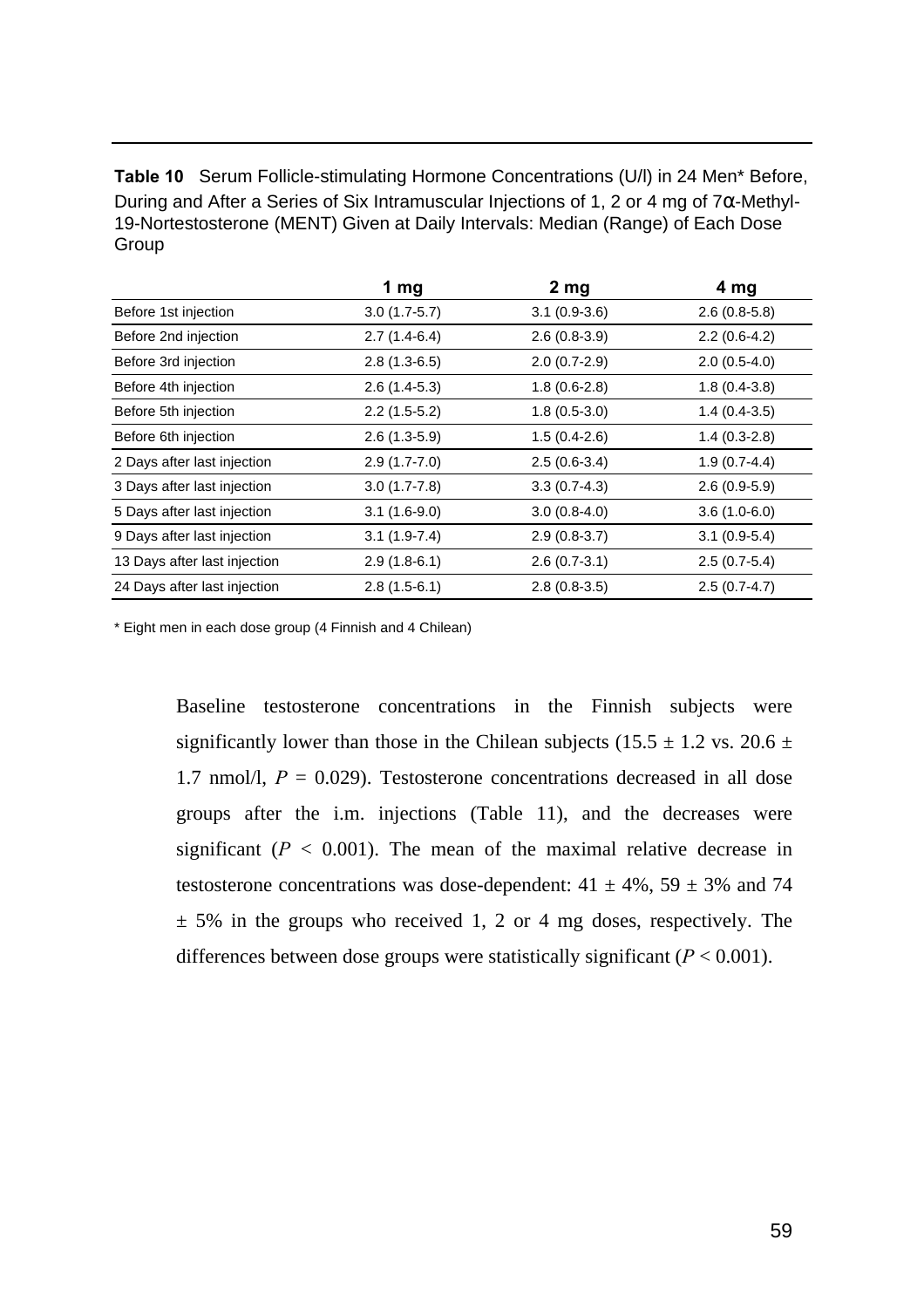**Table 11** Serum Testosterone Concentrations (nmol/l) in 24 Men\* Before, During and After a Series of Six Intramuscular Injections of 1, 2 or 4 mg of  $7\alpha$ -Methyl-19-Nortestosterone (MENT) Given at Daily Intervals: Median (Range) of Each Dose Group

|                              | 1 $mg$       | 2 <sub>mg</sub> | 4 mg          |
|------------------------------|--------------|-----------------|---------------|
| Before 1st injection         | 16 (9.1-29)  | 18 (9.8-29)     | 17 (13-23)    |
| Before 2nd injection         | 17 (9.7-21)  | 19 (9.9-30)     | 14 (8.6-24)   |
| Before 3rd injection         | 16 (9.4-19)  | 15 (4.6-28)     | $9.2(5.8-16)$ |
| Before 4th injection         | 13 (8.2-20)  | 15 (5.3-26)     | $6.4(2.4-14)$ |
| Before 5th injection         | $12(5.3-17)$ | $12(5.4-21)$    | $5.1(2.3-14)$ |
| Before 6th injection         | $10(4.5-19)$ | $12(2.9-16)$    | $4.9(2.2-14)$ |
| 2 Days after last injection  | 13 (6.2-23)  | 12 (6.0-19)     | $6.6(4.0-11)$ |
| 3 Days after last injection  | 13 (7.2-21)  | 14 (6.9-21)     | $6.9(4.5-15)$ |
| 5 Days after last injection  | 16 (11-23)   | 13 (9.2-22)     | 15 (8.9-24)   |
| 9 Days after last injection  | 19 (13-25)   | 16 (11-29)      | 19 (12-37)    |
| 13 Days after last injection | 18 (10-29)   | 15 (10-28)      | 17 (11-26)    |
| 24 Days after last injection | 19 (14-31)   | 18 (13-22)      | 19 (13-34)    |

\* Eight men in each dose group (4 Finnish and 4 Chilean)

Nine days after the last injections, LH, FSH, and testosterone levels had returned to near their baseline values and the concentrations in the last two samples were similar.

#### *MENT Implant Trial*

There were no significant differences in baseline LH, FSH, T or SHBG concentrations between clinics. The results of each dose group in the three clinics were combined, resulting in 15 subjects per dose group. After insertion of MENT Ac-releasing subdermal implants, serum LH (Table 12), FSH (Table 13), and testosterone (Table 14) concentrations decreased in all dose groups. During implant use the concentrations of gonadotropins and testosterone were significantly lower than baseline in all dose groups, and in the two- and four-implant groups, significantly lower than in the one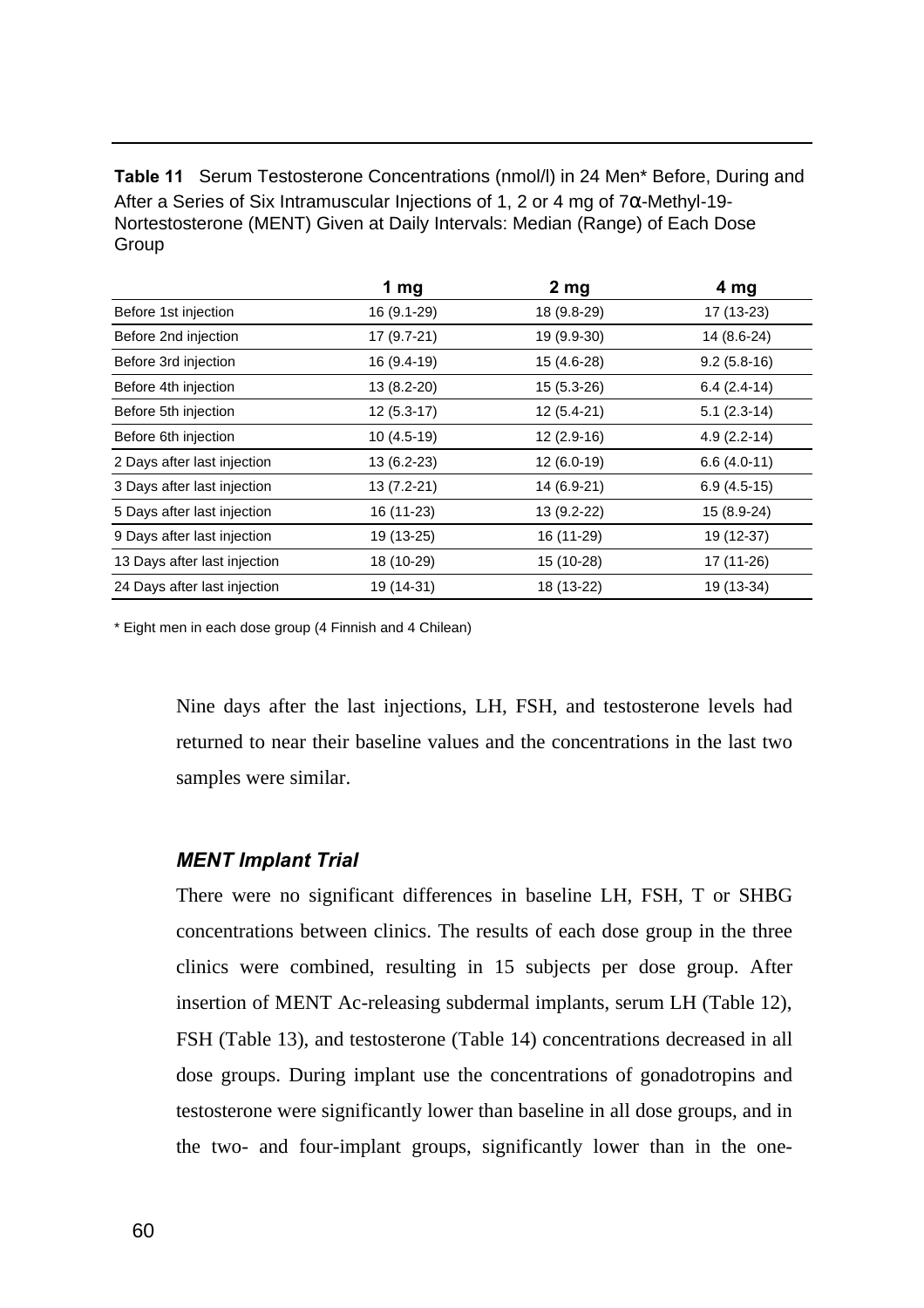implant group. Serum LH, FSH, and testosterone concentrations in the twoand four-implant groups were not significantly different. The concentrations of gonadotropins and testosterone remained at approximately the same level in all samples taken during implant use.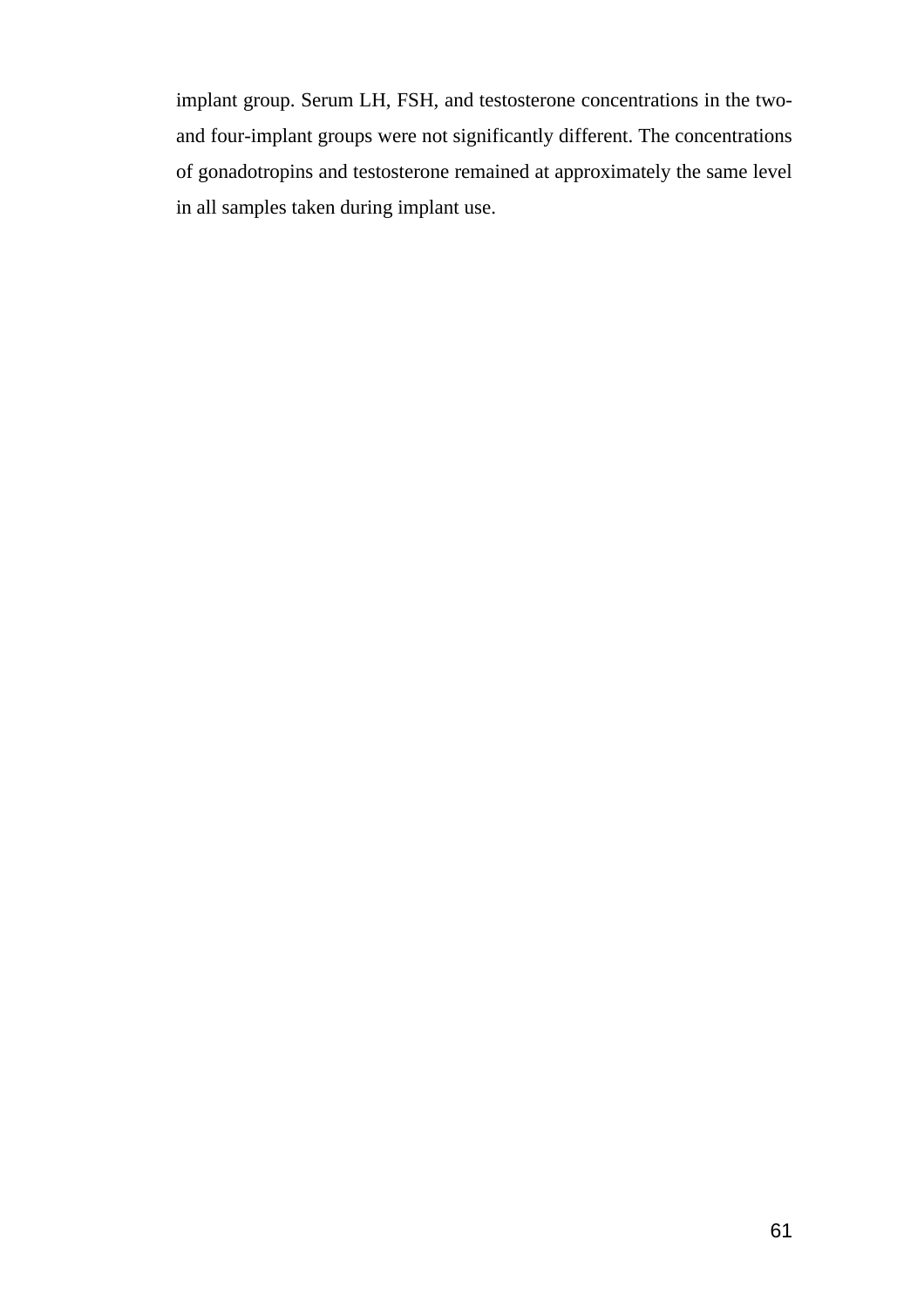**Table 12** Serum Luteinizing Hormone Concentrations (U/l) in 45 Men\* Before, During and After the Use of 1, 2 or 4 Subdermal Implants Releasing 7α-Methyl-19- Nortestosterone Acetate (MENT Ac): Median (Range) of Each Dose Group

|                         | 1 Implant      | 2 Implants      | 4 Implants      |
|-------------------------|----------------|-----------------|-----------------|
| Before Insertion        | $3.2(1.4-5.2)$ | $3.2(1.9-8.1)$  | $3.4(1.0-5.7)$  |
| 1 Week after insertion  | $2.1(0.5-4.4)$ | $0.3(0.2-2.0)$  | $0.1(0.0-2.5)$  |
| 2 Weeks after insertion | $1.9(0.6-4.4)$ | $0.2(0.0-2.9)$  | $0.1(0.0-0.3)$  |
| 3 Weeks after insertion | $1.5(0.7-4.7)$ | $0.1(0.0-2.0)$  | $0.1(0.0-1.2)$  |
| 4 Weeks after insertion | $1.7(0.7-6.8)$ | $0.1(0.0-2.4)$  | $0.1(0.0-0.6)$  |
| 1 Week after removal    | $3.7(2.1-6.6)$ | $4.3(0.1-9.4)$  | $5.4(2.5-11.8)$ |
| 2 Weeks after removal   | $3.7(1.7-5.9)$ | $4.5(1.2-10.9)$ | $3.3(1.4-16.2)$ |

\* Fifteen men in each dose group (5 Finnish, 5 Chilean and 5 Scottish)

**Table 13** Serum Follicle-stimulating Hormone Concentrations (U/l) in 45 Men\* Before, During and After the Use of 1, 2 or 4 Subdermal Implants Releasing 7α-Methyl-19- Nortestosterone Acetate (MENT Ac): Median (Range) of Each Dose Group

|                         | 1 Implant        | 2 Implants     | 4 Implants      |
|-------------------------|------------------|----------------|-----------------|
| Before Insertion        | $2.6(1.4-7.4)$   | $3.1(1.1-5.7)$ | $2.8(1.2-8.6)$  |
| 1 Week after insertion  | $1.7(0.9-6.0)$   | $0.9(0.3-2.1)$ | $0.5(0.2-1.4)$  |
| 2 Weeks after insertion | $1.8(0.8-4.6)$   | $0.4(0.2-1.1)$ | $0.2(0.1-1.0)$  |
| 3 Weeks after insertion | $2.1(0.8-5.3)$   | $0.3(0.1-1.1)$ | $0.1(0.1-0.6)$  |
| 4 Weeks after insertion | $2.4(0.8-6.1)$   | $0.3(0.1-1.4)$ | $0.1(0.0-0.5)$  |
| 1 Week after removal    | $3.0(1.3-9.2)$   | $2.8(1.5-9.2)$ | $3.9(1.3-15.8)$ |
| 2 Weeks after removal   | $2.7(1.2 - 7.2)$ | $2.3(0.9-7.4)$ | $2.2(0.8-10.6)$ |

\* Fifteen men in each dose group (5 Finnish, 5 Chilean and 5 Scottish)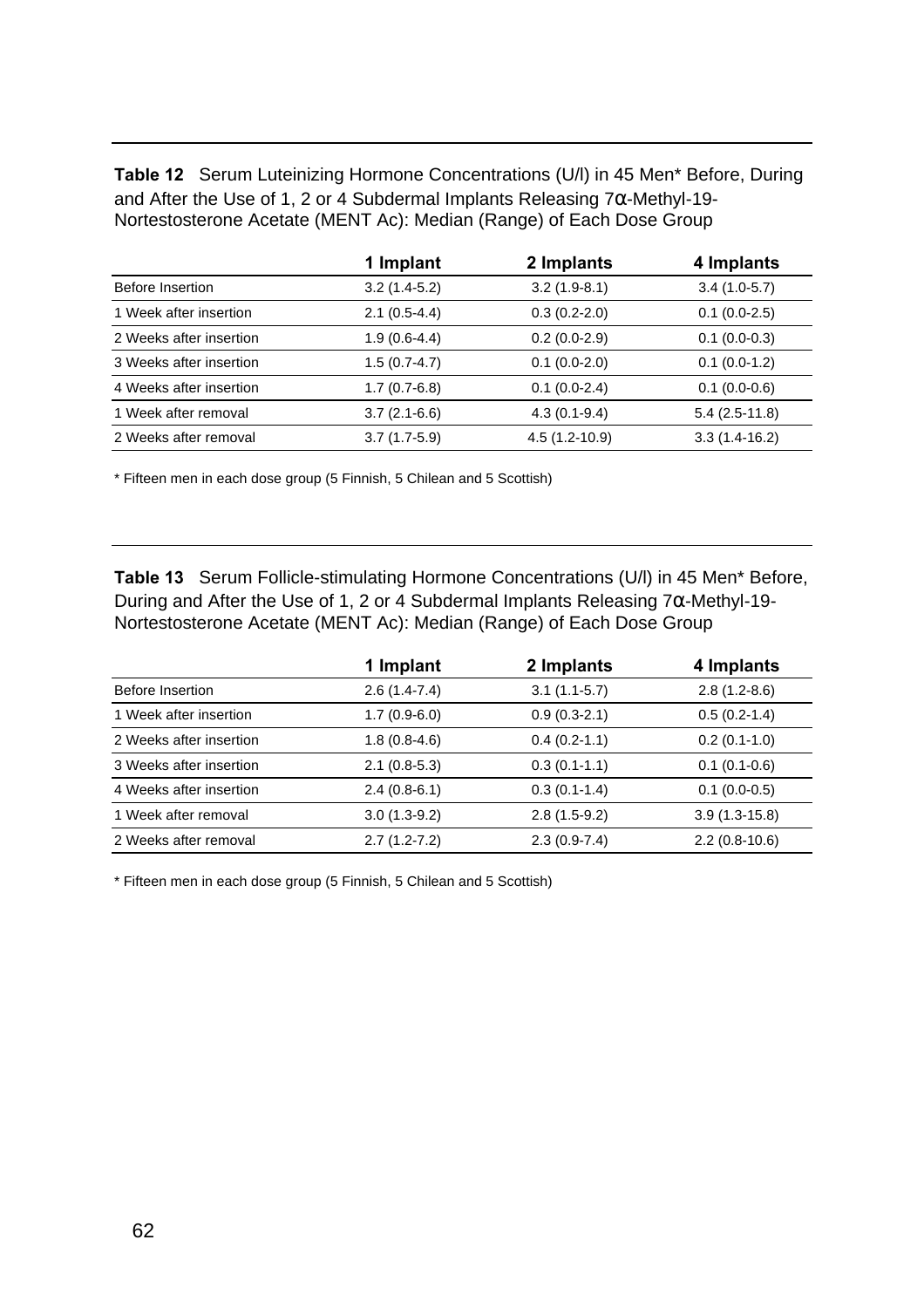**Table 14** Serum Testosterone Concentrations (nmol/l) in 45 Men\* Before, During and After the Use of 1, 2, or 4 Subdermal Implants Releasing  $7\alpha$ -Methyl-19-Nortestosterone Acetate (MENT Ac): Median (Range) of Each Dose Group

|                         | 1 Implant     | 2 Implants     | 4 Implants     |
|-------------------------|---------------|----------------|----------------|
| Before Insertion        | 21 (14-28)    | 17 (7.9-22)    | 16 (11-49)     |
| 1 Week after insertion  | $8.2(1.4-19)$ | $1.2(0.7-5.8)$ | $1.1(0.7-3.8)$ |
| 2 Weeks after insertion | $6.5(1.7-20)$ | $1.0(0.5-2.8)$ | $0.8(0.6-3.7)$ |
| 3 Weeks after insertion | $7.6(1.7-17)$ | $0.9(0.5-3.1)$ | $0.9(0.4-5.9)$ |
| 4 Weeks after insertion | $7.5(2.6-23)$ | $1.1(0.6-3.2)$ | $1.0(0.5-4.3)$ |
| 1 Week after removal    | 17 (12-32)    | 13 (9.6-18)    | 11 (7.4-19)    |
| 2 Weeks after removal   | 17 (7.7-30)   | 19 (8.2-29)    | 17 (11-45)     |

\* Fifteen men in each dose group (5 Finnish, 5 Chilean and 5 Scottish)

### **Effects of MENT on Other Analytes**

#### *SHBG*

In the six intramuscular injections trial, serum SHBG concentrations decreased in all dose groups. There were no statistically significant differences either in baseline SHBG concentrations or in the decreases in SHBG concentrations between clinics or between dose groups, and therefore the results of all 24 subjects are reported together. The median and range of the baseline serum SHBG concentrations in all 24 subjects was 30 (15–55) nmol/l. Two and 24 days after the last injection, the respective values were 24 (13–56) nmol/l and 28(14–56) nmol/l. The difference in SHBG concentrations between baseline and two days after the last injection was statistically significant  $(P < 0.001)$ .

In the MENT implant trial, SHBG concentrations decreased in all dose groups, but the decrease was statistically significant only in the four-implant group ( $P = 0.011$ ). In the 1-implant group, the median (and range) serum SHBG concentration before implant insertion was 27 (12–49) nmol/l. Four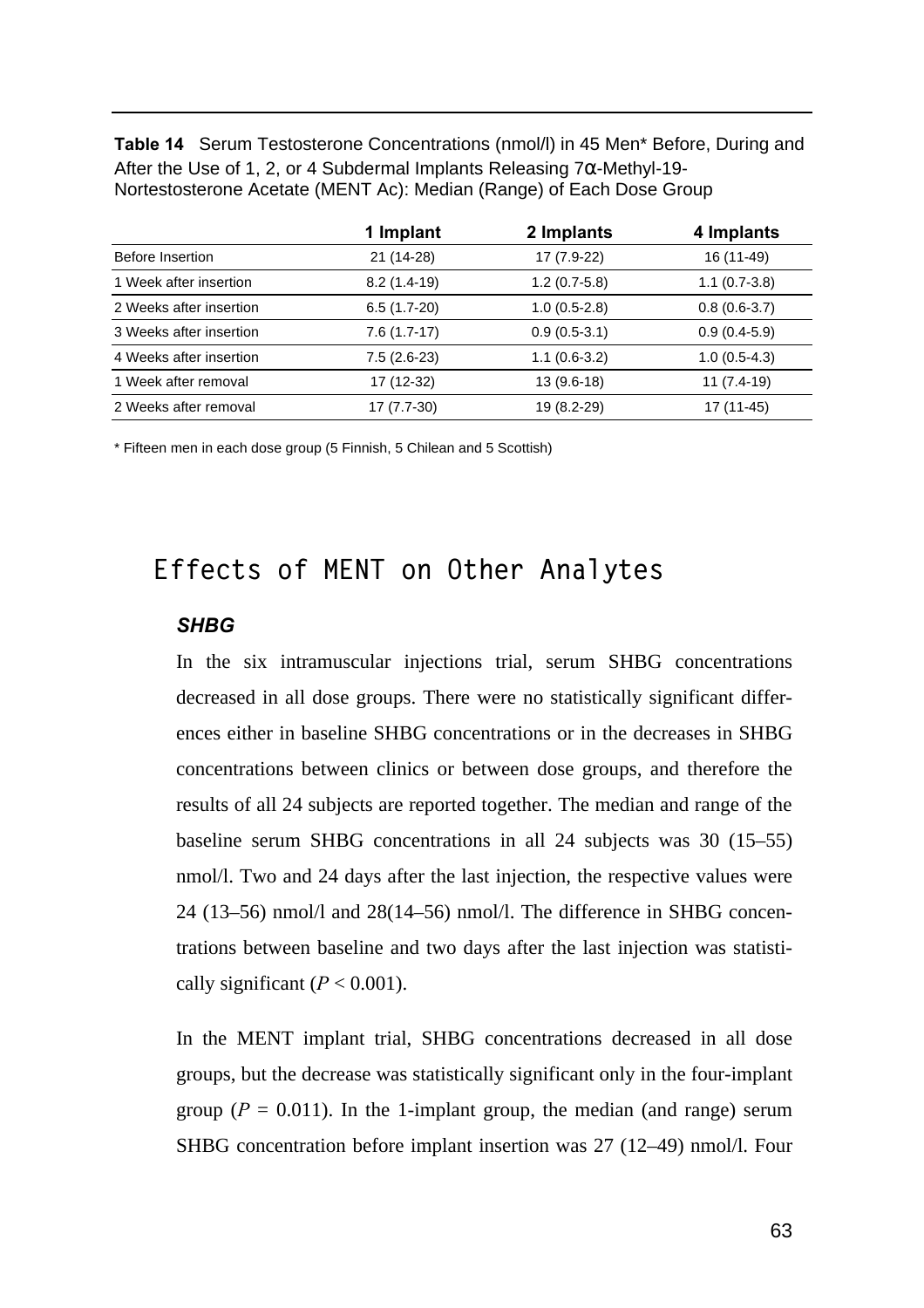weeks after insertion the respective value was 22 (14–55) nmol/l, and two weeks after removal, 25 (14–56) nmol/l. In the 2-implant group, the respective concentrations were: before insertion 28 (18–59) nmol/l, four weeks after insertion 27 (17–45) nmol/l, and two weeks after removal 25 (19–57) nmol/l. In the 4-implant group, the respective concentrations were: before insertion 28 (16–86) nmol/l, four weeks after insertion 22 (13–56) nmol/l, and two weeks after removal 28 (15–71) nmol/l.

#### *Dihydrotestosterone and Insulin-Like Growth Factor-1*

Dihydrotestosterone concentrations, which were measured only in the MENT implant trial and only in a subgroup of 23 subjects, decreased by 60% in the 1-implant group, 76% in the 2-implant group, and by 77% in the 4-implant group. Serum insulin-like growth factor-1 concentrations, measured in the MENT implant trial and only in a subgroup of 10 subjects, remained constant throughout the trial.

#### *Prostate-Specific Antigen*

In all trials, serum concentrations of prostate-specific antigen remained well below the upper limit of the reference range (4 μg/l).

#### *Other Clinical Chemistry Variables*

Although we did not detect any consistent changes in clinical chemistry variables, small individual increases in total serum cholesterol, low density lipoprotein cholesterol, triglycerides, aspartate amino transferase, alanine amino transferase, lactate dehydrogenase and creatinine kinase levels were observed in some subjects in both intramuscular injection studies as well as in the MENT implant trial.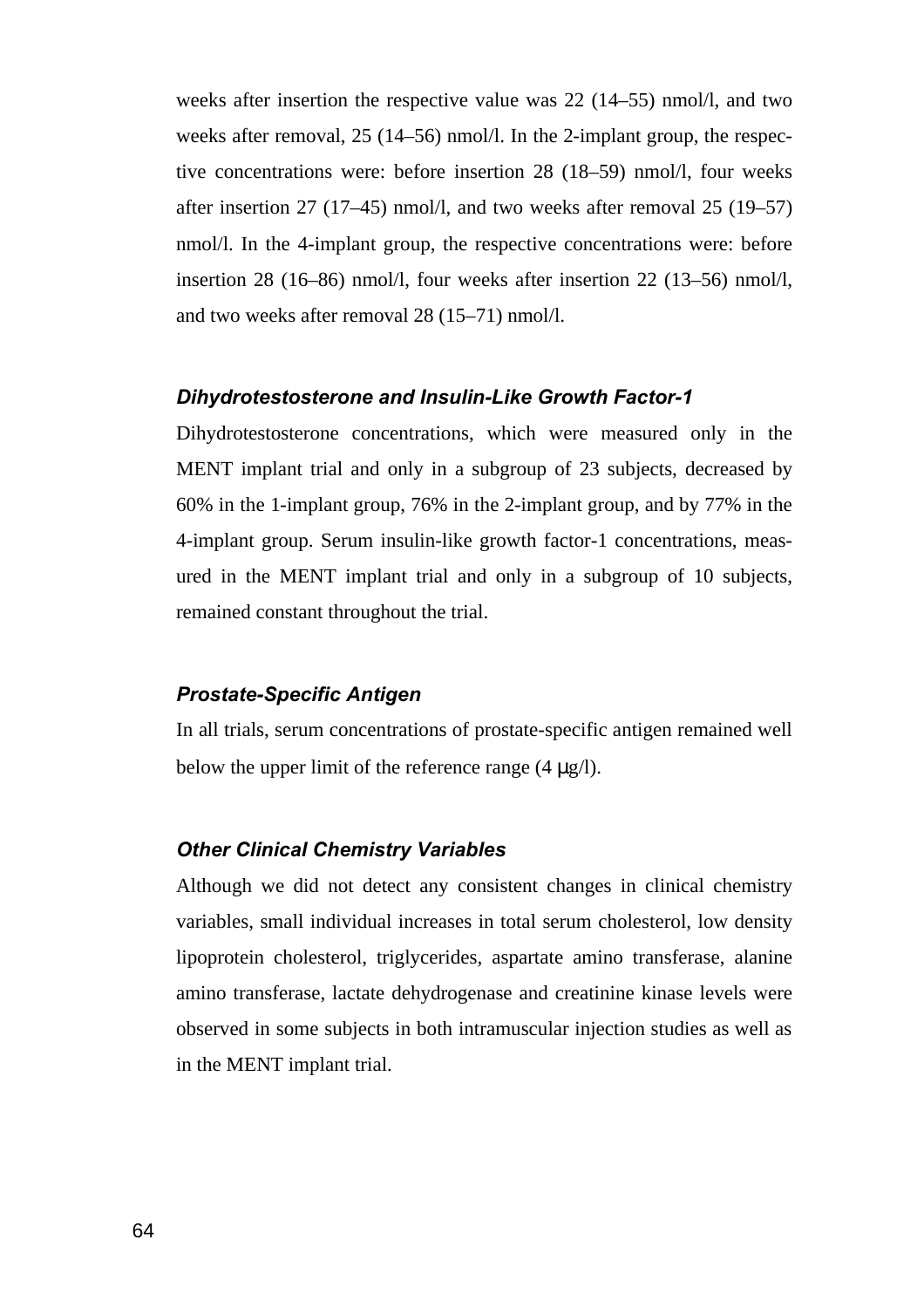### **Other Adverse Effects**

In the intravenous and intramuscular injection studies, the subjects did not report any adverse effects. In the MENT implant trial, 7 subjects experienced pain or other sensations at the site of implant insertion, 7 subjects had androgenic side-effects such as acne and increased libido, 2 subjects experienced sweating and insomnia and 4 subjects reported mood changes. One of the cases of mood change was major depression that developed some days after removal of the implants. The subject required psychiatric treatment. One subject had local infection at the site of insertion of four implants. The infection responded to antibiotic treatment and the implants were allowed to remain in place. In another subject, four implants remained in place for 6 weeks due to problems in removal.

## **Discussion**

### **The Androgenicity of MENT in Men**

This study shows for the first time that MENT is a potent suppressor of LH, FSH and testosterone secretion in men. Gonadotropin secretion can be suppressed by androgens, estrogens and progestins, which all have a negative feedback effect on the pituitary and the hypothalamus, and therefore gonadotropin suppression as such does not prove the androgenicity of MENT. However, if we take into account what is previously known about MENT — its virilizing effects on women and its androgenic actions found in animal studies — it seems almost certain that MENT is also a potent androgen in men. Further support for this claim is given by the fact that intramuscular MENT injections and MENT Ac implants also caused a decrease in SHBG concentrations, a known effect of androgens, and by the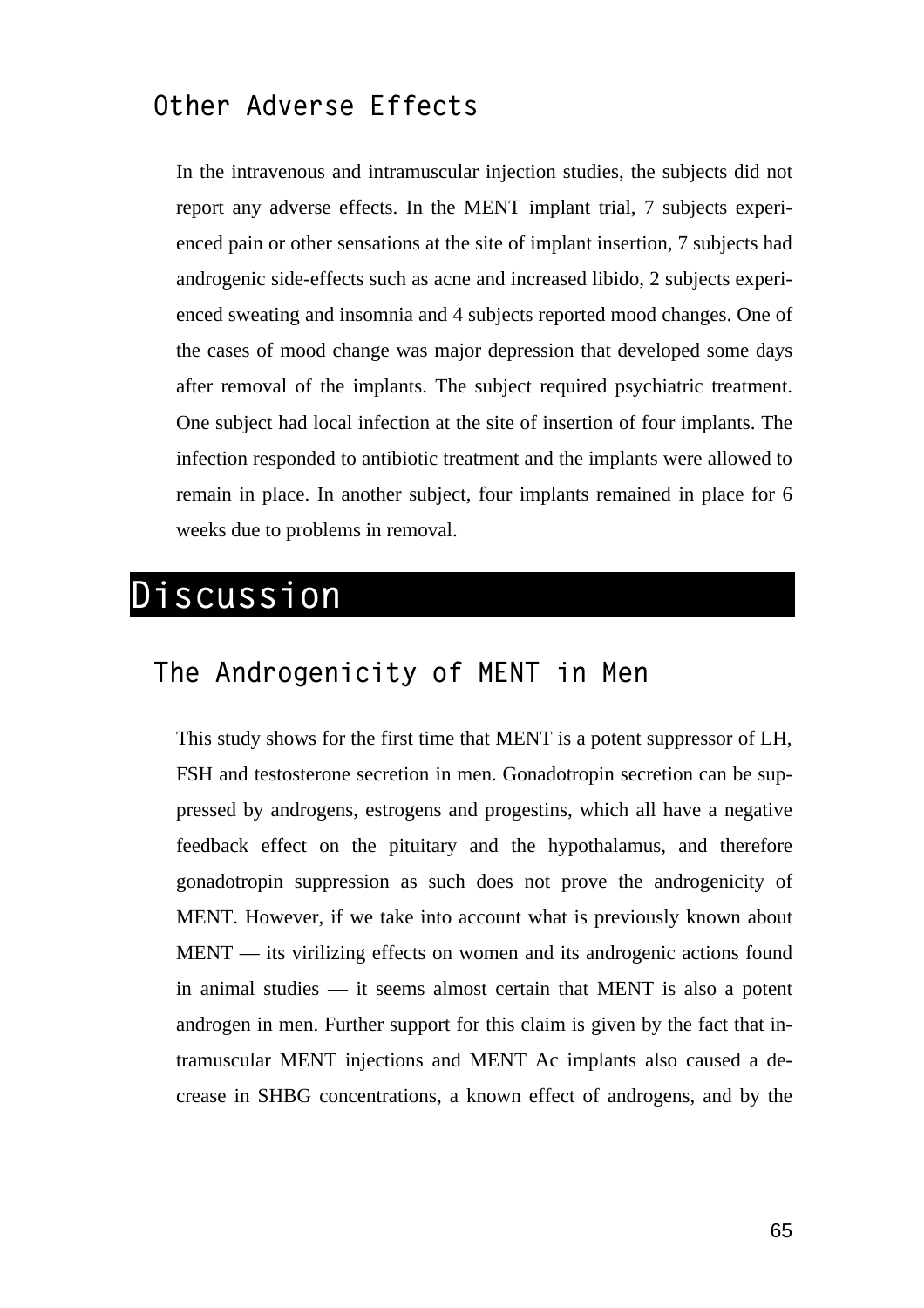fact that some typical androgenic side-effects such as acne and increased libido were observed in the men who took part in the MENT Ac implant trial.

It is important to note that even though we did not have placebo groups, the changes in serum concentrations of LH, FSH, and testosterone described in this study cannot plausibly be explained by any other reason than MENT administration. Since the samples in the trial involving six intramuscular injections and in the MENT Ac implant trial were all taken at the same time in the morning, the natural circadian variation in the concentrations of these substances could not influence these results. (We did not report the hormone concentrations measured in the single intravenous and single intramuscular injection trials, because in these trials we could not control the effects of circadian variation.)

### **Pharmacokinetics of MENT**

The terminal half-life of MENT, about 40 min, is approximately two times that of testosterone (10–20 minutes). The clearance rate of MENT, about 2000 l/day, is more than 50% higher than the clearance rate of testosterone, which is about 1200 l/day (Bhasin, 1992). These differences in pharmacokinetics are probably due to differences in metabolism of these two androgens, and to the fact that SHBG binds MENT very weakly, their relative binding affinity being about 6% of that of SHBG and testosterone (Kumar *et al*, 1999). One of the main metabolic pathways of testosterone is  $5\alpha$ reduction, and this pathway is not available to MENT. The metabolic fate of MENT is not exactly known, but it seems that its metabolism is slightly slower than that of testosterone. This would explain the slightly longer halflife of MENT. On the other hand, the fact that MENT is very weakly bound by SHBG should reduce the effect of slower metabolism because a higher fraction of MENT is free and available for metabolic reactions.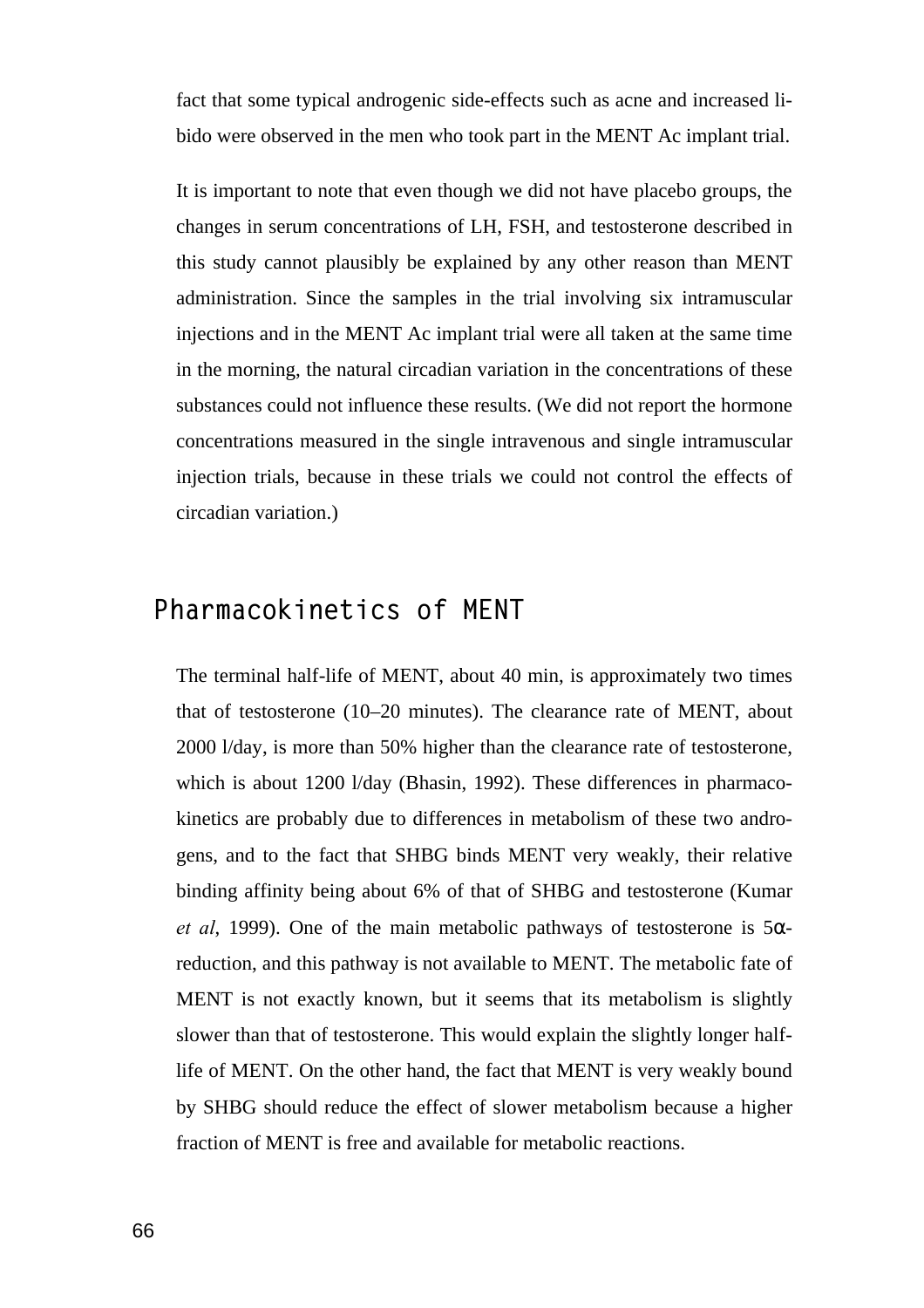The clearance rate after i.m. administration (median 1600, range 720–3200 l/day) was not very different from the clearance rate determined following i.v. administration, (median 2000, range 1400–2700 l/day) — in fact, the ranges overlap. In contrast, the half-life estimated from the data of the single intramuscular injection trial (224 min) was more than five times longer than the 42 min elimination half-life determined using a single i.v. dose of 0.5 mg MENT. This difference is almost certainly explained by the slow absorption of MENT from the i.m. injection site. If absorption is slow enough, it is rate-limiting in the decay phase of MENT concentrations, and the estimated half-life corresponds to the absorption half-life (Rowland & Tozer, 1994). Since MENT is poorly soluble in water, its absorption from muscle could be relatively slow. Slow absorption of MENT might help to explain the fact that in spite of its short half-life, MENT injections given at 24-hour intervals in the trial involving six intramuscular injections had a cumulative suppressive effect on serum LH, FSH and testosterone concentrations.

In the trial involving six intramuscular injections, MENT could not be detected in samples taken 24 hours after the injections, and in the implant trial, MENT could not be detected in the samples taken 1 and 2 weeks after removal of the implants. This is consistent with the short half-life of MENT. Thus, it can be concluded that there is no detectable accumulation of MENT in the body with either intramuscular MENT injections or MENT Ac implants.

### **MENT Implants**

The results of this study also show that MENT acetate implants function properly (for at least four weeks) and can be considered constant-rate release devices. In the 4 samples taken when the implants had been in place from 1 to 4 weeks, MENT levels were similar, showing some fluctuations,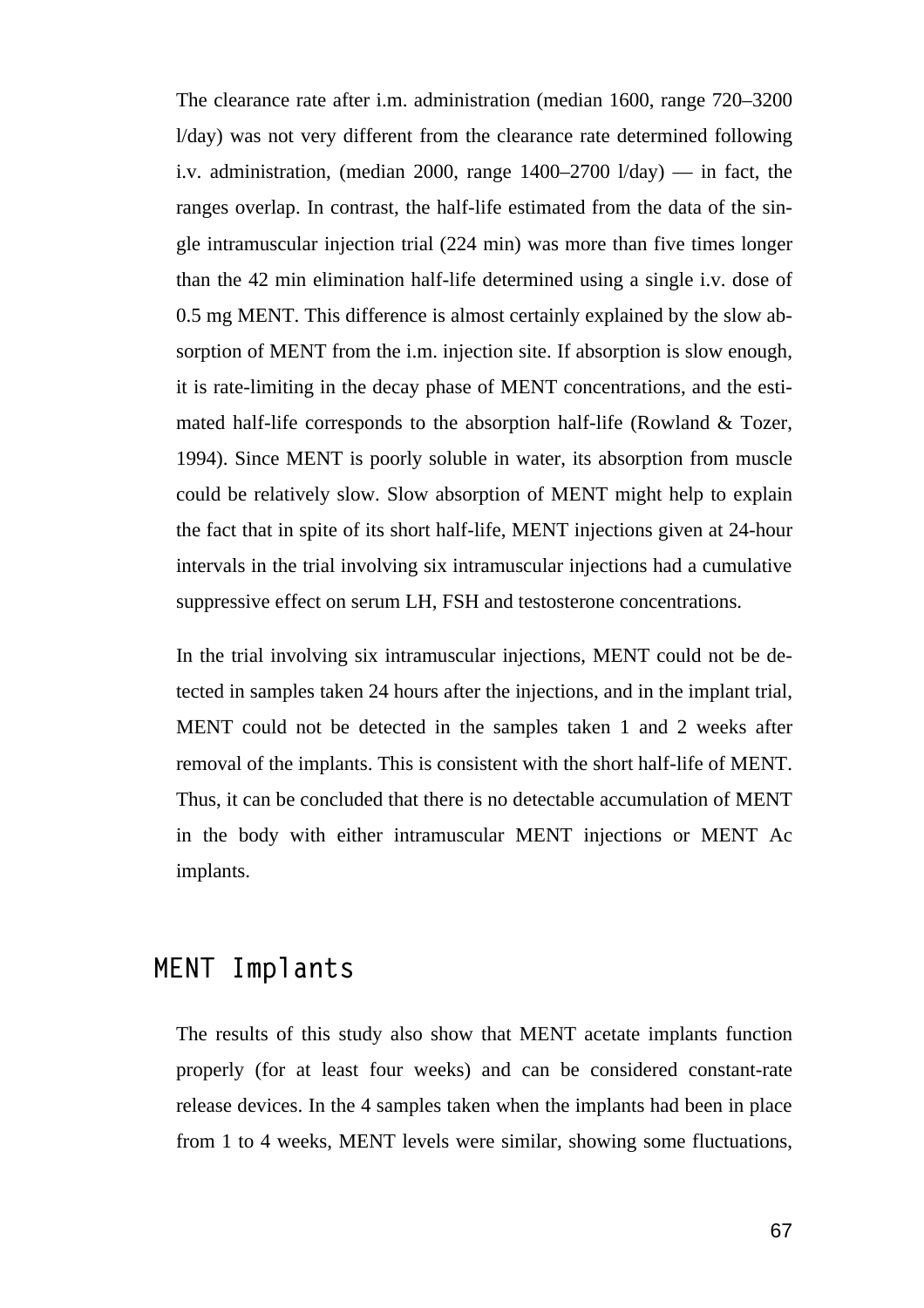but rising or decreasing trends were not detected and there were no statistically significant changes over time.

The differences between the release rates calculated from the amount of MENT Ac actually lost from the implants and the release rates calculated using MENT concentrations and MENT clearance obtained from the results of the intravenous injection trial were most likely due to a higher release rate during the first few days after insertion. As the samples used in the calculation of release rates were obtained from 1 to 4 weeks after insertion, and each sample reflects the release rate at the time the sample was drawn, the calculated release rate does not include information on the release rate during the first few days. Furthermore, subdermal implants usually show a relatively high release rate for a few days after insertion. The fact that the clearance rate used in the calculations was obtained from the intravenous injection trial and was not the actual clearance rate in the men who took part in the implant trial, could also account for part of the differences. In spite of the small differences, the clearance rates calculated from the amount of MENT Ac lost and the release rates calculated using MENT concentrations are similar. This indicates that the bioavailability of MENT from the implants is good.

The type of implant used in this study contains about 112 mg of MENT Ac. Hence, it can be roughly estimated, using the release rate calculated from the amount of MENT Ac lost, that the implants would last about 112  $mg/0.48$  mg/day = 233 days. Of course, this is an oversimplification, since the release rate will fall as the amount of MENT Ac in the implants decreases, and after some time the release rate will no longer be sufficient. Based on all the information available, it seems reasonable to propose that the effective life of this type of implant would be about 6 months.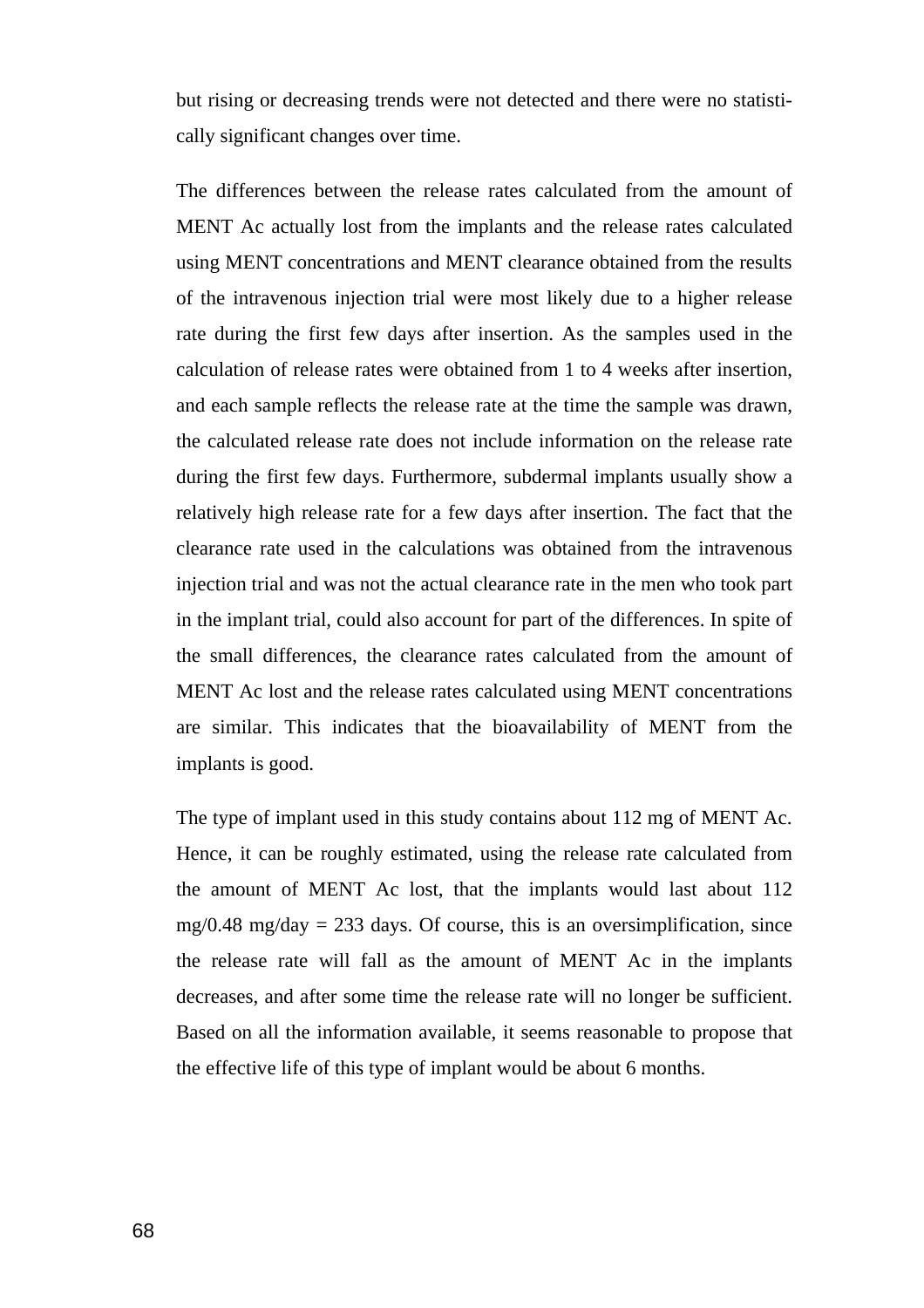### **Lack of 5a-Reduction**

MENT is not activated by  $5\alpha$ -reduction in animals, and probably not in men either, although this has not been shown. The consequences of this property can only be guessed. It is hoped that MENT would be a safer androgen because of this property, since it implies that it should not over-stimulate the prostate. This property should also reduce the incidence of some other adverse effects of androgens, such as acne and male pattern baldness. If used in women, MENT could be less prone to cause hirsutism.

It is also possible that not being activated by  $5\alpha$ -reductases could also be a handicap. We do not yet know whether MENT can support all androgendependent bodily functions and properties. Probably it will, because even though 5α-reduction is essential for male sexual development during fetal life, there are currently no known beneficial effects of  $5\alpha$ -reduction in adults. Furthermore, though MENT does not undergo 5α-reduction it is not without effect in  $5\alpha$ -dihydrotestosterone-dependent tissues. The effects of 5α-dihydrotestosterone are mediated through androgen receptors, and MENT binds more tightly to these receptors than 5α-dihydrotestosterone itself. The differences in the actions of MENT in different androgen-sensitive tissues are quantitative rather than qualitative.

### **Hormonal Male Contraception**

Our ultimate aim is the development of a hormonal male contraceptive based on MENT. The contraceptive would consist of MENT Ac-releasing implants, either alone or in combination with another inhibitor of gonadotropin secretion such as a GnRH antagonist or a progestin. Preferably, if another inhibitor of gonadotropin secretion needs to be used, it should be a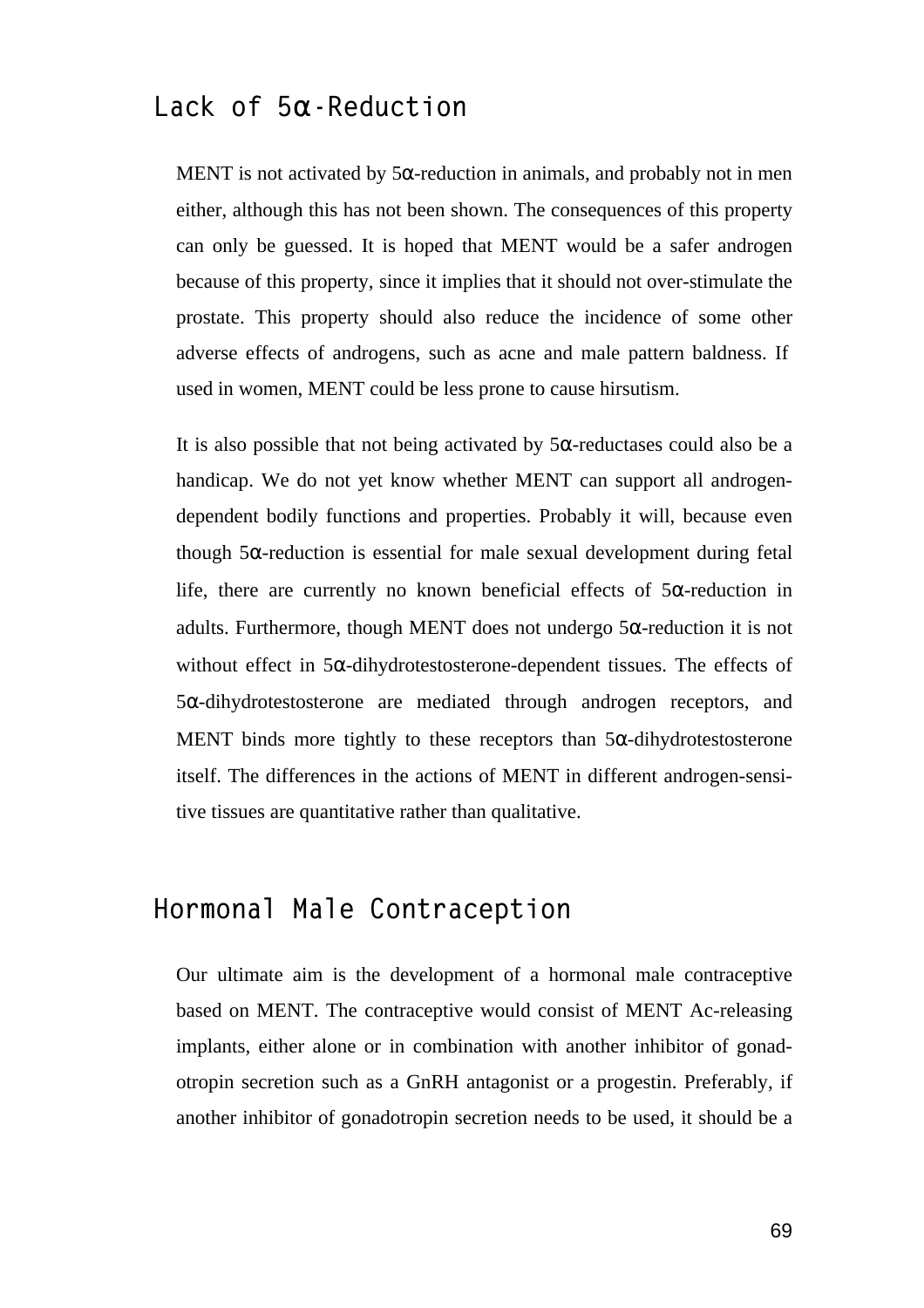substance that can also be administered by subdermal implants, so that it would not make the method less convenient.

We do not yet know whether MENT will suppress spermatogenesis sufficiently to achieve reliable contraception. Semen analysis has not been included in our trials because they have all been of short duration. The MENT Ac implants were in place for only four weeks, and it is known from a multitude of previous male contraception studies that about four months are required for the complete suppression of spermatogenesis by androgens (Cummings & Bremner, 1994). However, we could have detected a smaller decrease in sperm concentrations. In the first large testosterone enanthate contraception study of the World Health Organization, sperm concentrations were already suppressed to 65% of baseline at 1 month of treatment in those 157 men who later became azoospermic, and to 84% in those 68 who did not (Handelsman *et al*, 1995).

Assuming that the mechanism of contraceptive action of MENT is the same as that of testosterone, namely, suppression of gonadotropin secretion, the results of our study make it reasonable to predict that MENT will be no less efficient than testosterone enanthate in the suppression of sperm counts. Two or four MENT Ac implants suppressed LH concentrations to levels similar to those seen in subjects rendered azoospermic by testosterone enanthate injections.

A longer trial is about to begin, in which healthy men will use 1, 2 or 4 MENT Ac implants for 6 months. In this trial, sperm counts will be measured. The results will be very interesting, not only because of the information obtained on the effect of MENT on male fertility but also because of the information obtained about the safety of MENT. Since MENT is not activated by  $5\alpha$ -reductase enzymes, the trial may also reveal something interesting about the physiological significance, if any, of  $5\alpha$ reduction in healthy adult men.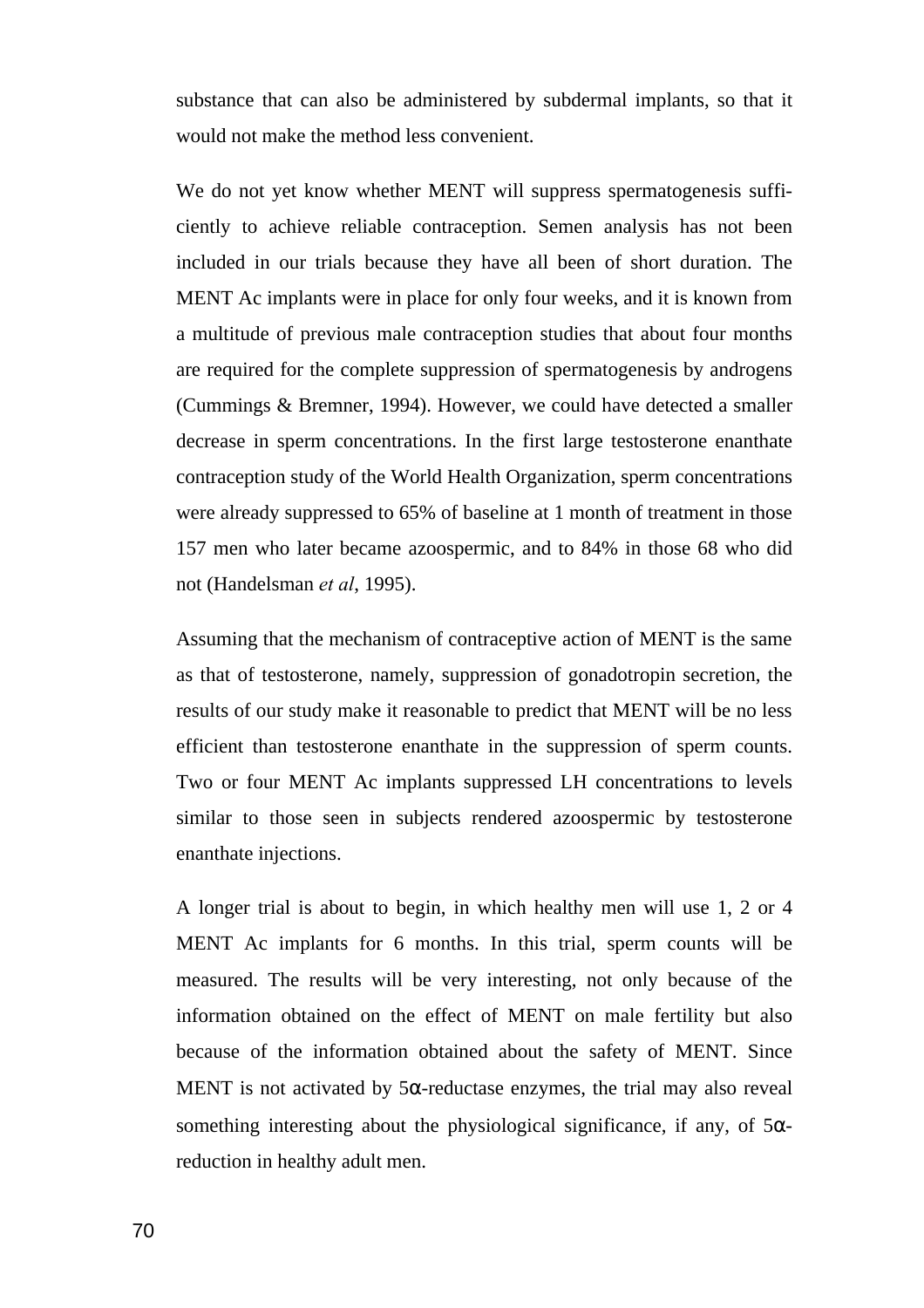### **Limitations of This Study**

Our clinical trials were neither blinded nor placebo-controlled. The number of subjects enrolled in these trials was small, and even the longest treatment lasted for only four weeks. Hence, no reliable conclusions can be drawn about the safety of MENT or the possible significance of the few adverse events that were reported.

The possible effects of single intravenous and single intramuscular MENT injections on hormone concentrations could not be determined, because in the absence of placebo groups, we could not control the confounding effect of circadian variation in testosterone and gonadotropin concentrations.

The short duration of our studies precluded investigation of the effects of MENT on sperm counts and therefore the conclusion we have drawn about the possible contraceptive efficacy of MENT is an extrapolation derived from the effects of MENT on LH and FSH concentrations.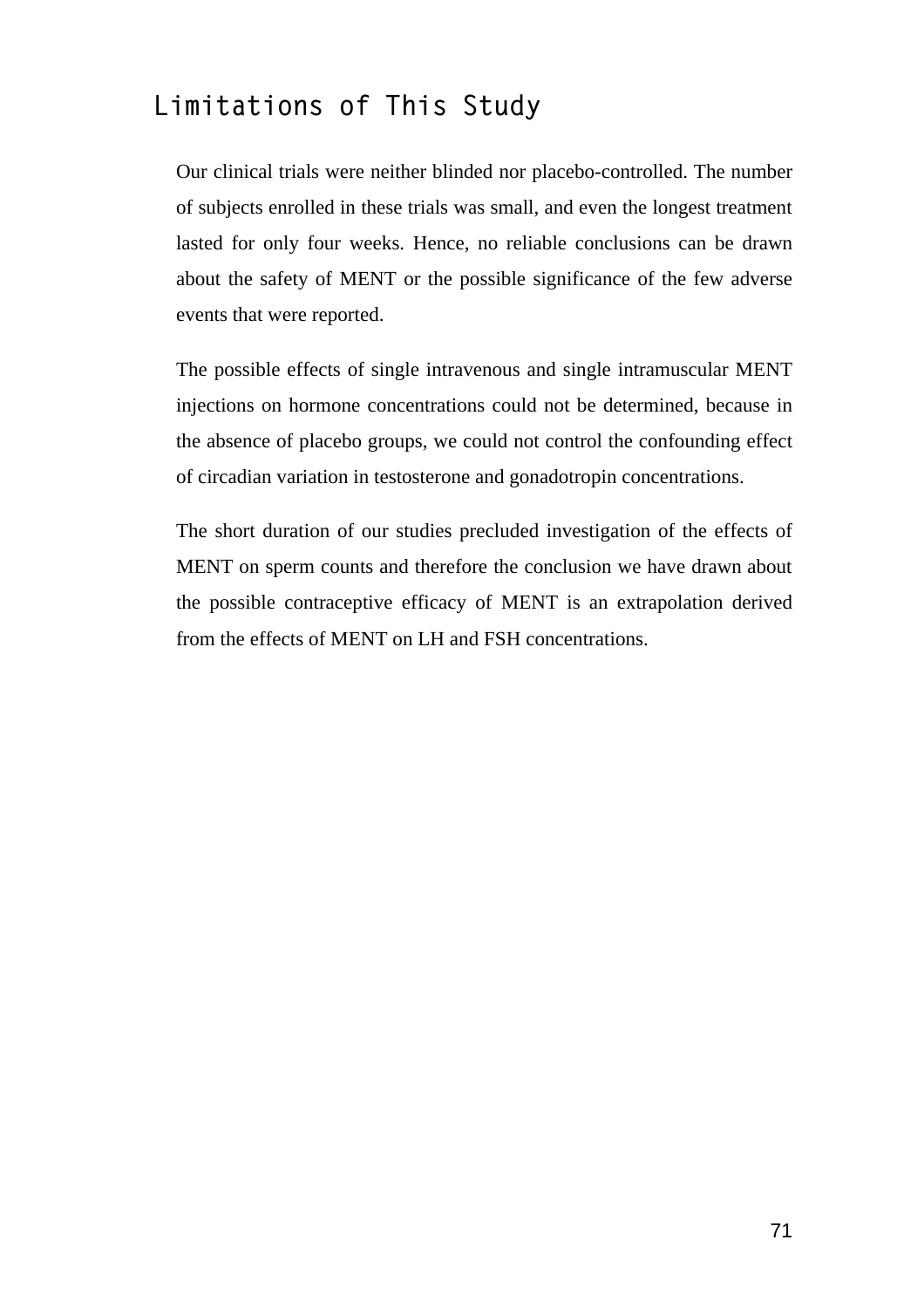# **Conclusions**

The main conclusions that can be drawn from the results of this study are as follows:

MENT has pharmacokinetic properties that make it suitable for long-term androgen administration via subdermal implants releasing MENT acetate, a MENT ester that is rapidly converted to MENT *in vivo*.

MENT has strong suppressive effects on serum LH, FSH, and testosterone secretion.

The results of this study are consistent with the results of previous *in vitro* and animal studies. All available data on MENT suggest that it is a potent androgen and a very promising candidate for hormonal male contraception and long-term androgen replacement therapy.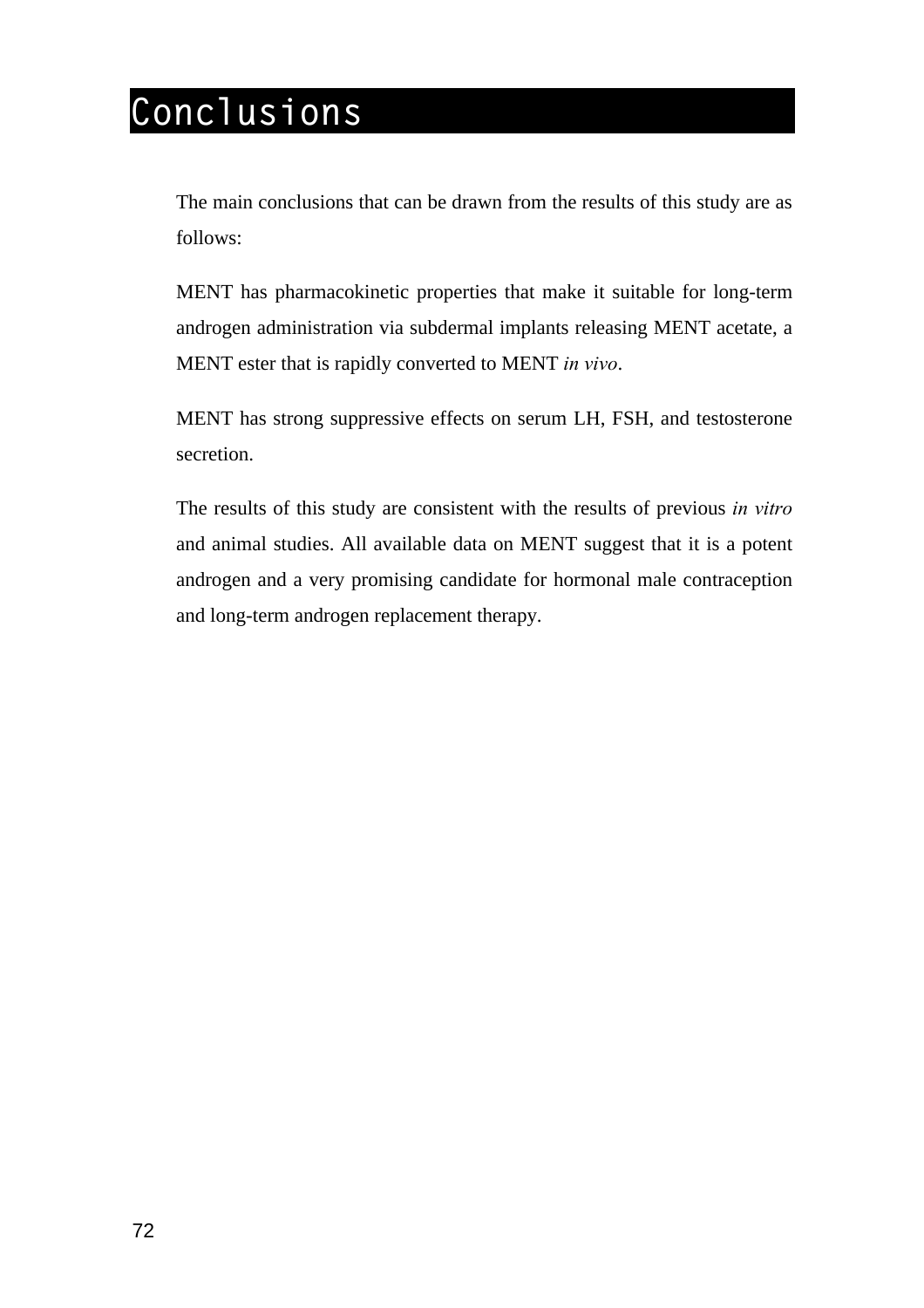## **Acknowledgments**

This study is part of multicenter studies sponsored and organized by The Population Council. The Population Council is gratefully acknowledged for making this study possible.

This study was carried out in the Steroid Research Laboratory of the Institute of Biomedicine of the University of Helsinki, the Family Planning Clinic of The Family Federation of Finland (Väestöliitto), Helsinki, Finland, the Consultorio de Planificación Familiar, Instituto Chileno de Medicina Reproductiva, Santiago, Chile, the Centre for Reproductive Biology, Edinburgh, Great Britain, the laboratories of Leiras Oy, Turku, Finland, and the laboratories of The Population Council in New York. I gratefully acknowledge these institutions and I would like to thank all the staff of these institutions who contributed to this study.

I am most grateful to my supervisor, docent Pekka Lähteenmäki, for introducing me to the field of biomedical research, and for the guidance, support and advice he gave me during this study. It has been a pleasure to work with him in this study as well as several other research projects. Docent Pekka Lähteenmäki was also the head of our laboratory as well as chief physician of the Family Planning Clinic of The Family Federation of Finland during most of the duration of this study. Hence, I am also grateful to him for overseeing the arrangements that made possible this study.

I am very grateful for the official reviewers of my dissertation, docent Pirkko Härkönen and docent Leo Dunkel, for their constructive criticism, useful comments and advice.

I wish to thank professor Tapani Luukkainen, the former head and founder of our laboratory and docent Oskari Heikinheimo, head of our laboratory, as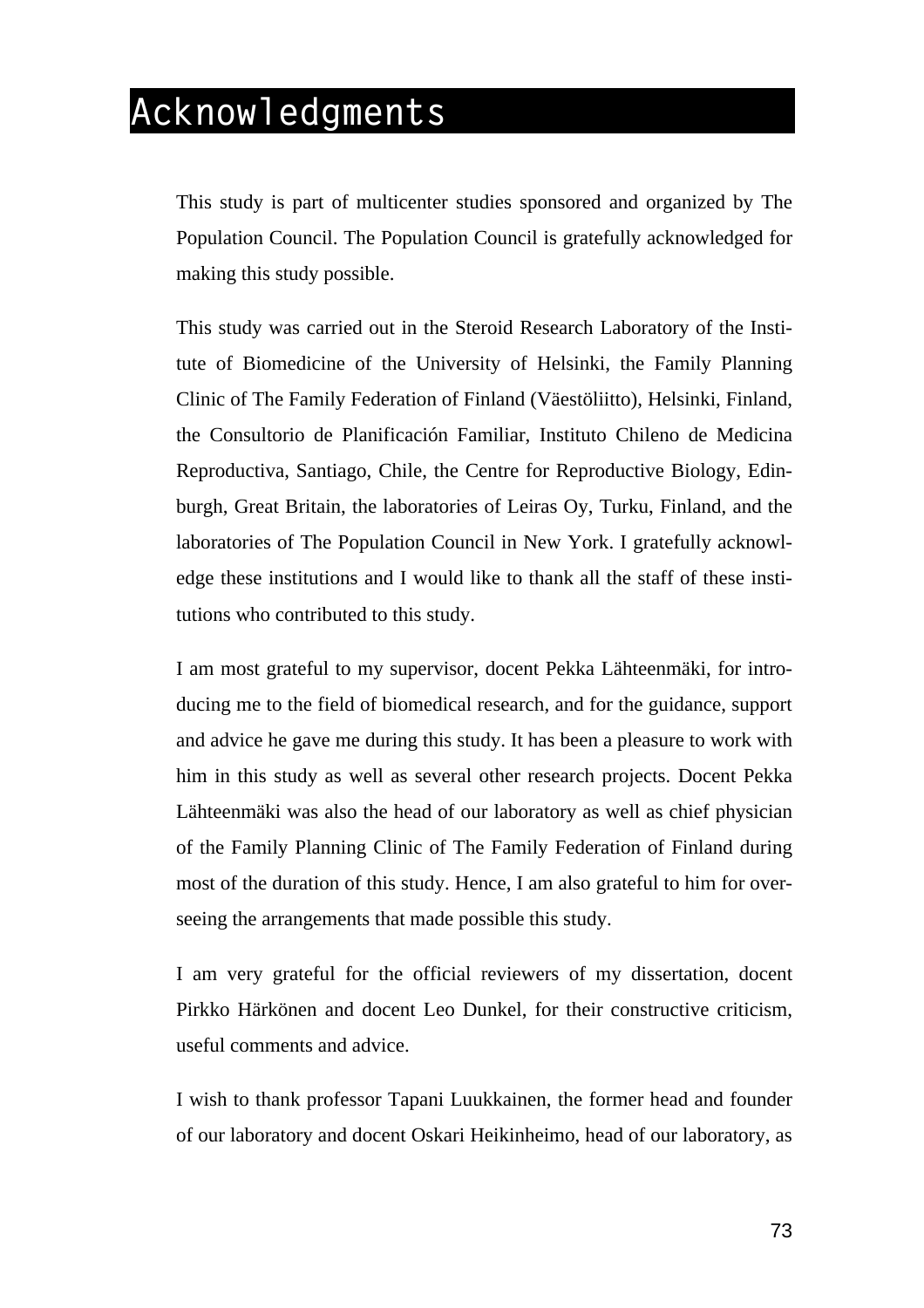well as professor Olli Jänne, head of the Institute of Biomedicine, and professor Paavo Kinnunen, head of the Department of medical chemistry, for creating and maintaining an excellent research environment. A great part of that excellent environment is due to the staff of our Laboratory who have given me invaluable help in conducting this study, Sirpa Ranta, M.Sc., Marjatta Tevilin, Eeva Harju, Anne Hyvönen, and Agnes Viherä as well as to my colleagues and friends who worked, like me, as part-time researchers in our laboratory, docent Juhani Toivonen, Päivi Pakarinen, M.D., Raimo Kekkonen, M.D., and Satu Suhonen, M.D.

I would also like to thank the staff of the Family Planning Clinic of The Family Federation of Finland, including Pia Brandt, Siru Salli, and Dr. Kaisa Elomaa, who took care of inserting and removing the MENT implants, and many other medical responsibilities during this study.

I wish to thank Auni Juhakoski, M.Sc., for developing the capillary gas chromatography-mass spectrometry method used in the MENT assays, and performing those MENT assays that were done with her method. Without her method an adequate analysis of the pharmacokinetics of MENT administered by subdermal implants would not have been possible.

I also would like to thank all my other coauthors whose name I have not yet mentioned: Gabriela Noé, Narender Kumar, Claude Aguillaume, C. Wayne Bardin, Horacio B. Croxatto, Cameron Martin, Alfred Moo-Young, Eliana Quintero, Saleh I. Saleh, Kalyan Sundaram, and Yun-Yen Tsong.

I wish to thank Nicholas Bolton, Ph.D., for revising the language and improving the style and logical structure of this dissertation and all the original publications

I am also grateful to all the volunteers who participated in these studies: the Finnish, Chilean and Scottish men who received the MENT injections and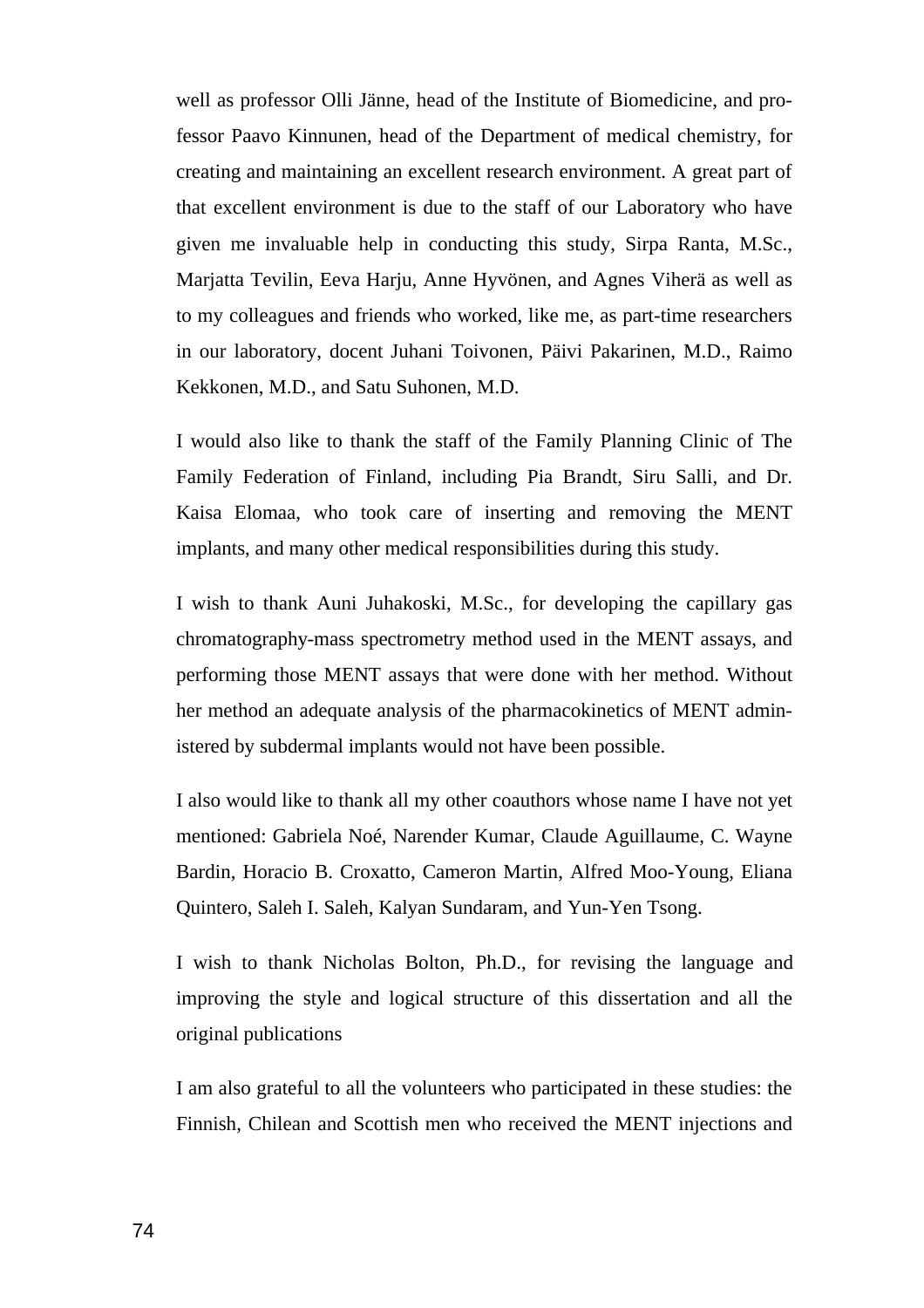implants and underwent repeated phlebotomies, just for the sake of advancing contraceptive research.

I also want to thank Leiras Oy for financial support in publishing this dissertation, and my current employer, Helsinki University Central Hospital, for allowing me to take the vacations that were necessary to finish writing this dissertation.

I am extremely grateful to my wife Jaana first of all for making my life happy with her enormous love, and also for the motivation, support and invaluable advice she has given me in many problems related to this study. Her comments regarding the contents, structure, statistical methods and language of my original publications and this dissertation have contributed greatly to their content. I also would like to thank my son Severi for his patience during the last part of this research project when I have not been with him as much as I should, and for bringing a lot of happiness in my life. I would also like to thank my family and friends, especially my parents Kirsti and Jukka Suvisaari, my sister Laila, and my brothers Sampo and Osmo for the encouragement, love, friendship, advice and support they have given me over the decades.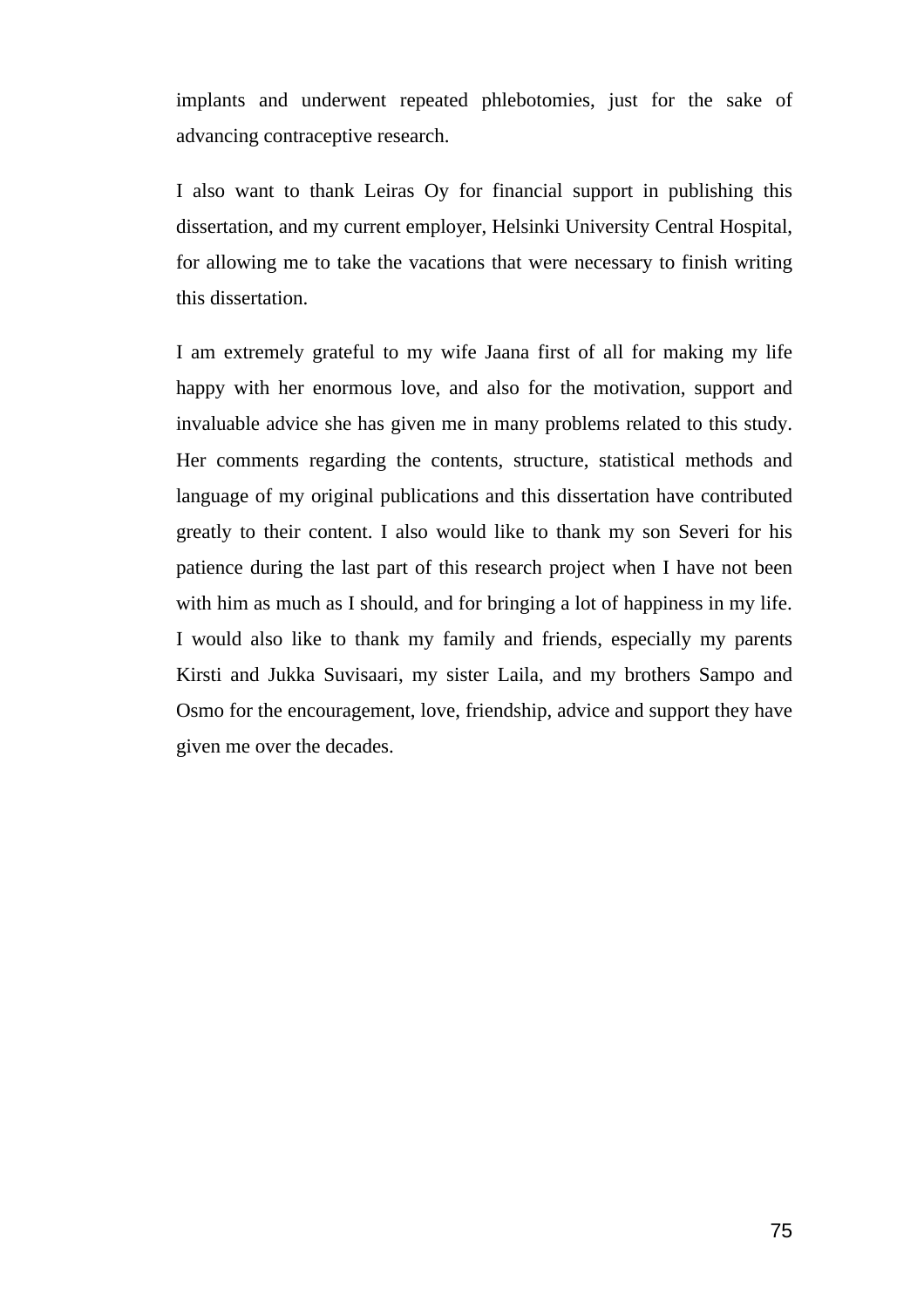## **References**

- [Anonymous]. Contraceptive efficacy of testosterone-induced azoospermia in normal men. World Health Organization Task Force on methods for the regulation of male fertility. Lancet 1990 Oct 20; 336(8721): 955–9.
- [*Anonymous*]. Contraceptive efficacy of testosterone-induced azoospermia and oligozoospermia in normal men. Fertil Steril 1996 Apr; 65(4): 821–9.
- [*Anonymous*]. World Medical Association declaration of Helsinki. Recommendations guiding physicians in biomedical research involving human subjects. JAMA 1997 Mar 19; 277(11): 925– 6.
- Agarwal AK, Monder C. In vitro metabolism of 7 alpha-methyl-19-nortestosterone by rat liver, prostate, and epididymis. Endocrinology 1988 Nov; 123(5): 2187–93.
- Amory JK, Bremner WJ. The use of testosterone as a male contraceptive. Baillieres Clin Endocrinol Metab 1998 Oct; 12(3): 471–84.
- Amory JK, Bremner WJ. Newer Agents for Hormonal Contraception in the Male. Trends Endocrinol Metab 2000 Mar; 11(2): 61–66.
- Anderson RA, Wallace EM, Wu FC. Effect of testosterone enanthate on serum lipoproteins in man. Contraception 1995 Aug; 52(2): 115–9.
- Anderson RA, Martin CW, Kung AW, Everington D, Pun TC, Tan KC, Bancroft J, Sundaram K, Moo-Young AJ, Baird DT. 7 Alphamethyl-19-nortestosterone maintains sexual behavior and mood in hypogonadal men. J Clin Endocrinol Metab 1999 Oct; 84(10): 3556–62.
- Bagatell CJ, Matsumoto AM, Christensen RB, Rivier JE, Bremner WJ. Comparison of a gonadotropin releasing-hormone antagonist plus testosterone (T) versus T alone as potential male contraceptive regimens. J Clin Endocrinol Metab 1993 Aug; 77(2): 427–32.
- Bagatell CJ, Bremner WJ. Androgens in men uses and abuses. N Engl J Med 1996 Mar 14; 334(11): 707–14.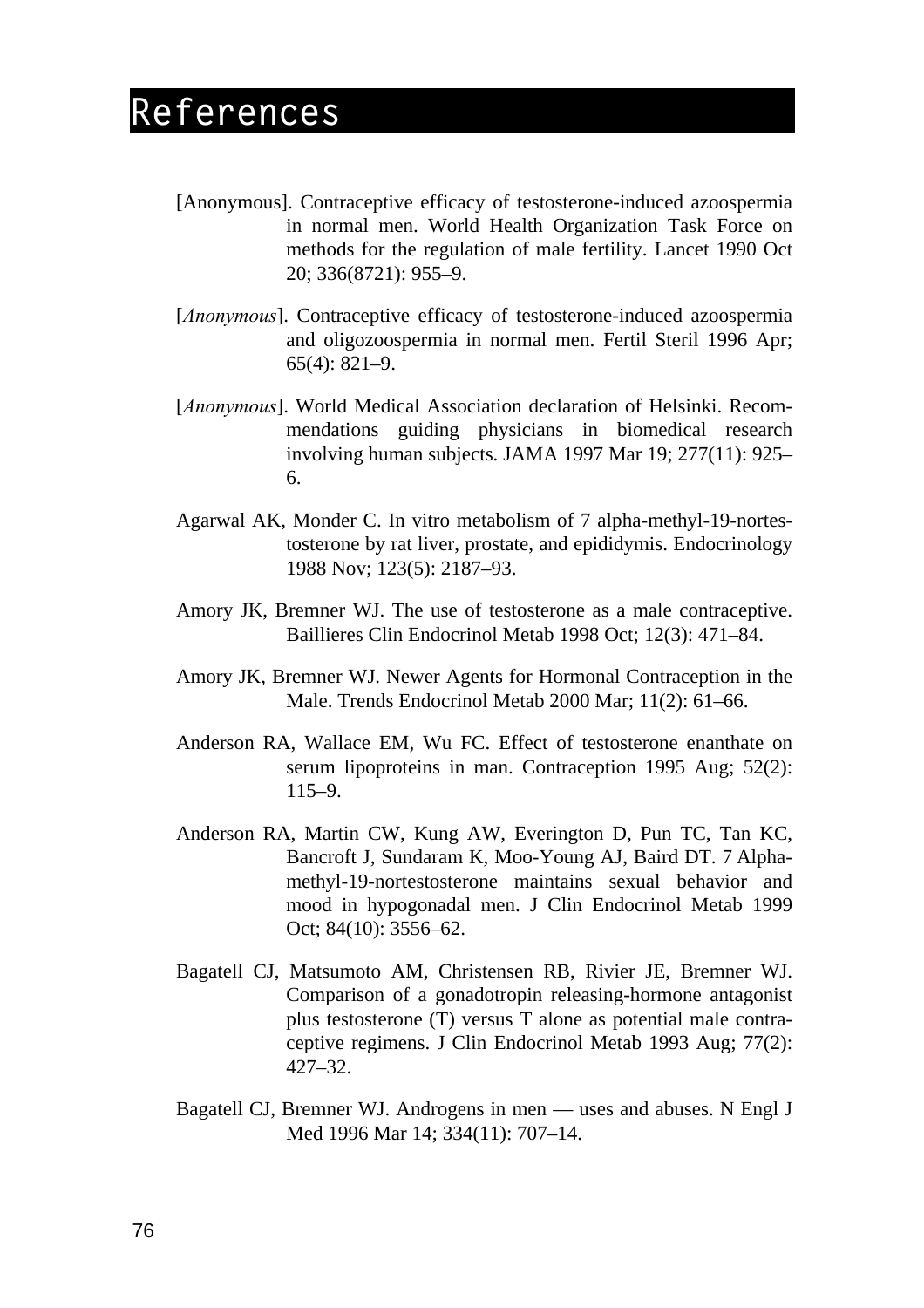- Bardin CW, Swerdloff RS, Santen RJ. Androgens: risks and benefits. J Clin Endocrinol Metab 1991 Jul; 73(1): 4–7.
- Bardin CW. The anabolic action of testosterone. N Engl J Med 1996 Jul 4; 335(1): 52–3.
- Behre HM, Nieschlag E. Testosterone buciclate (20 Aet-1) in hypogonadal men: pharmacokinetics and pharmacodynamics of the new long-acting androgen ester. J Clin Endocrinol Metab 1992 Nov; 75(5): 1204–10.
- Behre HM, Baus S, Kliesch S, Keck C, Simoni M, Nieschlag E. Potential of testosterone buciclate for male contraception: endocrine differences between responders and nonresponders. J Clin Endocrinol Metab 1995 Aug; 80(8): 2394–403.
- Behre HM, von Eckardstein S, Kliesch S, Nieschlag E. Long-term substitution therapy of hypogonadal men with transscrotal testosterone over 7–10 years. Clin Endocrinol (Oxf) 1999 May; 50(5): 629–35.
- Beri R, Kumar N, Savage T, Benalcazar L, Sundaram K. Estrogenic and progestational activity of 7 alpha-methyl-19-nortestosterone, a synthetic androgen. J Steroid Biochem Mol Biol 1998 Nov; 67(3): 275–83.
- Besa EC. Hematologic effects of androgens revisited: an alternative therapy in various hematologic conditions. Semin Hematol 1994 Apr; 31(2): 134–45.
- Bhasin S, Swerdloff RS, Steiner B, Peterson MA, Meridores T, Galmirini M, Pandian MR, Goldberg R, Berman N. A biodegradable testosterone microcapsule formulation provides uniform eugonadal levels of testosterone for 10–11 weeks in hypogonadal men. J Clin Endocrinol Metab 1992 Jan; 74(1): 75–83.
- Bhasin S. Clinical review 34: Androgen treatment of hypogonadal men. J Clin Endocrinol Metab 1992 Jun; 74(6): 1221–5.
- Bhasin S, Storer TW, Berman N, Callegari C, Clevenger B, Phillips J, Bunnell TJ, Tricker R, Shirazi A, Casaburi R. The effects of supraphysiologic doses of testosterone on muscle size and strength in normal men. N Engl J Med 1996 Jul 4; 335(1):  $1 - 7$ .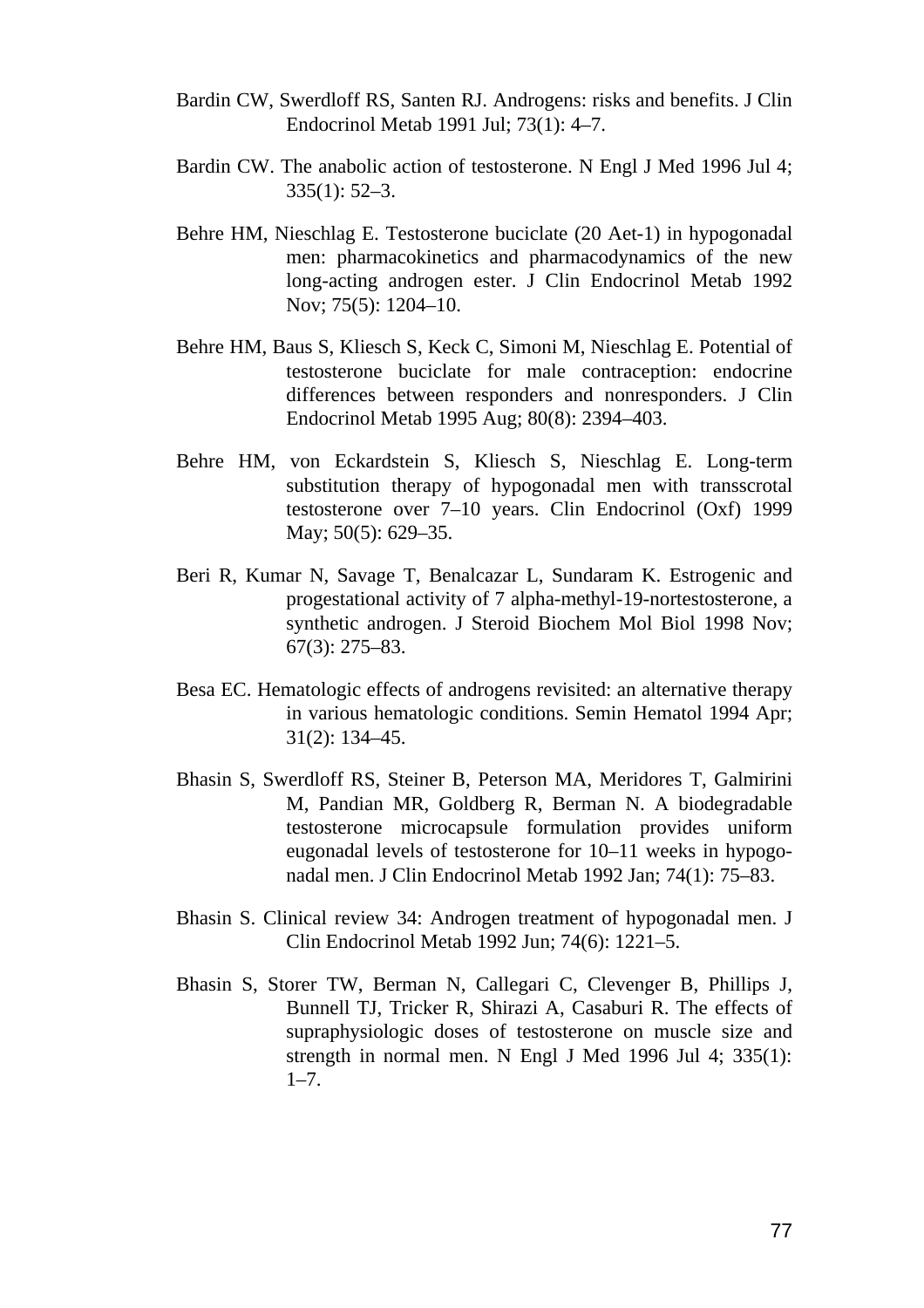- Bhasin S, Javanbakht M. Can androgen therapy replete lean body mass and improve muscle function in wasting associated with human immunodeficiency virus infection. JPEN J Parenter Enteral Nutr 1999 Nov–Dec; 23(6 Suppl): S195–201.
- Bulun SE. Clinical review 78: Aromatase deficiency in women and men: would you have predicted the phenotypes. J Clin Endocrinol Metab 1996 Mar; 81(3): 867–71.
- Campbell JA, Lyster SC, Duncan GW, Babcock JC. 7 alpha-methyl-18-norsteroids: a new class of potent anabolic and androgenic hormones. Steroids 1963; 1: 317–332.
- Casaburi R. Rationale for anabolic therapy to facilitate rehabilitation in chronic obstructive pulmonary disease. Baillieres Clin Endocrinol Metab 1998 Oct; 12(3): 407–18.
- Cummings DE, Bremner WJ. Prospects for new hormonal male contraceptives. Endocrinol Metab Clin North Am 1994 Dec; 23(4): 893–922.
- Cummings DE, Bremner WJ. Male contraception: ideas for the future. Curr Ther Endocrinol Metab 1997; 6: 300–4.
- Cummings DE, Kumar N, Bardin CW, Sundaram K, Bremner WJ. Prostatesparing effects in primates of the potent androgen 7 alphamethyl-19-nortestosterone: a potential alternative to testosterone for androgen replacement and male contraception. J Clin Endocrinol Metab 1998 Dec; 83(12): 4212–9.
- Dabbs JM Jr. Age and seasonal variation in serum testosterone concentration among men. Chronobiol Int 1990; 7(3): 245–9.
- Davis SR, Burger HG. The rationale for physiological testosterone replacement in women. Baillieres Clin Endocrinol Metab 1998 Oct; 12(3): 391–405.
- Dobs AS. Androgen therapy in AIDS wasting. Baillieres Clin Endocrinol Metab 1998 Oct; 12(3): 379–90.
- Dobs AS. Is there a role for androgenic anabolic steroids in medical practice?. JAMA 1999 Apr 14; 281(14): 1326–7.
- English KM, Steeds R, Jones TH, Channer KS. Testosterone and coronary heart disease: is there a link. QJM 1997 Dec; 90(12): 787–91.
- Enmark E, Gustafsson JA. Oestrogen receptors an overview. J Intern Med 1999 Aug; 246(2): 133–8.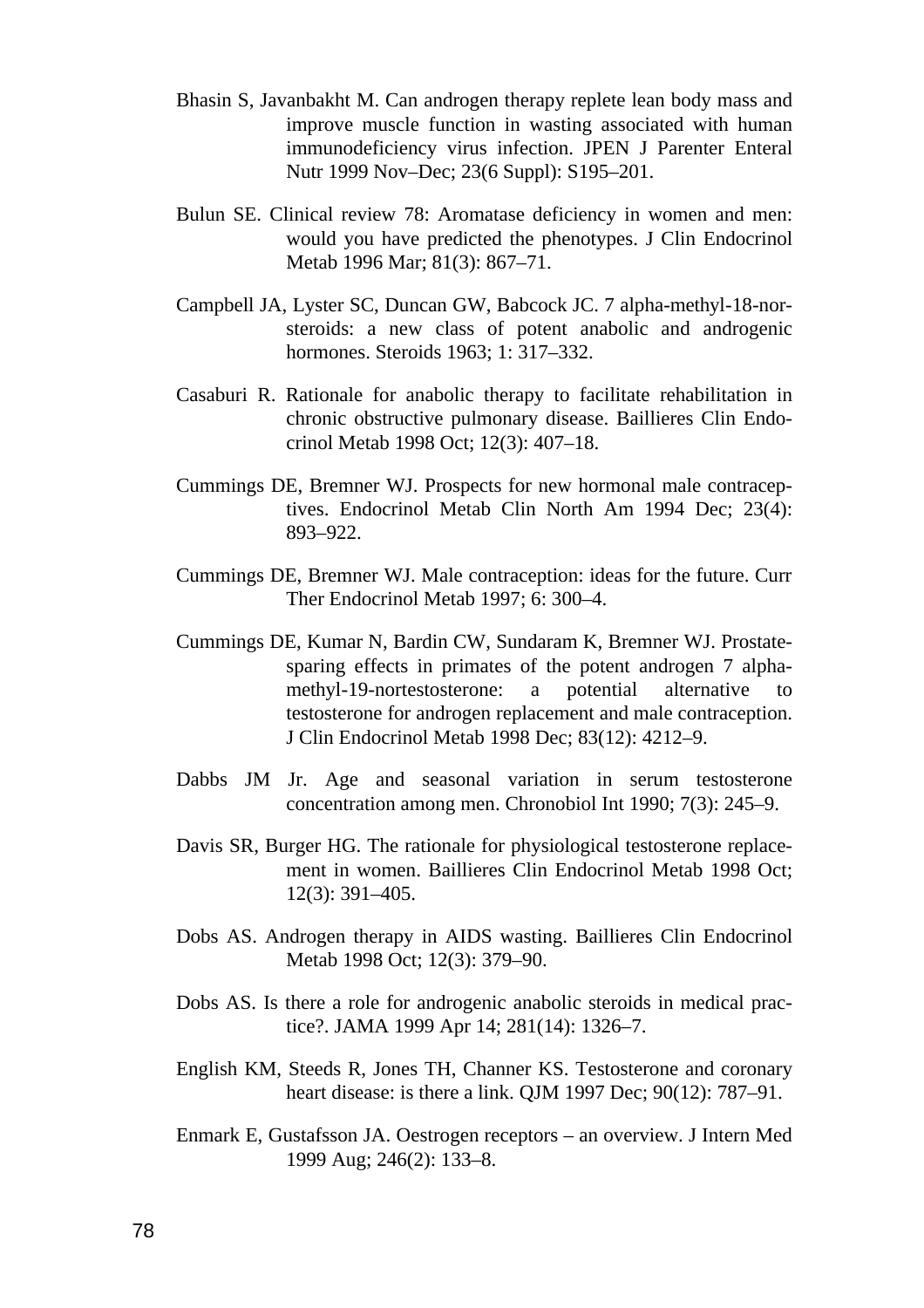- Finkelstein JS, Whitcomb RW, O'Dea LS, Longcope C, Schoenfeld DA, Crowley WF Jr. Sex steroid control of gonadotropin secretion in the human male. I. Effects of testosterone administration in normal and gonadotropin-releasing hormone-deficient men. J Clin Endocrinol Metab 1991 Sep; 73(3): 609–20.
- Foresta C, Bordon P, Rossato M, Mioni R, Veldhuis JD. Specific linkages among luteinizing hormone, follicle-stimulating hormone, and testosterone release in the peripheral blood and human spermatic vein: evidence for both positive (feed-forward) and negative (feedback) within-axis regulation. J Clin Endocrinol Metab 1997 Sep; 82(9): 3040–6.
- Franke WW, Berendonk B. Hormonal doping and androgenization of athletes: a secret program of the German Democratic Republic government. Clin Chem 1997 Jul; 43(7): 1262–79.
- Friedrich MJ. Can male hormones really help women? JAMA 2000 May 24–31; 283(20): 2643–4.
- Gibaldi M, Perrier D. Pharmacokinetics. Second edition. Marcel Dekker, New York, 1982.
- Gormley GJ, Stoner E, Bruskewitz RC, Imperato-McGinley J, Walsh PC, McConnell JD, Andriole GL, Geller J, Bracken BR, Tenover JS, *et al*. The effect of finasteride in men with benign prostatic hyperplasia. The Finasteride Study Group. N Engl J Med 1992 Oct 22; 327(17): 1185–91.
- Grumbach MM, Auchus RJ. Estrogen: consequences and implications of human mutations in synthesis and action. J Clin Endocrinol Metab 1999 Dec; 84(12): 4677–94.
- Gustafsson JA. Estrogen receptor beta a new dimension in estrogen mechanism of action. J Endocrinol 1999 Dec; 163(3): 379–83.
- Handelsman DJ, Conway AJ, Boylan LM. Pharmacokinetics and pharmacodynamics of testosterone pellets in man. J Clin Endocrinol Metab 1990 Jul; 71(1): 216–22.
- Handelsman DJ, Farley TM, Peregoudov A, Waites GM. Factors in nonuniform induction of azoospermia by testosterone enanthate in normal men. World Health Organization Task Force on Methods for the Regulation of Male Fertility. Fertil Steril 1995 Jan; 63(1): 125–33.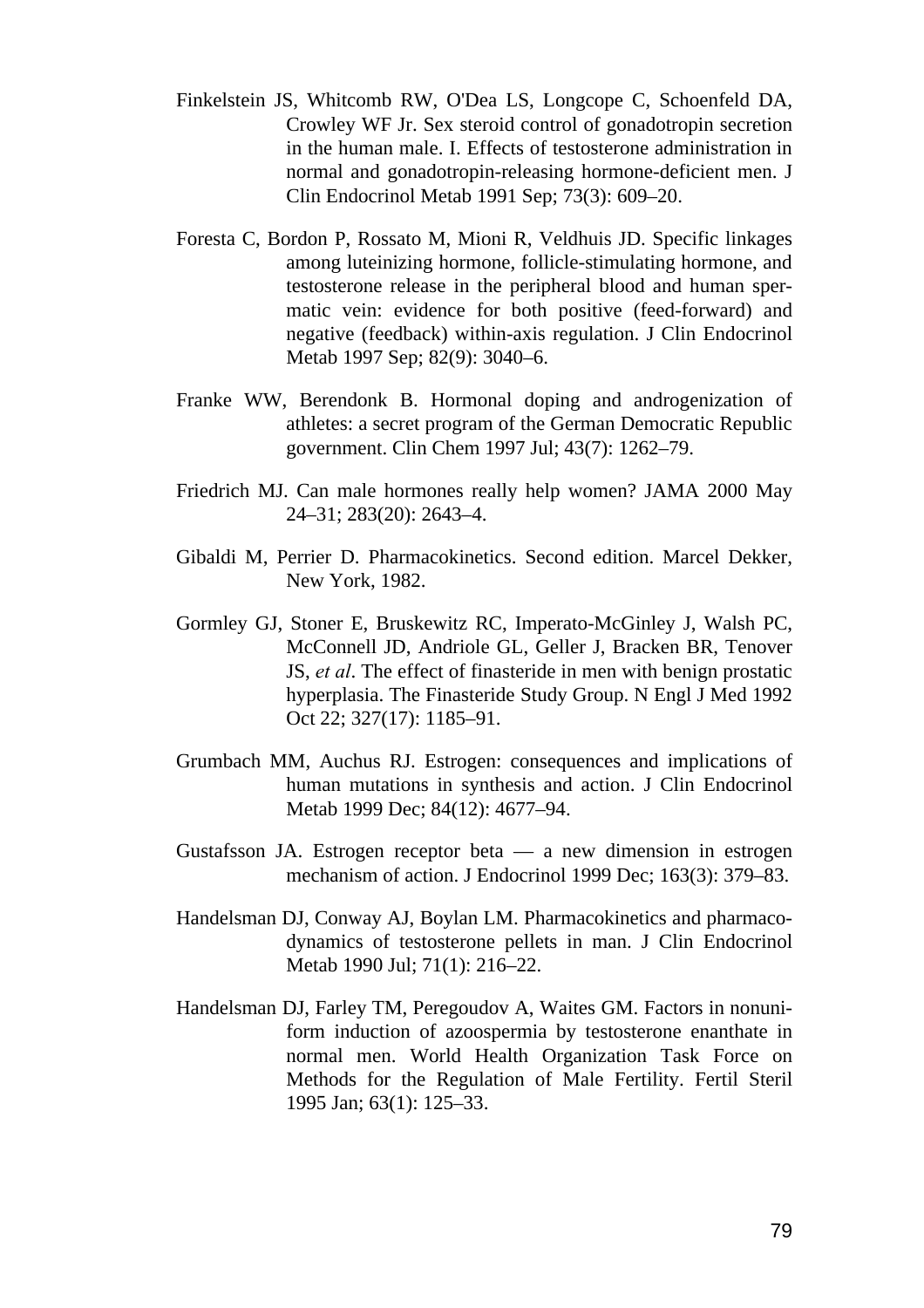- Handelsman DJ, Liu PY. Androgen therapy in chronic renal failure. Baillieres Clin Endocrinol Metab 1998 Oct; 12(3): 485–500.
- Hayes FJ. Testosterone fountain of youth or drug of abuse? J Clin Endocrinol Metab 2000 Sep; 85(9): 3020–3.
- Hayes FJ, Seminara SB, Decruz S, Boepple PA, Crowley WF Jr. Aromatase inhibition in the human male reveals a hypothalamic site of estrogen feedback. J Clin Endocrinol Metab 2000 Sep; 85(9): 3027–35.
- Houchin LD, Rogol AD. Androgen replacement in children with constitutional delay of puberty: the case for aggressive therapy. Baillieres Clin Endocrinol Metab 1998 Oct; 12(3): 427–40.
- Huhtaniemi I, Nikula H, Rannikko S. Treatment of prostatic cancer with a gonadotropin-releasing hormone agonist analog: acute and long term effects on endocrine functions of testis tissue. J Clin Endocrinol Metab 1985 Oct; 61(4): 698–704.
- Huhtaniemi I. Anabolic-androgenic steroids a double-edged sword. Int J Androl 1994 Apr; 17(2): 57–62.
- Jialal I. Evolving lipoprotein risk factors: lipoprotein(a) and oxidized lowdensity lipoprotein. Clin Chem 1998 Aug; 44(8 Pt 2): 1827– 32.
- Katznelson L. Therapeutic role of androgens in the treatment of osteoporosis in men. Baillieres Clin Endocrinol Metab 1998 Oct; 12(3): 453–70.
- Kelleher S, Turner L, Howe C, Conway AJ, Handelsman DJ. Extrusion of testosterone pellets: a randomized controlled clinical study. Clin Endocrinol (Oxf) 1999 Oct; 51(4): 469–71.
- Kim S, Snipes W, Hodgen GD, Anderson F. Pharmacokinetics of a single dose of buccal testosterone. Contraception 1995 Nov; 52(5): 313–6.
- Kirschner MA, Bardin CW. Androgen production and metabolism in normal and virilized women. Metabolism 1972 Jul; 21(7): 667–88.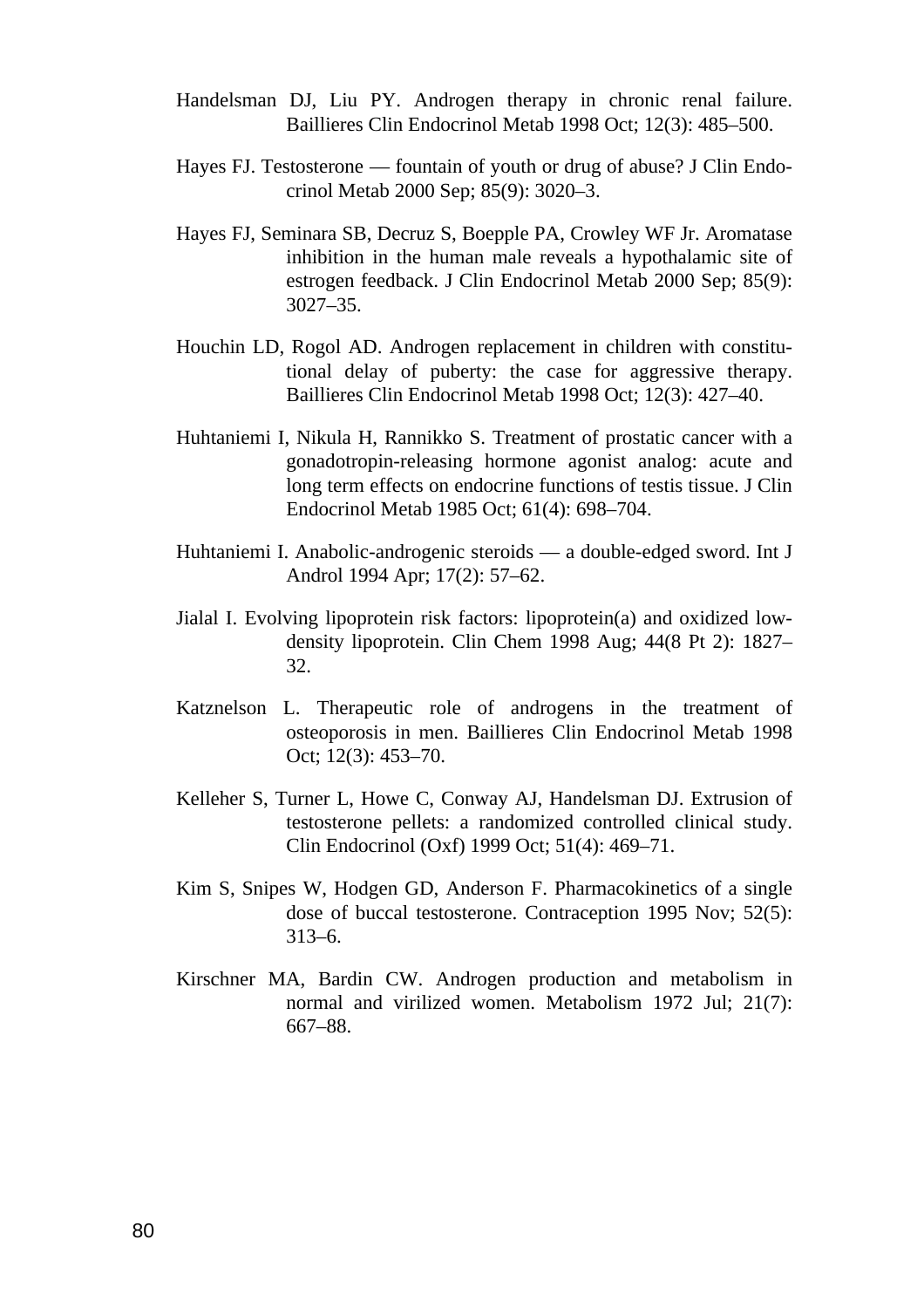- Kumar N, Didolkar AK, Ladd A, Thau R, Monder C, Bardin CW, Sundaram K. Radioimmunoassay of 7 alpha-methyl-19 nortestosterone and investigation of its pharmacokinetics in animals. J Steroid Biochem Mol Biol 1990 Nov 30; 37(4): 587–91.
- Kumar N, Didolkar AK, Monder C, Bardin CW, Sundaram K. The biological activity of 7 alpha-methyl-19-nortestosterone is not amplified in male reproductive tract as is that of testosterone. Endocrinology 1992 Jun; 130(6): 3677–83.
- Kumar N, Sundaram K, Bardin CW. Feedback regulation of gonadotropins by androgens in rats: is 5 alpha-reduction involved. J Steroid Biochem Mol Biol 1995 Jan; 52(1): 105–12.
- Kumar N, Shan LX, Hardy MP, Bardin CW, Sundaram K. Mechanism of androgen-induced thymolysis in rats. Endocrinology 1995 Nov; 136(11): 4887–93.
- Kumar N, Crozat A, Li F, Catterall JF, Bardin CW, Sundaram K. 7 alphamethyl-19-nortestosterone, a synthetic androgen with high potency: structure-activity comparisons with other androgens. J Steroid Biochem Mol Biol 1999 Dec 31; 71(5–6): 213–22.
- LaMorte A, Kumar N, Bardin CW, Sundaram K. Aromatization of 7 alphamethyl-19-nortestosterone by human placental microsomes in vitro. J Steroid Biochem Mol Biol 1994 Feb; 48(2–3): 297– 304.
- Mantzoros CS, Georgiadis EI, Trichopoulos D. Contribution of dihydrotestosterone to male sexual behaviour. BMJ 1995 May 20; 310(6990): 1289–91.
- Matsumoto AM, Bremner WJ. Endocrine control of human spermatogenesis. J Steroid Biochem 1989 Oct; 33(4B): 789–90.
- McClellan KJ, Goa KL. Transdermal testosterone. Drugs 1998 Feb; 55(2): 253–8; discussion 259.
- McKenna NJ, Lanz RB, O'Malley BW. Nuclear receptor coregulators: cellular and molecular biology. Endocr Rev 1999 Jun; 20(3): 321–44.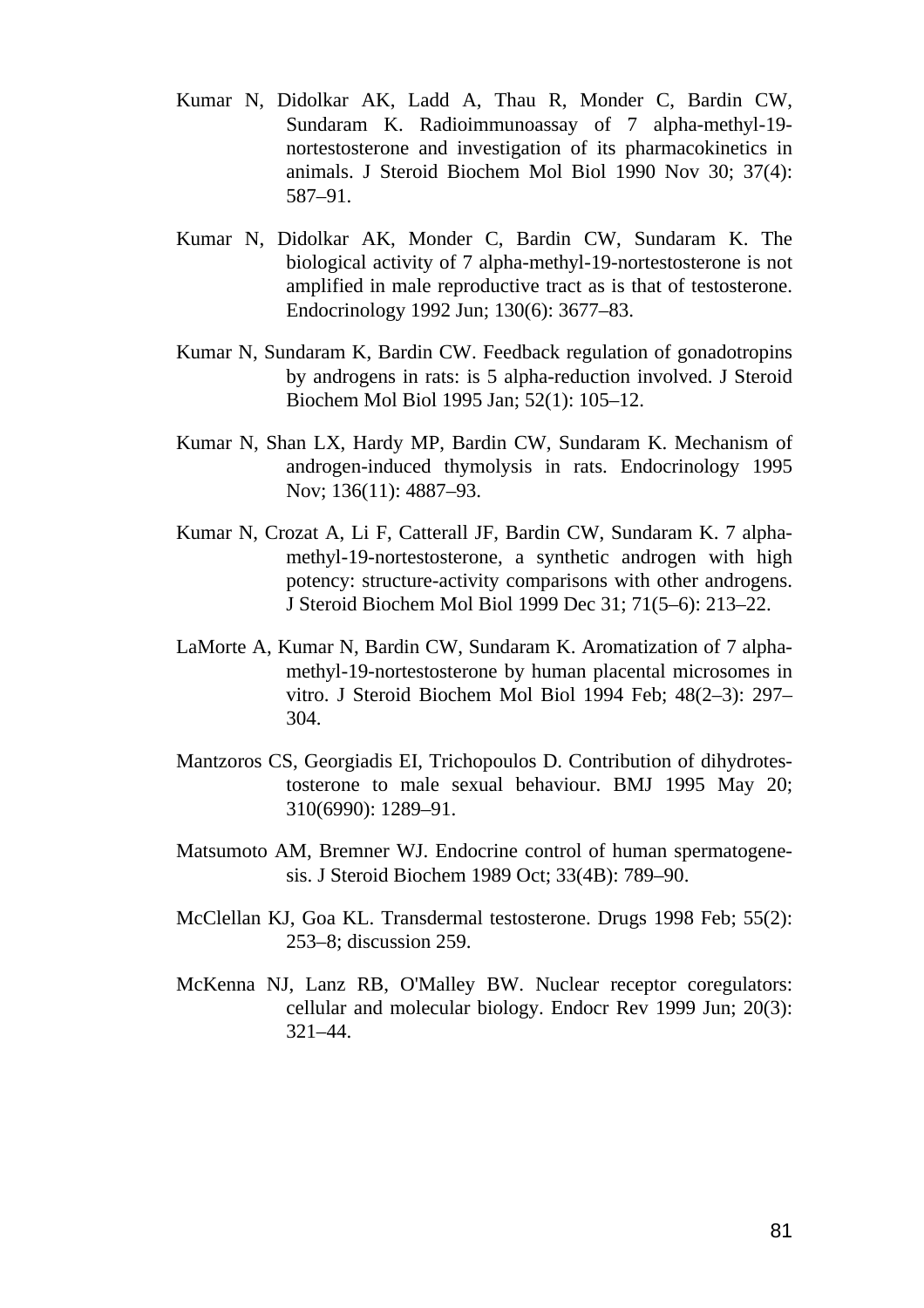- Morali G, Lemus AE, Munguia R, Arteaga M, Perez-Palacios G, Sundaram K, Kumar N, Bardin CW. Induction of male sexual behavior in the rat by 7 alpha-methyl-19-nortestosterone, an androgen that does not undergo 5 alpha-reduction. Biol Reprod 1993 Sep; 49(3): 577–81.
- Nieschlag E, Hoogen H, Bolk M, Schuster H, Wickings EJ. Clinical trial with testosterone undecanoate for male fertility control. Contraception 1978 Dec; 18(6): 607–14.
- O'Bryan RM, Talley RW. Preliminary pharmacologic dose-response studies of 7 alpha-methyl-19-nortestosterone (NSC-69948) in patients. Cancer Chemother Rep 1966; 50: 335–338.
- Ogawa S, Robbins A, Kumar N, Pfaff DW, Sundaram K, Bardin CW. Effects of testosterone and 7 alpha-methyl-19-nortestosterone (MENT) on sexual and aggressive behaviors in two inbred strains of male mice. Horm Behav 1996 Mar; 30(1): 74–84.
- Pentikäinen V, Erkkilä K, Suomalainen L, Parvinen M, Dunkel L. Estradiol acts as a germ cell survival factor in the human testis in vitro. J Clin Endocrinol Metab 2000 May; 85(5): 2057–67.
- Perry HM 3rd. The endocrinology of aging. Clin Chem 1999 Aug; 45(8 Pt 2): 1369–76.
- Pope HG Jr, Katz DL. Psychiatric and medical effects of anabolic-androgenic steroid use. A controlled study of 160 athletes. Arch Gen Psychiatry 1994 May; 51(5): 375–82.
- Pope HG Jr, Kouri EM, Hudson JI. Effects of supraphysiologic doses of testosterone on mood and aggression in normal men: a randomized controlled trial. Arch Gen Psychiatry 2000 Feb; 57(2): 133–40; discussion 155–6.
- Prins GS. Molecular biology of the androgen receptor. Mayo Clin Proc 2000 Jan; 75 Suppl: S32–5.
- Revelli A, Massobrio M, Tesarik J. Nongenomic actions of steroid hormones in reproductive tissues. Endocr Rev 1998 Feb; 19(1): 3–17.
- Rittmaster RS, Lemay A, Zwicker H, Capizzi TP, Winch S, Moore E, Gormley GJ. Effect of finasteride, a 5 alpha-reductase inhibitor, on serum gonadotropins in normal men. J Clin Endocrinol Metab 1992 Aug; 75(2): 484–8.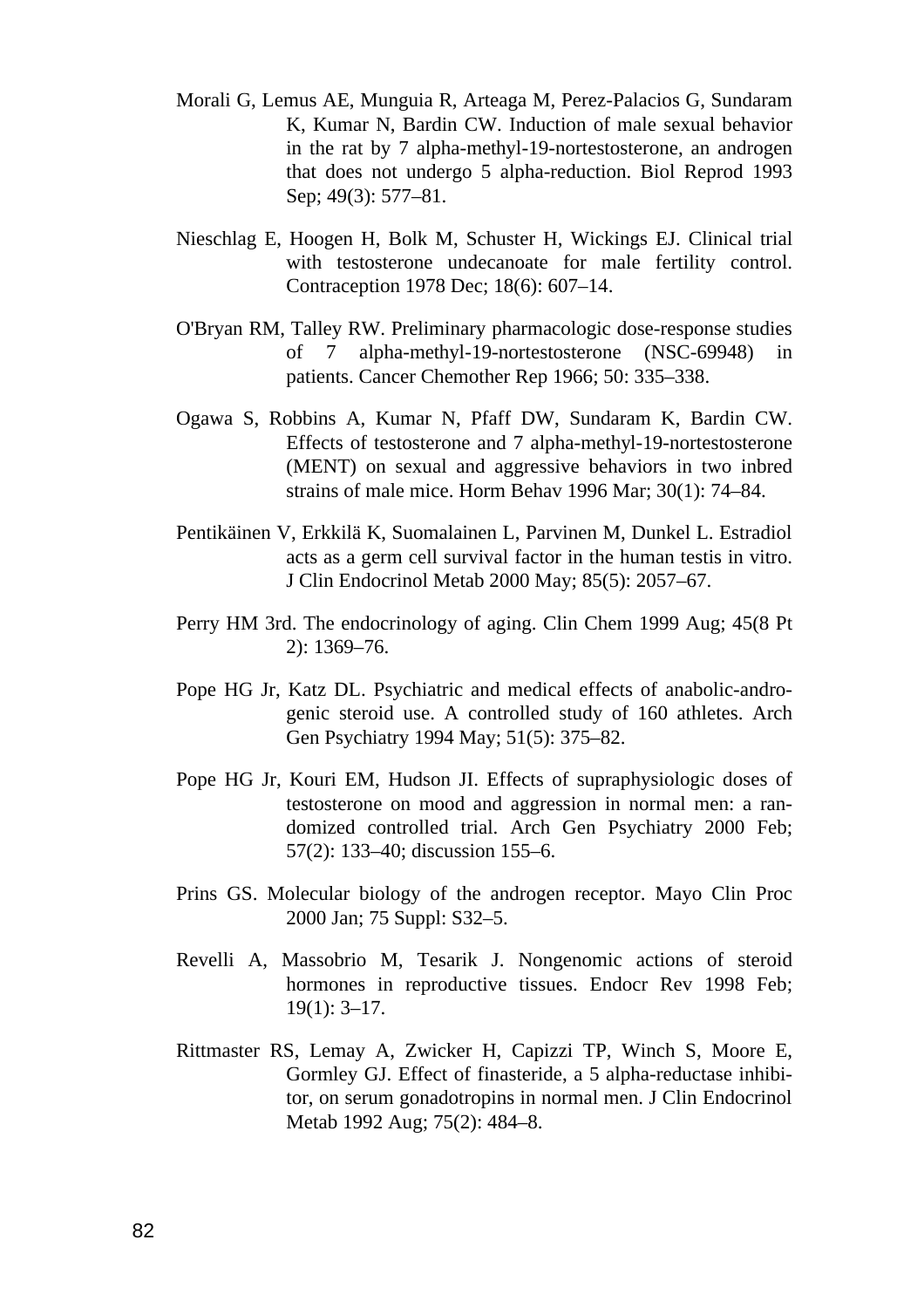- Rocci ML Jr, Jusko WJ. LAGRAN program for area and moments in pharmacokinetic analysis. Comput Programs Biomed 1983 Jun; 16(3): 203–16.
- Rolf C, Nieschlag E. Potential adverse effects of long-term testosterone therapy. Baillieres Clin Endocrinol Metab 1998 Oct; 12(3): 521–34.
- Ross MH, Reith EJ. Histology: a text and atlas. Harper and Row, Publishers, Inc., New York, NY, 1985.
- Rowland M, Tozer TN. Clinical Pharmacokinetics. Concepts and Applications. Third edition. Media, Philadelphia: Williams & Wilkins; 1994.
- Russell DW, Wilson JD. Steroid 5 alpha-reductase: two genes/two enzymes. Annu Rev Biochem 1994; 63: 25–61.
- Salehian B, Wang C, Alexander G, Davidson T, McDonald V, Berman N, Dudley RE, Ziel F, Swerdloff RS. Pharmacokinetics, bioefficacy, and safety of sublingual testosterone cyclodextrin in hypogonadal men: comparison to testosterone enanthate — a clinical research center study. J Clin Endocrinol Metab 1995 Dec; 80(12): 3567–75.
- Segaloff A, Weeth JB, Cuningham M, Meyer KK. Hormonal therapy in cancer of the breast. XXIII. Effect of 7 alpha-methyl-19 nortestosterone acetate and testosterone propionate on clinical course and hormonal excretion. Cancer 1964; 17: 1248–1253.
- Sih R, Morley JE, Kaiser FE, Perry HM 3rd, Patrick P, Ross C. Testosterone replacement in older hypogonadal men: a 12-month randomized controlled trial. J Clin Endocrinol Metab 1997 Jun; 82(6): 1661–7.
- Simpson ER. Role of aromatase in sex steroid action. J Mol Endocrinol 2000 Oct; 25(2): 149–56.
- Sufi SB, Donaldson A, Jeffcoate SL. WHO Matched Reagent Programme Method Manual. 14th edition. World Health Organization, London, 1990.
- Sundaram K, Kumar N, Bardin CW. 7 alpha-methyl-nortestosterone (MENT): the optimal androgen for male contraception. Ann Med 1993 Apr; 25(2): 199–205.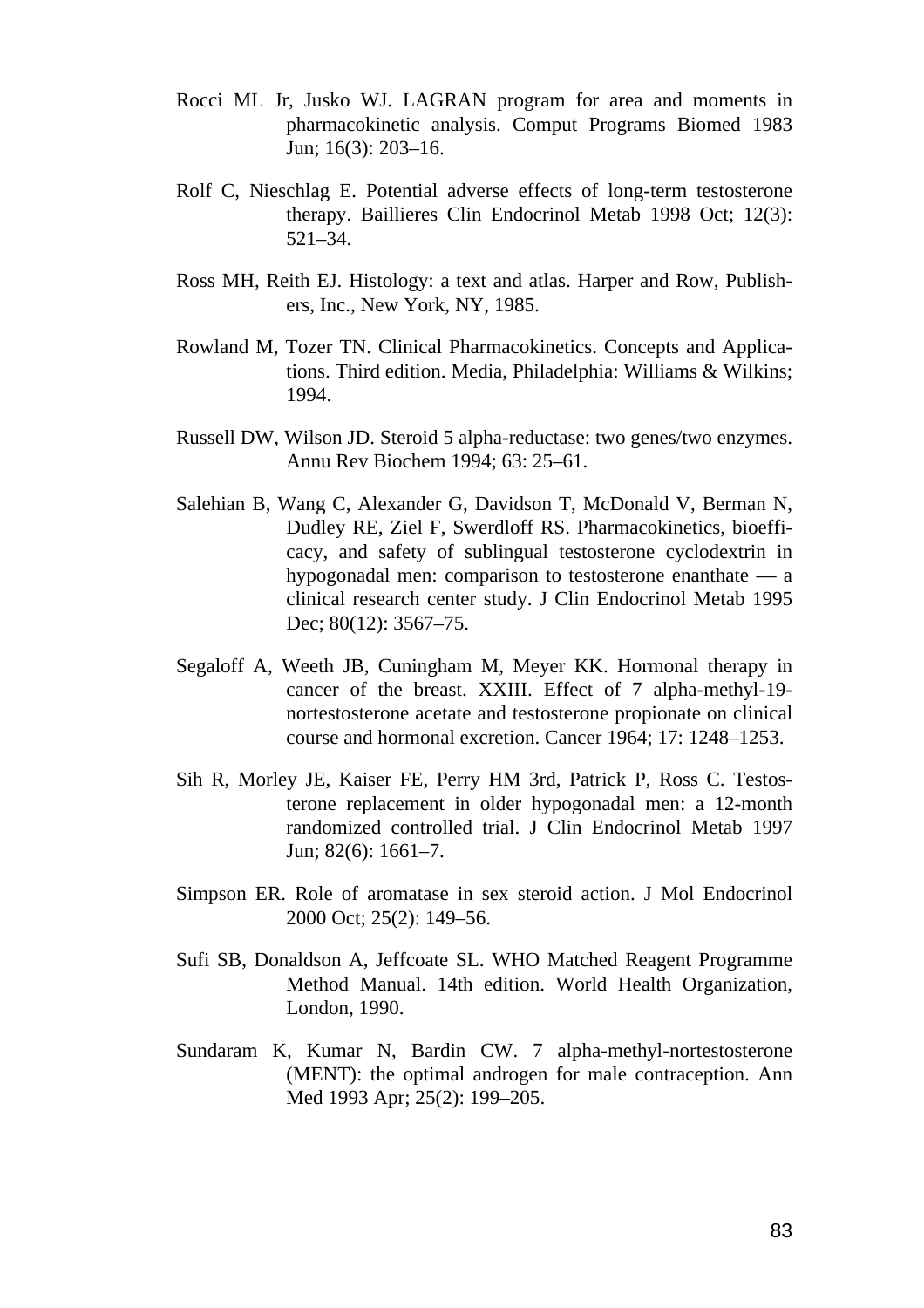- Swerdloff RS, Wang C, Bhasin S. Developments in the control of testicular function. Baillieres Clin Endocrinol Metab 1992 Apr; 6(2): 451–83.
- Tapanainen JS, Aittomaki K, Min J, Vaskivuo T, Huhtaniemi IT. Men homozygous for an inactivating mutation of the folliclestimulating hormone (FSH) receptor gene present variable suppression of spermatogenesis and fertility. Nat Genet 1997 Feb; 15(2): 205–6.
- Tenover JS. Androgen replacement therapy to reverse and/or prevent ageassociated sarcopenia in men. Baillieres Clin Endocrinol Metab 1998 Oct; 12(3): 419-25.
- Themmen APN, Huhtaniemi IT. Mutations of gonadotropins and gonadotropin receptors: elucidating the physiology and pathophysiology of pituitary-gonadal function. Endocr Rev 2000 Oct; 21(5): 551–83.
- Tom L, Bhasin S, Salameh W, Steiner B, Peterson M, Sokol RZ, Rivier J, Vale W, Swerdloff RS. Induction of azoospermia in normal men with combined Nal-Glu gonadotropin-releasing hormone antagonist and testosterone enanthate. J Clin Endocrinol Metab 1992 Aug; 75(2): 476–83.
- Wallace EM, Pye SD, Wild SR, Wu FC. Prostate-specific antigen and prostate gland size in men receiving exogenous testosterone for male contraception. Int J Androl 1993 Feb; 16(1): 35–40.
- Walter E, Mockel J. Images in clinical medicine. Peliosis hepatis. N Engl J Med 1997 Nov 27; 337(22): 1603.
- Wang C, Swedloff RS, Iranmanesh A, Dobs A, Snyder PJ, Cunningham G, Matsumoto AM, Weber T, Berman N. Transdermal testosterone gel improves sexual function, mood, muscle strength, and body composition parameters in hypogonadal men. Testosterone Gel Study Group. J Clin Endocrinol Metab 2000 Aug; 85(8): 2839–53.
- Veldhuis JD, King JC, Urban RJ, Rogol AD, Evans WS, Kolp LA, Johnson ML. Operating characteristics of the male hypothalamopituitary-gonadal axis: pulsatile release of testosterone and follicle-stimulating hormone and their temporal coupling with luteinizing hormone. J Clin Endocrinol Metab 1987 Nov; 65(5): 929–41.